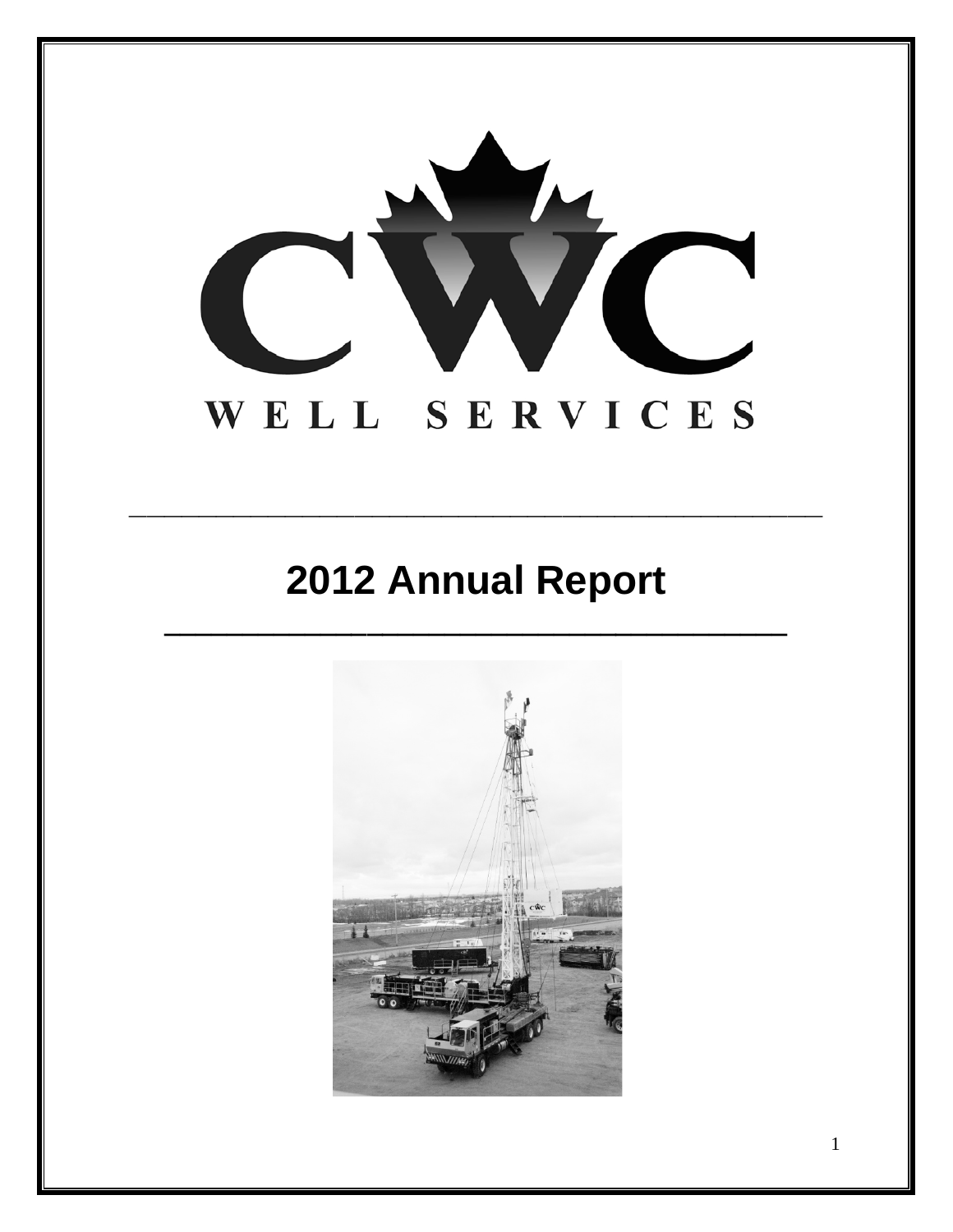# **Table of Contents**

**\_\_\_\_\_\_\_\_\_\_\_\_\_\_\_\_\_\_\_\_\_\_\_\_\_\_\_\_\_\_\_\_\_\_\_\_\_\_\_\_**

|                                                       | Page         |
|-------------------------------------------------------|--------------|
| <b>Information on Annual Meeting</b>                  | $\mathbf{2}$ |
| <b>President's Letter to Shareholders</b>             | 3            |
| <b>Management's Discussion and Analysis</b>           | 6            |
| <b>Management's Report to Shareholders</b>            | 27           |
| Independent Auditors' Report to Shareholders          | 28           |
| <b>Consolidated Financial Statements</b>              | 29           |
| <b>Notes to the Consolidated Financial Statements</b> | 33           |
| <b>Corporate Information</b>                          | 53           |
|                                                       |              |

# **Information on Annual General and Special Meeting**

The Annual General and Special Meeting of the Shareholders of CWC Well Services Corp. will be held on June 26, 2013 at 2:00 p.m. (local time) in the Barclay Room (Bow Valley Square), located at Suite 300, 255 – 5 Avenue SW, Calgary, Alberta. Shareholders are encouraged to attend and those unable to do so are requested to complete and submit the Instrument of Proxy at their earliest convenience.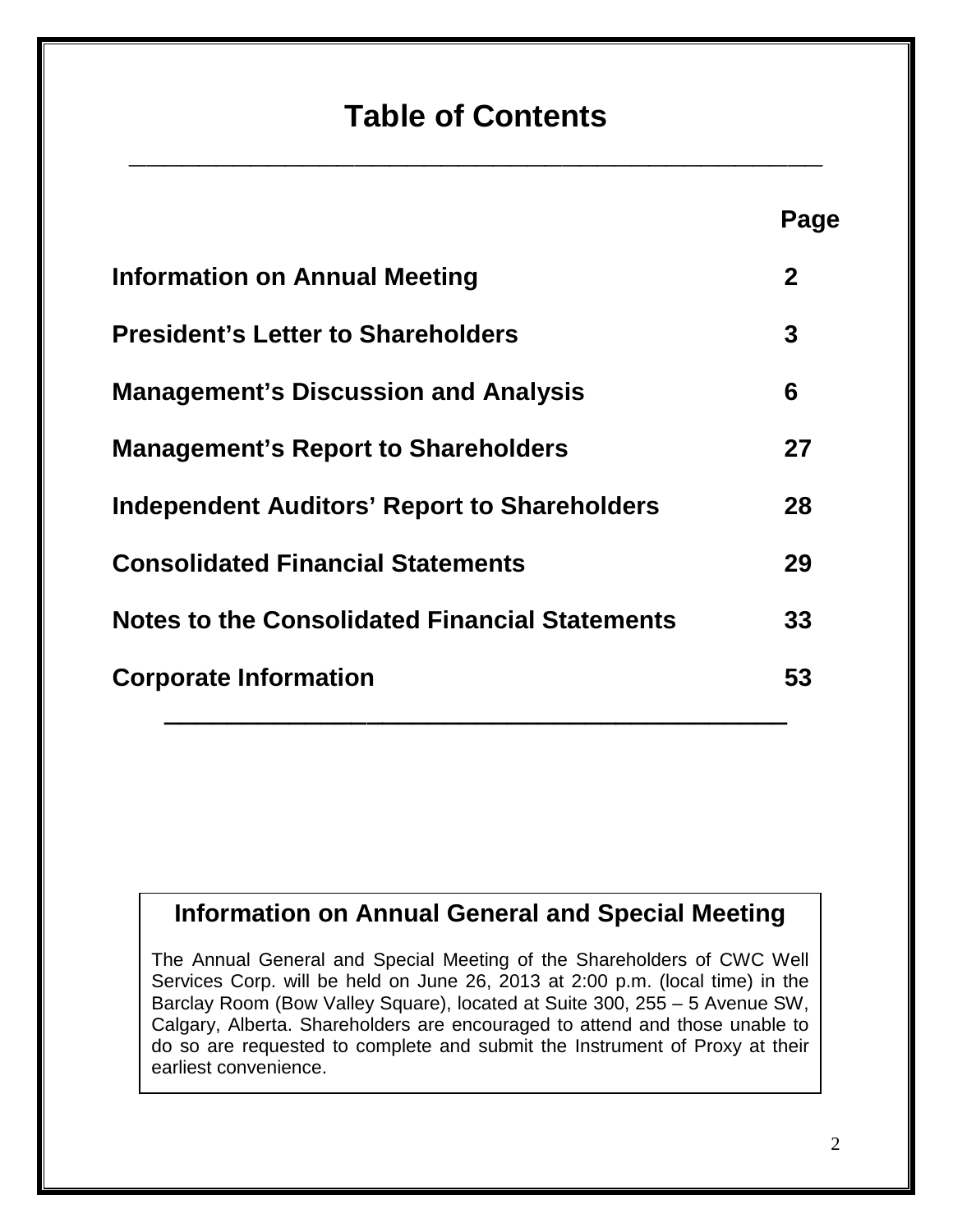## **President's Message**

Dear Fellow Shareholders,

I am very pleased to be able to share with you CWC Well Services Corp.'s ("CWC") 2012 Annual Report. 2012 can best be described as a year of improving and strengthening CWC's operations internally and providing continuing outperformance in share value for our shareholders under a more cautious industry environment than the previous year.

# **Highlights of 2012**

In 2012, CWC continued to grow with record revenue (\$112.3 million; \$2.8 increase from 2011) and positive and stable earnings before interest, taxes, depreciation, amortization and stock based compensation ("EBITDAS") (\$25.0 million; \$3.4 million decrease from 2011). These financial results translated into CWC's second straight profitable year in its eight year existence generating net income of \$4.8 million.

2012 saw continued volatility in West Texas Intermediate ("WTI") oil prices beginning the year at around \$100 and rising to almost \$110 by March 2012 as a result of concerns over a shortage of global oil supply should sanctions on Iran's nuclear program escalate. However, as these concerns dissipated, oil prices fell sharply to the low \$80's by June 2012 as a result of concerns on an oversupply of oil in North America due to new technologies of horizontal drilling and multi-stage fracking opening up U.S. shale oil deposits that only a few short years ago were unattainable. However, such concerns were overblown and oil quickly climbed back to about \$100 by September 2012 and remained in the high \$80's to \$95 range for the remainder of the year. An added complication for our exploration & production ("E&P") customers was the price differential between Western Canadian Select ("WCS") oil prices and WTI oil prices which widened in the second half of 2012 to unacceptable levels. This WCS/WTI price differential resulted in caution being taken by our Western Canadian Sedimentary Basin ("WCSB") customers, therefore reducing the level of activity and urgency these customers spent on their capital expenditure programs in the second half of 2012.

We started Q1 2012 with a continuation of record quarterly financial results even though CWC sold its nitrogen division in December 2011, which did not contribute to revenue or EBITDAS in Q1 2012. Based on the positive view and sustainability of the cash flows and earnings in the future, the Board of Directors declared on March 20, 2012, its first cash dividend to be paid to shareholders on a quarterly basis. On an annual basis the dividend was \$0.065 per common share. As I write this President's Message, CWC's share price is trading at \$0.66 per common share resulting in a dividend yield of 9.8%; an extremely attractive return on investment for existing and future shareholders. The declaration of future dividends is determined by the Board of Directors on a quarter-toquarter basis based on the sustainability of CWC's cash flows and earnings without impacting CWC's ability to pursue long-term growth opportunities. In Q2 2012, CWC took delivery of and put into operation 1 new slant rig in Provost, AB and 1 new double service rig in Weyburn, SK. In Q3 2012, management continued to see opportunities to expand our service rig offerings to the Slave Lake/Wabasca, AB region which led the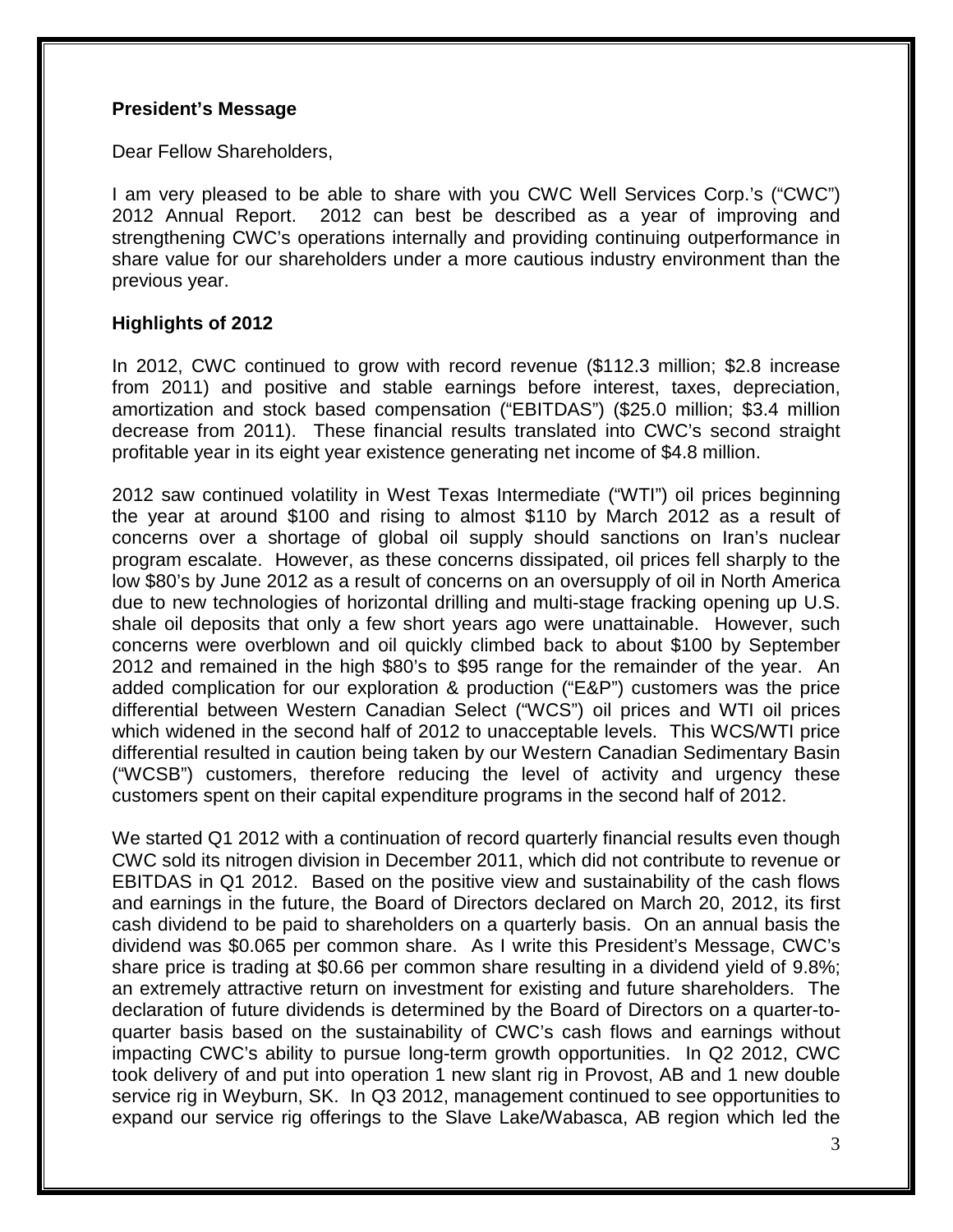Board of Directors to approve an increase to the 2012 capital expenditures budget to recertify 1 single service rig to be deployed in Lloydminster, AB and to build 2 new service rigs to expand into Slave Lake/Wabasca. With the addition of these 5 new service rigs, CWC ended the year with a total of 68 service rigs making CWC the sixth largest service rig company operating in the WCSB with one of the youngest and most technologically advanced fleets in Canada compared to our competitors.

As we saw the slowdown from our E&P customers in capital expenditure spending in the second half of 2012, management took the opportunity to strengthen the leadership team and improve sales, operations and safety personnel in key areas of the company to deliver on our motto of "Quality People Delivering Quality Service". On a go forward basis, management believes these changes will make CWC more competitive, hopefully resulting in a higher utilization of our assets and ultimately increasing shareholder value. In 2012, CWC's share price increased 19% to \$0.70 (2011 – 136% to \$0.59). Including the dividend of \$0.065 per common share, CWC had a total return in 2012 for its shareholders of 30% (2011 – 136%). Since January 2011 when the current management team was put in place, CWC has achieved a total return to its shareholders of 206% over 2 years. All-in-all, another fantastic year for CWC's shareholders!

# **A Good Year Ahead For 2013?**

With Q1 2013 behind us and WTI oil prices in the \$90 to \$100 range with WCS differentials narrowing, 2013 is shaping up to be as good or a better year than 2012 for CWC. The Petroleum Services Association of Canada ("PSAC") if forecasting 12,000 wells to be drilled in 2013; an increase of 9% compared to the 11,025 wells drilled in 2012. While we still have some unanswered questions such as whether the northern leg of the Keystone XL pipeline carrying Canadian crude oil to U.S. refineries will be built (in our view, the main reason for the current pause in activity levels by our E&P customers), CWC is optimistic that such approvals will eventually be obtained. As for NYMEX natural gas prices, it started January 2013 at the bottom around \$3.25 and has increased above \$4.25 in late April 2013, suggesting that North America has finally resolved its oversupply situation in natural gas. Should natural gas prices remain at these levels, CWC's Other Oilfield Service assets of snubbing and well testing, which have a greater exposure to natural gas activities, should see an increase in its utilization levels compared to 2012. Our cautious optimism for 2013 has not dampened our resolve to continue growing the Well Servicing division. In December 2012, the Board of Directors approved a 2013 capital expenditure program to build 3 new service rigs to continue supporting our growth into Slave Lake/Wabasca and the completion of 1 new Class III, 2 inch coil tubing unit. These 3 new service rig builds, which are expected to be operational in Q3 2013, will increase CWC's service rig fleet to 71 units; an increase of 30 units or 73% over a 2 year period (more than any other Canadian service rig company over this same period of time). Management is also actively evaluating the entry into other oilfield service segments where CWC currently does not have any exposure with the view that owning such assets could result in a material increase to shareholder value.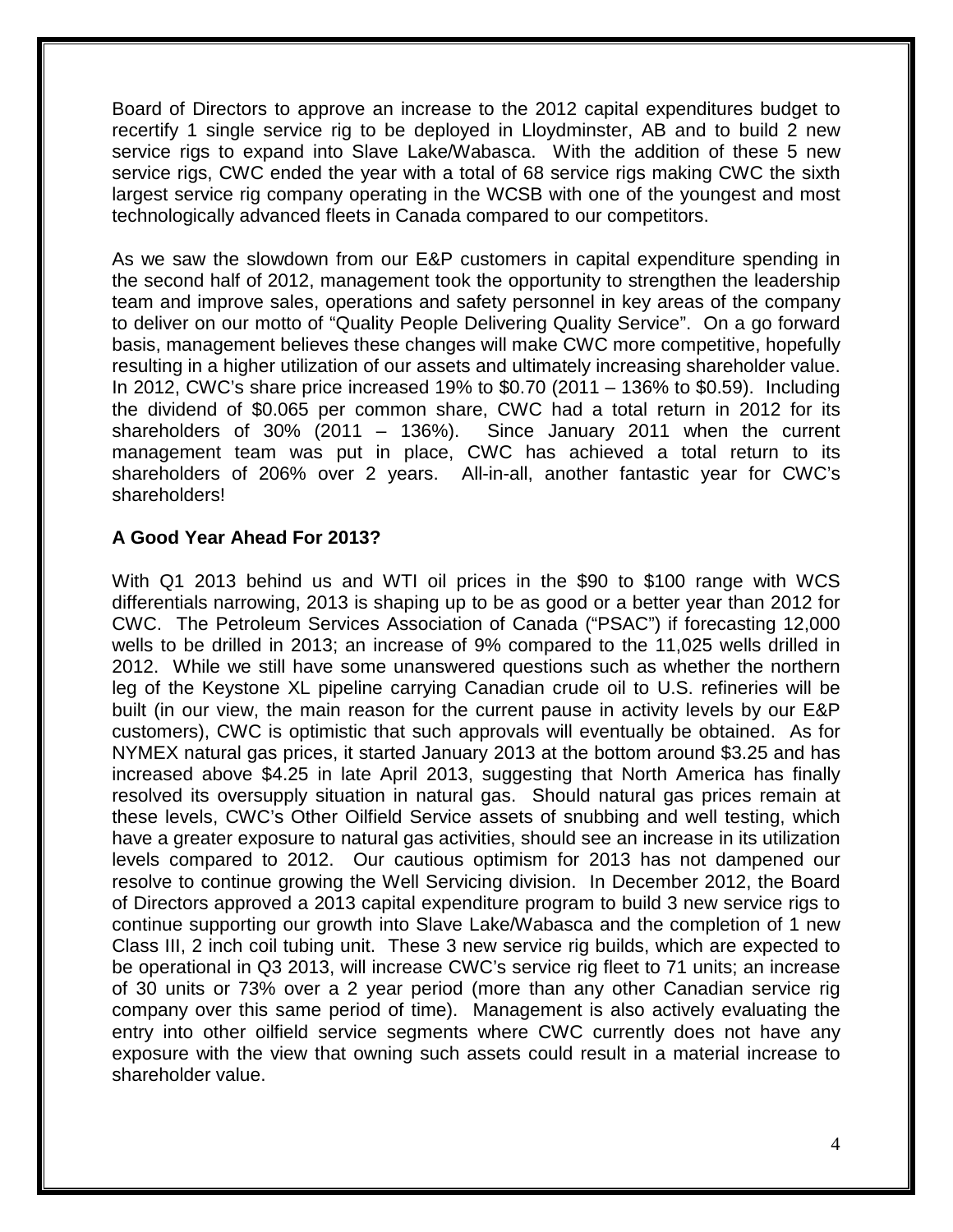I would like to express my sincere thanks to the employees of CWC for their ongoing support, hard work and dedication. Without each of your valuable contributions, we would not be able to provide the level of service that our exploration and production customers demand and deserve. And to our customers, thank you for your ongoing business and the excellent relationships that we have built up with you over the years. We look forward to achieving our economic success together. In closing, I would also like to express my gratitude to the Board of Directors for their guidance and wisdom. And to all of my fellow shareholders who continue to believe and support us, we are happy we can provide you with a superior total return on our investment through both share price appreciation and the quarterly dividend. Together we will achieve even greater accomplishments in 2013.

Sincerely and submitted on behalf of the Board of Directors,

Duncan T. Au President & CEO May 22, 2013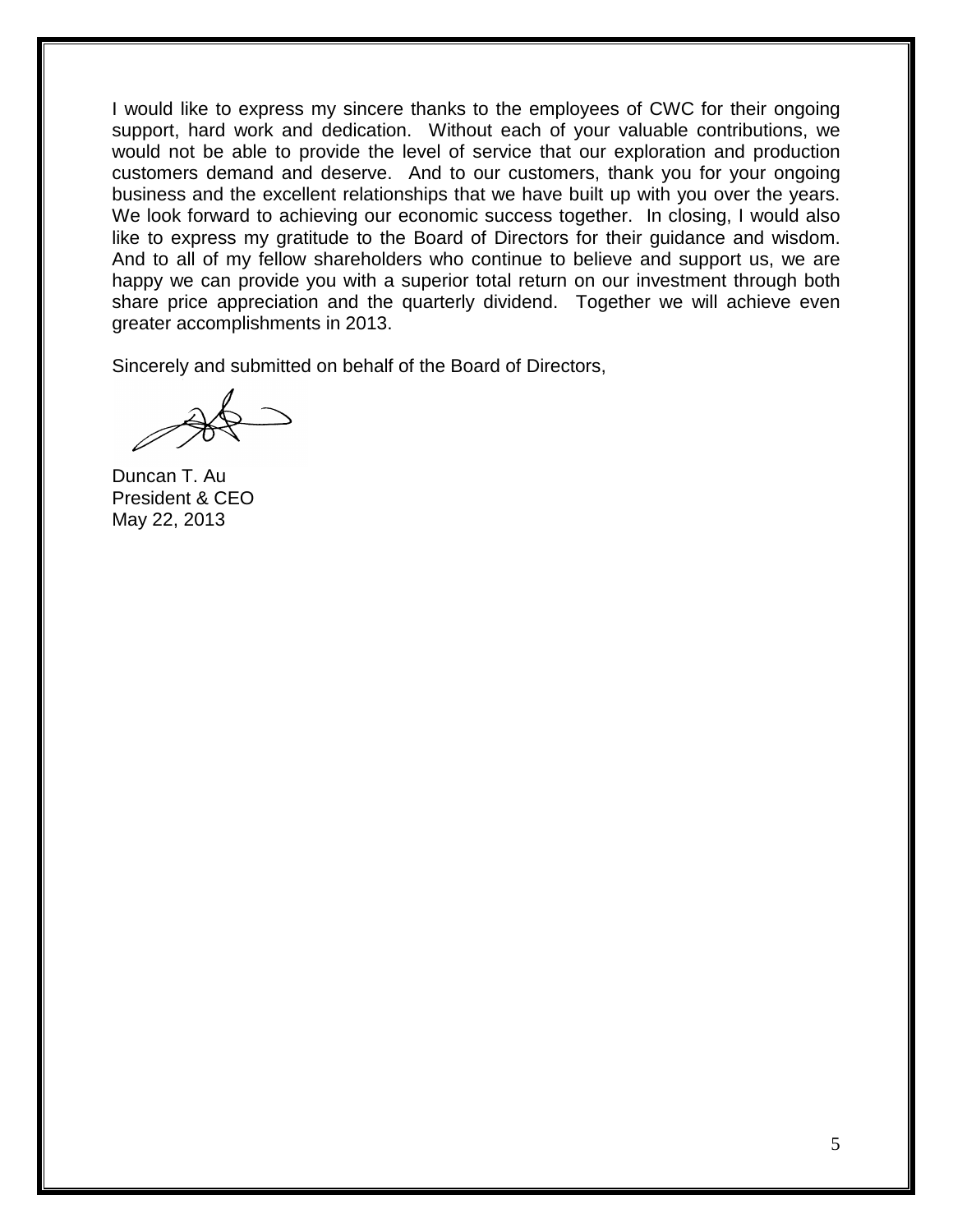

# **MANAGEMENT'S DISCUSSION AND ANALYSIS ("MD&A")**

The following Management's Discussion and Analysis ("MD&A") of CWC Well Services Corp. ("CWC") or the "Company") was prepared and is dated, as of March 5, 2013 and is provided to assist readers in understanding CWC's financial performance for the three and twelve months ended December 31, 2012 and significant trends that may affect future performance of the Company. This MD&A should be read in conjunction with CWC's annual audited financial statements for the year ended December 31, 2012, which were prepared in accordance with International Financial Reporting Standards ("IFRS"). Additional information on the Company, including the 2012 Annual Information Form ("AIF"), can be found on the Company's website at [www.cwcwellservices.com](http://www.cwcwellservices.com/) or on SEDAR at [www.sedar.com.](http://www.sedar.com/)

# **Forward-Looking Statements**

This MD&A contains certain forward-looking information and statements within the meaning of applicable Canadian securities legislation. Certain statements contained in this MD&A, including statements which may contain such words as "anticipate", "could", "continue", "should", "seek", "may", "intend", "likely", "plan", "estimate", "believe", "expect", "will", "objective", "ongoing", "project" and similar expressions are intended to identify forward-looking information or statements. In particular, this MD&A contains forwardlooking statements including management's assessment of future plans and operations, expectations as to the increase in activity levels, expectations with respect to oil and natural gas prices, activity levels in various areas, continuing focus on cost saving measures plans, expectations regarding the level and type of drilling and production activity in the Western Canadian Sedimentary Basin ("WCSB"), and expectations regarding the business, operations and revenues of the Company in addition to general economic conditions. Although the Company believes that the expectations and assumptions on which such forward-looking information and statements are based are reasonable, undue reliance should not be placed on the forward-looking information and statements because the Company can give no assurances that they will prove to be correct. Since forward-looking information and statements address future events and conditions, by their very nature they involve inherent risks and uncertainties. Actual results could differ materially from those currently anticipated due to a number of factors and risks. These include, but are not limited to, the risks associated with the oilfield services sector (ie. demand, pricing and terms for oilfield services; current and expected oil and gas prices; exploration and development costs and delays; reserves discovery and decline rates; pipeline and transportation capacity; weather, health, safety and environmental risks), integration of acquisitions, competition, and uncertainties resulting from potential delays or changes in plans with respect to acquisitions, development projects or capital expenditures and changes in legislation, including but not limited to tax laws, royalties and environmental regulations, stock market volatility and the inability to access sufficient capital from external and internal sources and the inability to pay dividends. Accordingly, readers should not place undue reliance on the forward-looking statements. Readers are cautioned that the foregoing list of factors is not exhaustive. Additional information on these and other factors that could affect the Company's financial results are included in reports on file with applicable securities regulatory authorities and may be accessed through SEDAR at [www.sedar.com.](http://www.sedar.com/) The forward-looking information and statements contained in this MD&A are made as of the date hereof and the Company undertakes no obligation to update publicly or revise any forward-looking information or statements, whether as a result of new information, future events or otherwise, unless so required by applicable securities laws.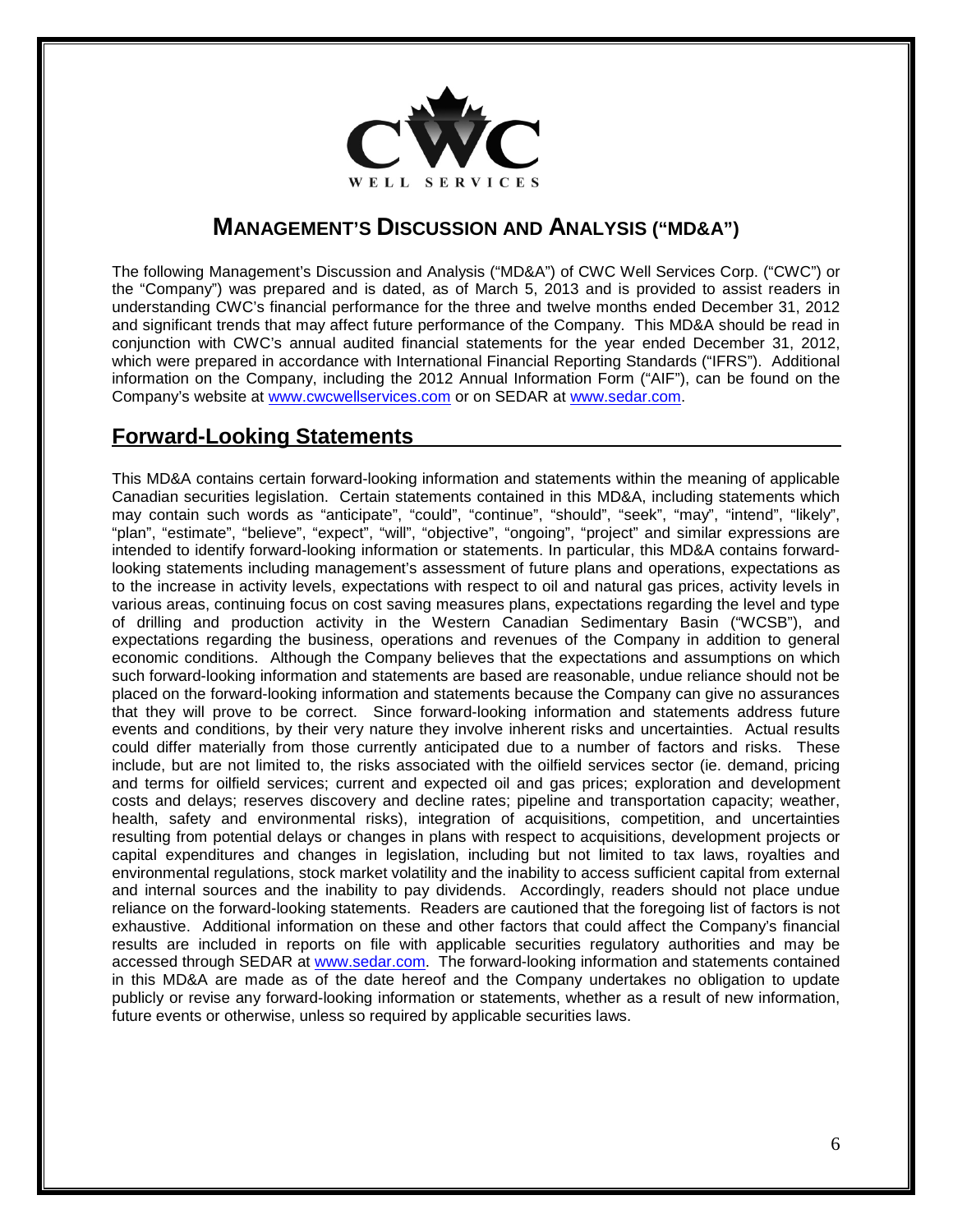# **Corporate Overview**

CWC is a premier well servicing company operating in the Western Canadian Sedimentary Basin ("WCSB") providing a complementary suite of oilfield services including service rigs, coil tubing, snubbing, and well testing. CWC provides these services through two distinct divisions, Well Servicing and Other Oilfield Services.

CWC's equipment and services can be found throughout the entire WCSB from Northeast BC to Southeast SK and all points in between in Alberta. These services are provided from strategic regional operating locations in Grande Prairie, Slave Lake, Red Deer, Provost, Lloydminster and Brooks, AB and Weyburn, SK. CWC's corporate office is located in Calgary, AB. Management is comprised of experienced oilfield service professionals who have successfully executed business plans in the past that focused on creating shareholders' value. The Company's shares trade on the TSX Venture Exchange under the symbol "CWC".

# **Annual Financial Summary**

|                                                            |               |          | <b>YEAR ENDED</b> |          |                  |
|------------------------------------------------------------|---------------|----------|-------------------|----------|------------------|
|                                                            | 2012          | % Change | 2011              | % Change | 2010             |
| \$ thousands, except per share amounts, margins and ratios |               |          |                   |          |                  |
| <b>FINANCIAL RESULTS</b>                                   |               |          |                   |          |                  |
| Revenue                                                    |               |          |                   |          |                  |
| Well servicing                                             | \$<br>102,807 | 15% \$   | 89,025            | 68% \$   | 53,104           |
| Other oilfield services                                    | 9,525         | $-53%$   | 20,477            | 30%      | 15,754           |
|                                                            | 112,332       | 3%       | 109,502           | 59%      | 68,858           |
| EBITDAS <sup>1</sup>                                       | 25,049        | $-12%$   | 28,481            | 119%     | 12,994           |
| EBITDAS margin (%) <sup>1</sup>                            | 22%           |          | 26%               |          | 19%              |
| Funds from operations <sup>2</sup>                         | 25,046        | $-12%$   | 28,476            | 120%     | 12,973           |
| Net income (loss)<br>Net income (loss) margin (%)          | 4.783<br>4%   | $-62%$   | 12,690<br>12%     | $-557%$  | (2,774)<br>$-4%$ |
|                                                            |               |          |                   |          |                  |
| Dividends declared                                         | 10,073        | 100%     |                   | 100%     |                  |
| Dividends paid                                             | 7,556         | 100%     |                   | 100%     |                  |
| Per share information:                                     |               |          |                   |          |                  |
| Weighted average number of shares outstanding - basic      | 155,332       | $-1%$    | 157.021           | $-1%$    | 158,959          |
| Weighted average number of shares outstanding - diluted    | 159,910       | 0%       | 159,422           | 0%       | 158,959          |
| EBITDAS <sup>1</sup> per share - basic and diluted         | 0.16          | $-11%$   | 0.18              | 122%     | 0.08             |
| Funds from operations per share - basic and diluted        | 0.16          | $-11%$   | 0.18              | 122%     | 0.08             |
| Net earnings (loss) per share - basic and diluted          | 0.03          | $-62%$   | 0.08              | -563%    | (0.02)           |
|                                                            | 2012          | % Change | 2011              | % Change | 2010             |
| <b>FINANCIAL POSITION AND LIQUIDITY</b>                    |               |          |                   |          |                  |
| Working capital (excluding debt) <sup>3</sup>              | 10,683        | $-52%$   | 22,414            | 42%      | 15,790           |
| Working capital (excluding debt) ratio                     | 1.8:1         |          | 3.4:1             |          | 3.2:1            |
| <b>Total assets</b>                                        | 152,680       | $-4%$    | 159,774           | 26%      | 127,098          |
| Total long-term debt                                       | 41,841        | $-13%$   | 47,941            | 61%      | 29,860           |
| Shareholders' equity                                       | 96,465        | $-6%$    | 102,624           | 14%      | 89,986           |

*Notes 1 to 3 - Please refer to the "Reconciliation of Non-IFRS Measures" later in this MD&A.*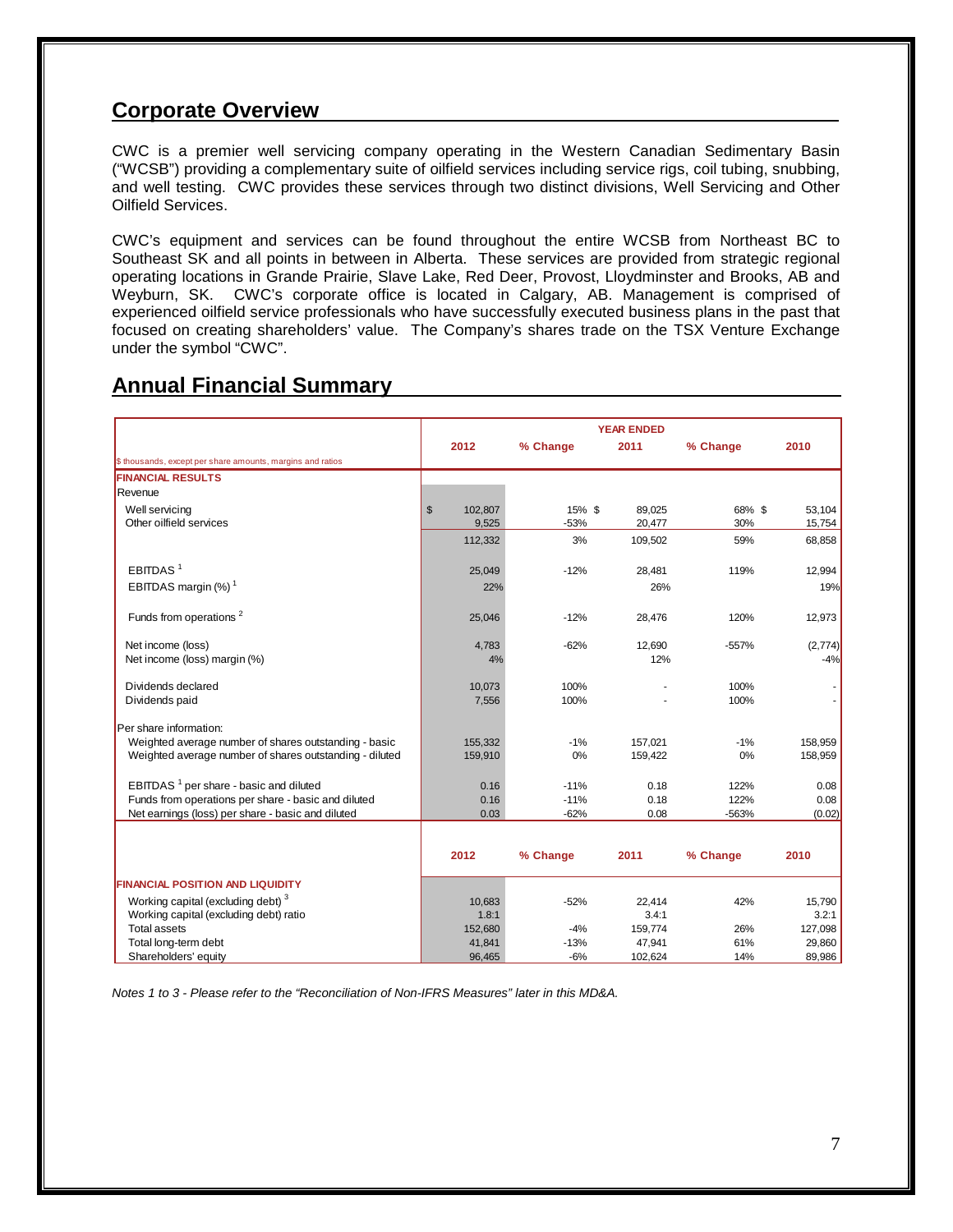# **Highlights for the Year Ended December 31, 2012**

- Revenue in 2012 was \$112.3 million, an increase of \$2.8 million or 3% over the prior year. Activity in the second half of 2012 was lower than in 2011, but still led to marginal increases in revenue year over year:
	- o Revenue from the Well Servicing segment increased 15% as compared to the prior year with increases in both service rig and coil tubing related revenues primarily from new equipment additions.
	- o Revenue from the Other Oilfield Services segment decreased 53% as compared to the prior year impacted by the sale of our nitrogen assets in December 2011 and lower oilfield services activity level and, consequently, utilization on snubbing and well testing assets which have a greater exposure to natural gas related activities.
- EBITDAS for 2012 was \$25.0 million, a decrease of \$3.4 million or 12% compared to the prior year:
	- o EBITDAS decreased largely as a result of the sale of the nitrogen assets which occurred in December of 2011 and as such had no contribution to results in 2012 and accounts for 77% of the total EBITDAS decrease for 2012.
	- o Snubbing division contribution had a negative impact on EBITDAS as a result of lower natural gas activities in the Western Canadian Sedimentary Basin ("WCSB") which resulted in lower utilization and higher operating costs.
	- o Offsetting these negative variances was an increase in EBITDAS contribution from our Well Servicing division coming primarily from our service rigs for the full year impact of the acquisition of 22 service rigs from Trinidad Well Servicing in June 2011 and the addition of four new service rig builds and one recertified service rig in 2012.
- Net income for 2012 was \$4.8 million, a decrease of \$7.9 million or 62% compared to the prior year. This decrease is due primarily to a charge for deferred income tax expense in 2012 compared to a recovery recorded in 2011 which accounts for \$3.1 million of the change year over year, a gain on the sale of the nitrogen assets in 2011 of \$1.4 million, and decreases as noted above in EBITDAS related to lower oilfield services activity levels and utilization accounting for the remaining \$3.4 million change in net income year over year.
- In March 2012 the Board of Directors initiated a quarterly dividend policy of \$0.01625 per common share resulting in an annualized dividend of \$0.065 per common share. For 2012 the Company has declared dividends totaling \$10.1 million paid to shareholders. The declaration of dividends reflects CWC's positive view of the sustainability of its cash flows and earnings in the future and the Company's ability to provide a meaningful return on investment for its shareholders without impacting the Company's ability to pursue long-term growth opportunities.
- CWC continued to grow its well servicing fleet with the addition of four new service rigs in 2012 and recertification of an existing single service rig in November 2012 that was not previously in service or included in the rig count. Also in 2012, CWC converted one coil tubing unit to have 2 inch capabilities with longer depth capacity to address increased market demand for deeper horizontal wells. CWC continues to upgrade and replace various support equipment to ensure CWC's fleet remains among the newest and most technologically advanced in the industry.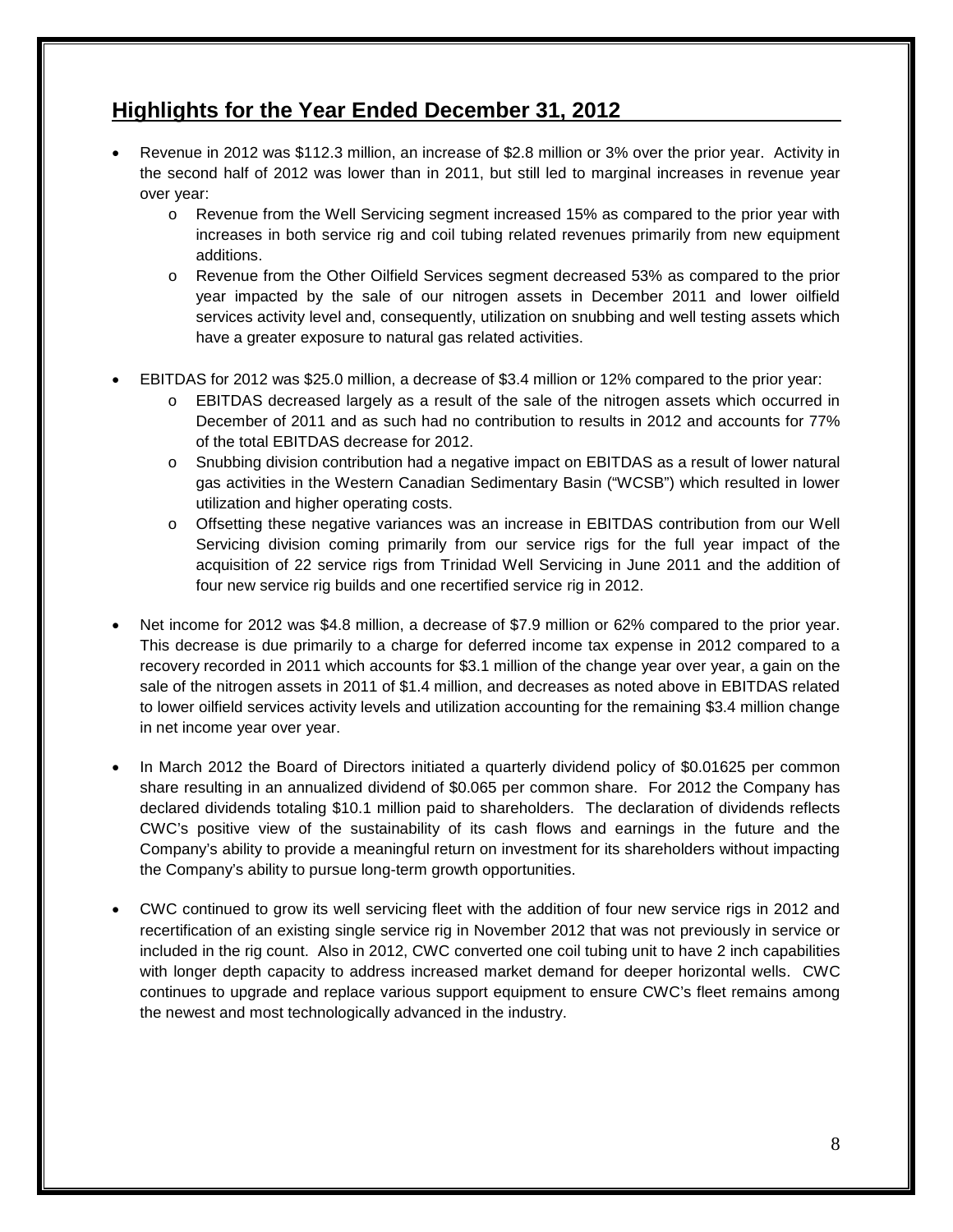# **Financial and Operational Highlights**

|                                                                                                                                                                                                                                       |                                                | <b>THREE MONTHS ENDED</b><br><b>DECEMBER 31</b> |           | <b>YEAR ENDED</b><br><b>DECEMBER 31</b> |         |          |
|---------------------------------------------------------------------------------------------------------------------------------------------------------------------------------------------------------------------------------------|------------------------------------------------|-------------------------------------------------|-----------|-----------------------------------------|---------|----------|
| \$ thousands, except per share amounts, margins and ratios                                                                                                                                                                            | 2012                                           | 2011                                            | % Change  | 2012                                    | 2011    | % Change |
| <b>FINANCIAL RESULTS</b>                                                                                                                                                                                                              |                                                |                                                 |           |                                         |         |          |
| Revenue                                                                                                                                                                                                                               |                                                |                                                 |           |                                         |         |          |
| Well servicing                                                                                                                                                                                                                        | $\mathbb{S}$<br>27,135 \$                      | 29,116                                          | $(7%)$ \$ | 102,807 \$                              | 89,025  | 15%      |
| Other oilfield services                                                                                                                                                                                                               | 2,261                                          | 6,871                                           | (67%)     | 9,525                                   | 20,477  | (53%)    |
|                                                                                                                                                                                                                                       | 29,396                                         | 35,987                                          | (18%)     | 112,332                                 | 109,502 | 3%       |
| EBITDAS <sup>1</sup>                                                                                                                                                                                                                  | 7,050                                          | 10,630                                          | (34%)     | 25,049                                  | 28,481  | (12%)    |
| EBITDAS margin (%) <sup>1</sup>                                                                                                                                                                                                       | 24%                                            | 30%                                             |           | 22%                                     | 26%     |          |
| Funds from (used in) operations <sup>2</sup>                                                                                                                                                                                          | 7,050                                          | 10,630                                          | (34%)     | 25,046                                  | 28,476  | $-12%$   |
| Net income                                                                                                                                                                                                                            | 1,729                                          | 7,115                                           | (75%)     | 4,783                                   | 12,690  | (62%)    |
| Net income margin (%)                                                                                                                                                                                                                 | 6%                                             | 20%                                             |           | 4%                                      | 12%     |          |
| Dividends declared<br>Dividends paid                                                                                                                                                                                                  | 2,517<br>2,518                                 |                                                 |           | 10,073<br>7,556                         |         |          |
| Per share information                                                                                                                                                                                                                 |                                                |                                                 |           |                                         |         |          |
| Weighted average number of shares outstanding - basic                                                                                                                                                                                 | 154,853                                        | 156,550                                         |           | 155,332                                 | 157,021 |          |
| Weighted average number of shares outstanding - diluted                                                                                                                                                                               | 159,419                                        | 159,810                                         |           | 159,910                                 | 159,422 |          |
| EBITDAS <sup>1</sup> per share - basic and diluted                                                                                                                                                                                    | 0.05                                           | 0.07                                            |           | 0.16                                    | 0.18    |          |
| Funds from operations per share - basic and diluted                                                                                                                                                                                   | 0.05                                           | 0.07                                            |           | 0.16                                    | 0.18    |          |
| Net earnings per share - basic and diluted                                                                                                                                                                                            | 0.01                                           | 0.05                                            |           | 0.03                                    | 0.08    |          |
|                                                                                                                                                                                                                                       | <b>DECEMBER 31,</b><br>2012                    | <b>DECEMBER 31,</b><br>2011                     |           |                                         |         |          |
| <b>FINANCIAL POSITION AND LIQUIDITY</b><br>Working capital (excluding debt) <sup>3</sup><br>Working capital (excluding debt) ratio<br><b>Total assets</b><br>Total long-term debt (including current portion)<br>Shareholders' equity | 10.683<br>1.8:1<br>152,680<br>41,841<br>96,465 | 22,414<br>3.4:1<br>159,774<br>47,941<br>102,624 |           |                                         |         |          |

*Notes 1 to 3 - Please refer to the "Reconciliation of Non-IFRS Measures" later in this MD&A.* 

|                                       |                  | 2012             |                  |                  |                  | 2011             |                  |                  |
|---------------------------------------|------------------|------------------|------------------|------------------|------------------|------------------|------------------|------------------|
| <b>OPERATING HIGHLIGHTS</b>           | <b>Quarter 4</b> | <b>Quarter 3</b> | <b>Quarter 2</b> | <b>Quarter 1</b> | <b>Quarter 4</b> | <b>Quarter 3</b> | <b>Quarter 2</b> | <b>Quarter 1</b> |
| <b>WELL SERVICING</b>                 |                  |                  |                  |                  |                  |                  |                  |                  |
| <b>Service Rigs</b>                   |                  |                  |                  |                  |                  |                  |                  |                  |
| Number of service rigs, end of period | 68               | 65               | 65               | 63               | 63               | 63               | 63               | 41               |
| Hours worked                          | 32,059           | 31,347           | 21,186           | 37,543           | 34,047           | 33,595           | 15,333           | 26,630           |
| Utilization %                         | 53%              | 52%              | 36%              | 65%              | 59%              | 58%              | 38%              | 72%              |
| <b>Coil Tubing Units</b>              |                  |                  |                  |                  |                  |                  |                  |                  |
| Number of units, end of period        | 8                | 8                | 8                | 8                |                  | 6                | 6                | 6                |
| Hours worked                          | 1,463            | 1,034            | 417              | 3,956            | 2,404            | 1.448            | 567              | 2,960            |
| Utilization %                         | 30%              | 22%              | 9%               | 90%              | 37%              | 26%              | 10%              | 55%              |
| <b>OTHER OILFIELD SERVICES</b>        |                  |                  |                  |                  |                  |                  |                  |                  |
| <b>Snubbing Units</b>                 |                  |                  |                  |                  |                  |                  |                  |                  |
| Number of units, end of period        |                  |                  |                  |                  | 5                | 5                | 5                | 5                |
| Hours worked                          | 1,191            | 574              | 241              | 2,065            | 2,421            | 1,692            | 293              | 1,950            |
| Utilization %                         | 23%              | 11%              | 5%               | 46%              | 53%              | 37%              | 6%               | 43%              |
| <b>Well Testing Units</b>             |                  |                  |                  |                  |                  |                  |                  |                  |
| Number of units, end of period        | 11               | 11               | 11               | 12               | 12               | 12               | 12               | 12               |
| Number of tickets billed              | 204              | 410              | 238              | 468              | 429              | 421              | 178              | 467              |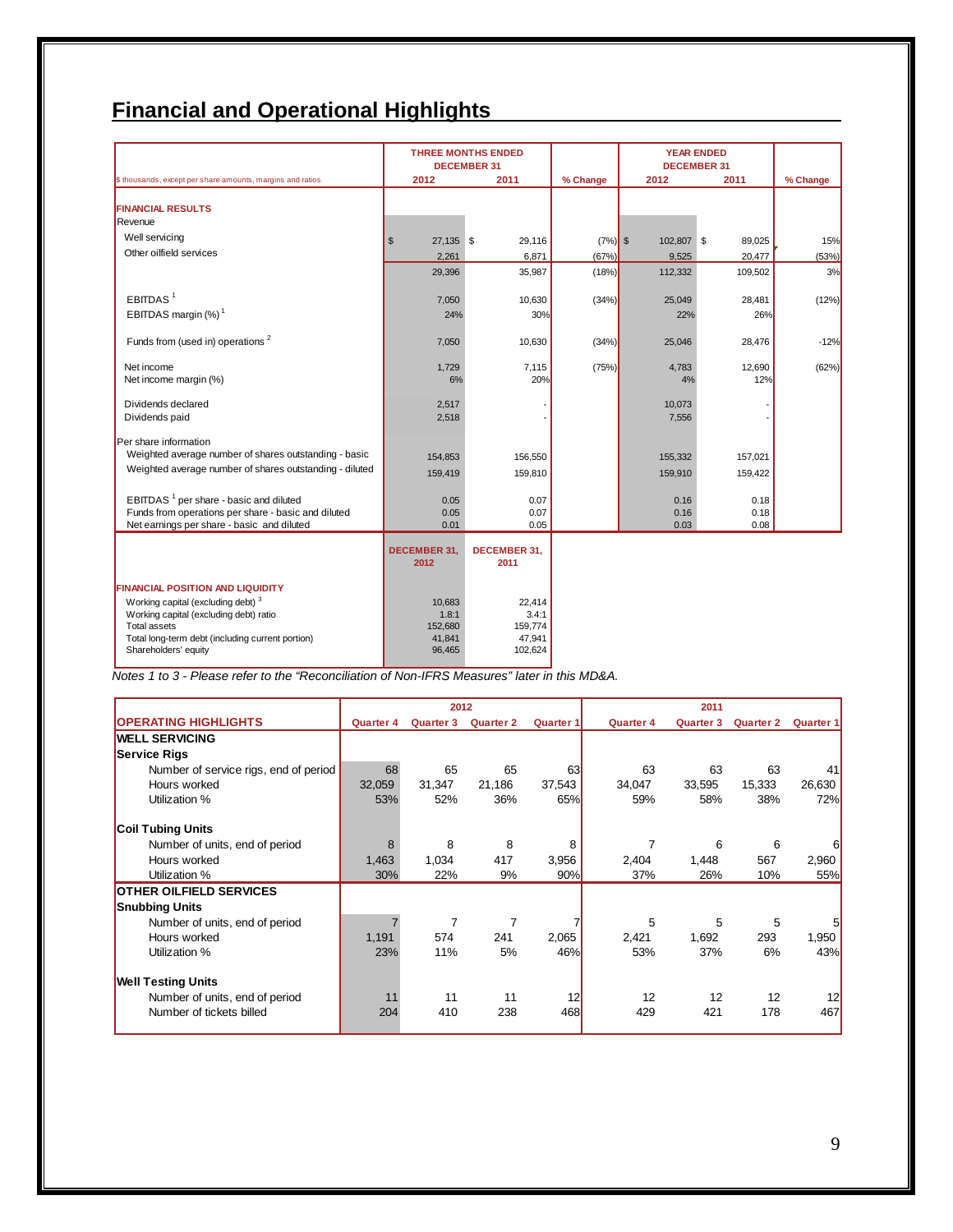#### *Overview*

According to Canadian Association of Oilwell Drilling Contractors ("CAODC"), the average number of active Canadian drilling rigs in Q4 2012 was 376 out of 831 (45%); an increase of 5% compared to the average for Q3 2012 of 330 out of 816 (40%), but a drop of 16% compared to the average for Q4 2011 of 488 out of 804 (61%) drilling rigs. CWC proactively anticipated the drop in drilling activity by shifting over 80% of its service rig work to production maintenance, workovers and abandonments primarily focused on oil-related activities which resulted in Q4 2012 financial results that were better than Q3 2012. While U.S. oil prices remain at healthy levels averaging US\$88.15 per barrel for West Texas Intermediate ("WTI") in Q4 2012 compared to US\$93.90 per barrel in Q4 2011, the discount differential between Western Canadian Select ("WCS"), the price at which most of our exploration and production ("E&P") customers sell their oil at, and WTI increased from an average of US\$12.29 per barrel in Q4 2011 to US\$16.35 per barrel in Q4 2012. This discount pricing differential resulted in less urgency from our E&P customers to get new wells drilled and completed in Q4 2012. Continued uncertainty throughout Q4 2012 over resolution of the U.S. fiscal cliff combined with the potential results of the U.S. election and the likelihood of Keystone XL and Northern Gateway pipelines being built on a timely basis, if at all, also contributed to the decision by our E&P customers to slowdown or postpone capital expenditures on drilling new wells. The overall result for CWC was a decrease in the service rig utilization rate of 52% in 2012 compared to 2011 of 57%. As for natural gas, both NYMEX and AECO continue to experience depressed prices with NYMEX averaging US\$2.75 per MMbtu in 2012 compared to US\$3.99 per MMbtu in 2011. These low natural gas prices continue to have a significant effect on the underutilization of our Coil Tubing, Snubbing and Well Testing assets in Q4 2012.

Revenue for 2012 is up 3% due primarily to the addition of 22 service rigs from the Trinidad Well Servicing ("TWS") acquisition in June 2011 coupled with the addition of five more service rigs from build and recertification programs in 2012 which contributed to a 15% increase in revenue in the Well Servicing segment. This overall revenue increase is offset by the sale in December 2011 of our nitrogen assets in our Other Oilfield Services segment that no longer contribute to revenue in 2012. The nitrogen assets in 2011 contributed \$7.0 million in revenue. In addition declines in snubbing activity in 2012 contributed to the 53% decrease in 2012 revenue in the Other Oilfield Services segment. While revenue growth has increased marginally by 3%, EBITDAS has decreased 12% due to the lower activity levels in snubbing in 2012 compared to 2011 and the higher margin nitrogen business which did not contribute to EBITDAS in 2012.

#### *Well Servicing*

CWC is the  $6<sup>th</sup>$  largest service rig provider in the WCSB, operating a modern fleet of 68 service rigs and 8 coil tubing units as of the date of this report; four new service rigs were built in 2012 and one recertified service rig came into service in the fourth quarter. Rig services include completions, maintenance, workovers and abandonments with depth ratings from 1,500 to 5,000 metres. Our service rig fleet, with its leading edge technology, continues to stand out in an industry characterized by ageing equipment and infrastructure.

During the second quarter of 2011, CWC acquired 22 service rigs from TWS increasing CWC's market share in service rigs and increasing the fleet size at that time by 54%. In 2012, the Company completed the construction of a new slant service rig, two new double service rigs, one new single service rig, and recertified one single service rig not previously in service. Additional growth opportunities for new geographic areas were identified in 2012 which led to the construction of these additional service rigs that increased the active service rig count to 68 service rigs with three more new service rigs being constructed in 2013.

CWC's Class I, II and III coil tubing units have depth ratings from 1,500 to 4,000 metres and are well positioned for the changing demand of our customers for deeper depth capabilities. CWC converted one coil tubing unit to a Class III, 2 inch unit capable of depths of 4,000 meters and was deployed in the field in October 2011, a second unit was deployed to the field before the end of the first quarter of 2012 and a third unit, committed to in the 2012 capital budget, is scheduled to be available in Q3 2013.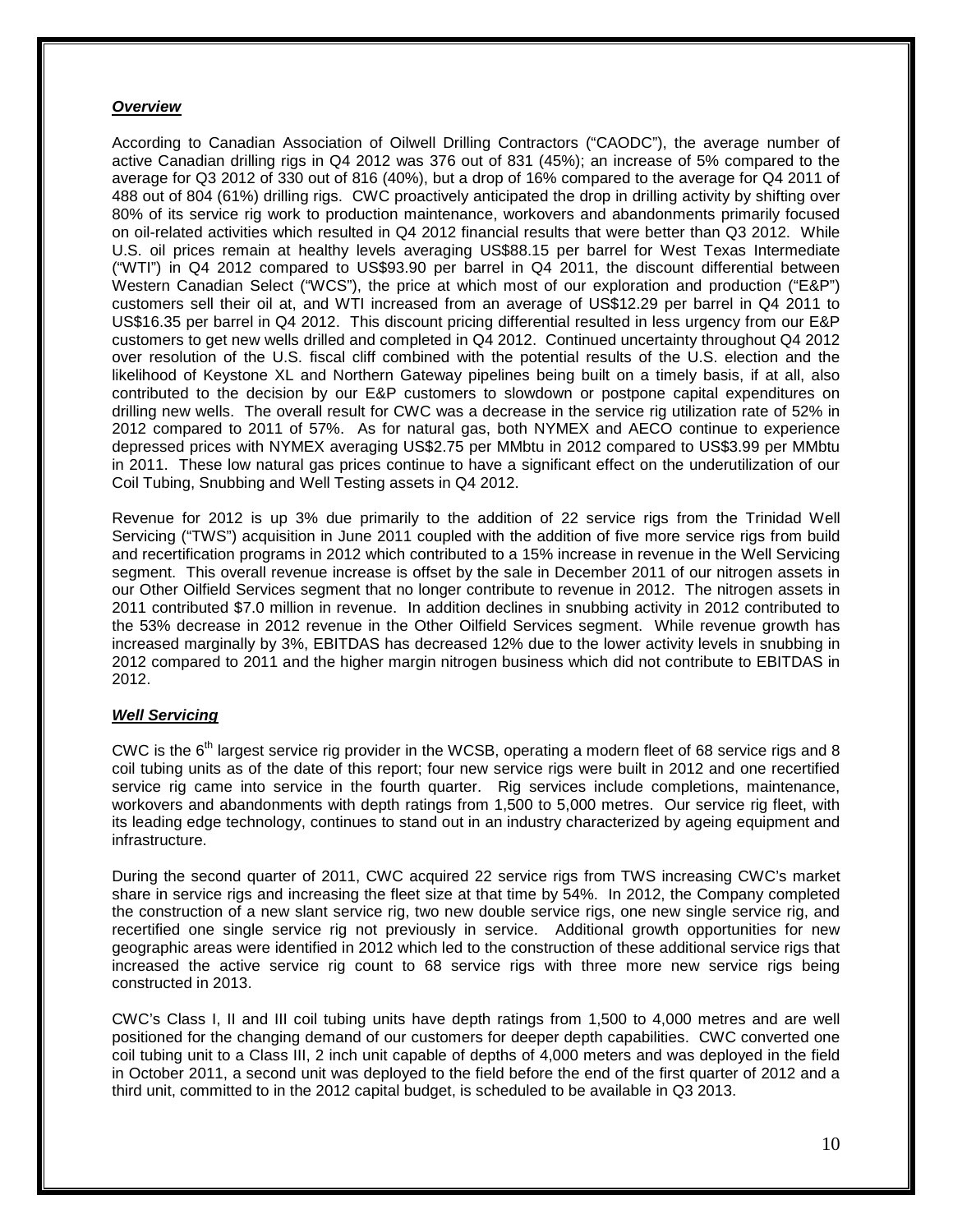Well Servicing division revenue in 2012 was up 15% at \$102.8 million compared to \$89.0 million in the 2011. The \$13.8 million year over year increase was largely due to the increased fleet from the TWS acquisition and new equipment additions in service rigs and coil tubing. While utilization has decreased year over year this was partially offset by rate increases implemented in Q4 2011 in response to higher operating costs, particularly for labour and fuel. Average hourly rates on service rigs improved approximately 8% to \$783 per hour in 2012 as compared to \$727 per hour in 2011. Coil tubing average hourly rates improved 39% to \$1,053 per hour in 2012 compared to \$757 per hour in 2011 driven by our focus on higher margin work and contribution of our higher depth capacity coil tubing units which have a higher price per hour given the demand for these units. CWC continues to monitor its pricing in the competitive landscape and anticipate stable margins in 2013.

Total service rig hours in 2012 have increased 11% over 2011. The increase is primarily attributable to the acquisition of TWS and new equipment additions. Service rig hours decreased 6% for Q4 2012 compared to Q4 2011. The decrease is consistent with the drop in overall industry utilization for service rigs as noted earlier. Utilization of our well service equipment has risen from the lows experienced in 2009 driven by increased spending on exploration and development as a result of generally higher oil prices and an increase in the number of wells now producing oil compared to that of natural gas.

#### *Other Oilfield Services*

CWC's Other Oilfield Services division provides a variety of services for the completion and production phases of oil and natural gas wells from its 8 snubbing units and 11 well testing units. The Other Oilfield Services division revenue decreased by 53% to \$9.5 million in 2012 from \$20.5 million in 2011. During 2011 revenue of \$7.0 million was generated from the nitrogen assets which were sold in December 2011. The remaining \$4.0 million decrease was impacted by a decrease of \$2.6 million from the snubbing units, which continue to be affected by low natural gas prices, and a decrease of \$1.4 million from well testing as a result of lower completions activity in the industry, particularly in the second half of 2012.

In response to changing market conditions, the Company completed the conversion of three of its snubbing units from 3,000 psi to 5,000 psi to reflect the need for higher pressure units and added e-gress safety systems that exceed minimum safety requirements in the industry.

# **Outlook**

While there was a delay in spending by our oil focused exploration and production ("E&P") customers in Q4 2012, current utilization levels in Q1 2013 suggest a modest return to higher activity levels as would be expected in the winter months. CWC intends to continue providing best-in-class services to our E&P customers through "Quality People Delivering Quality Service" with the most relevant, youngest and advanced fleet of equipment. In Q4 2012, CWC took delivery of three additional service rigs increasing the total active service rig fleet to 68 as at December 31, 2012. CWC anticipates that an additional three new service rigs currently being built will be operational in Q3 2013. We will continue to evaluate opportunities to grow the Well Servicing business segment through a disciplined approach in 2013, which may include the addition of new slant service rigs to service the growing number of steam assisted gravity drainage ("SAGD") wells.

The Company recently announced that its Board of Directors declared a quarterly dividend of \$0.01625 per common share for the first quarter of 2013. The dividend will be paid on April 15, 2013 to shareholders of record on March 29, 2013. The ex-dividend date is March 26, 2013. This dividend is an eligible dividend for Canadian income tax purposes. The declaration of dividends is determined on a quarter-by-quarter basis by the Board of Directors and reflects CWC's positive view on the sustainability of its cash flow and earnings in the future.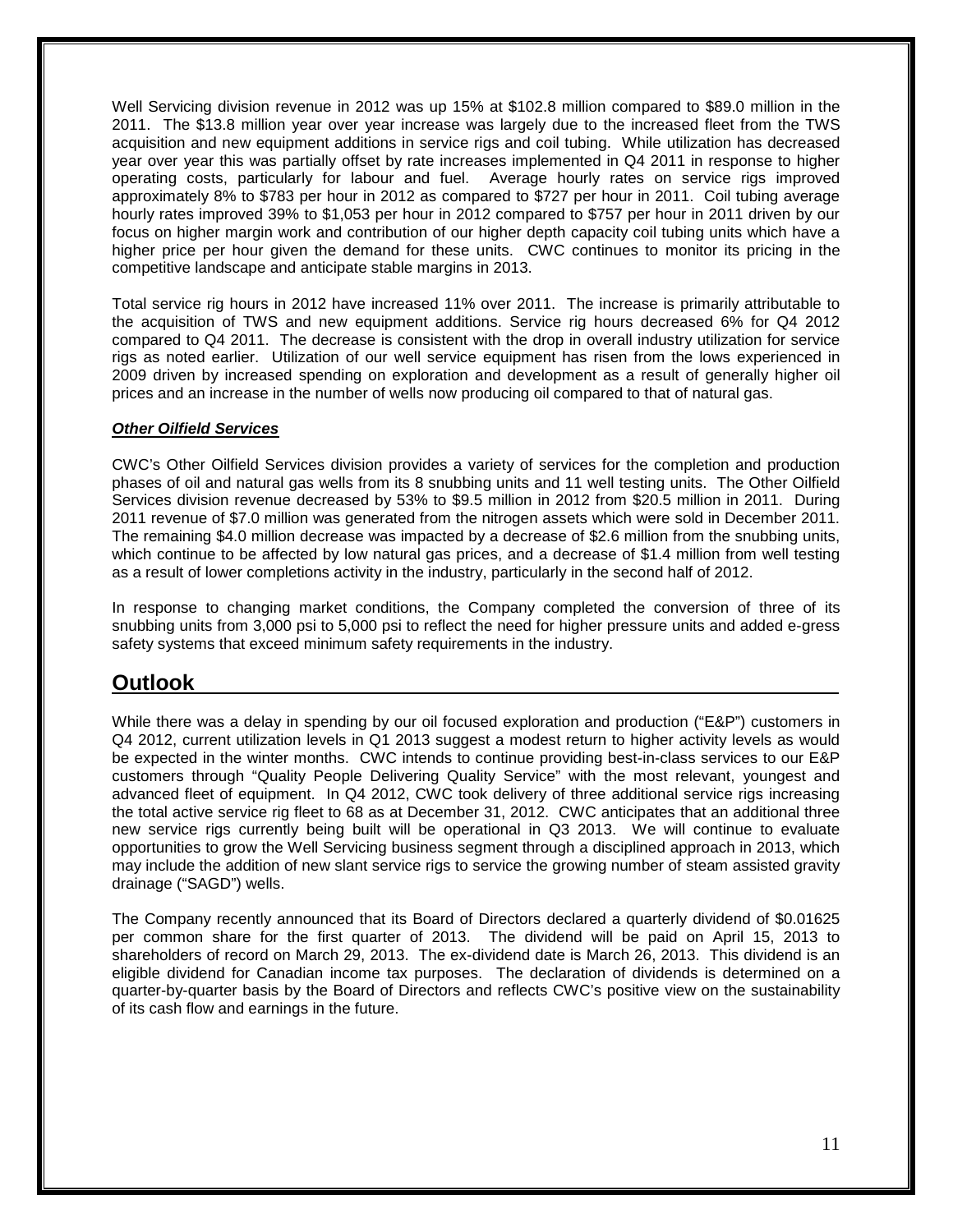# **Discussion of Financial Results**

|                                                 |               |          | <b>YEAR ENDED</b> |          |         |
|-------------------------------------------------|---------------|----------|-------------------|----------|---------|
|                                                 | 2012          | % Change | 2011              | % Change | 2010    |
| \$ thousands, except margins                    |               |          |                   |          |         |
| Revenue                                         |               |          |                   |          |         |
| Well servicing                                  | \$<br>102,807 | 15% \$   | 89,025            | 68% \$   | 53,104  |
| Other oilfield services                         | 9,525         | $-53%$   | 20,477            | 30%      | 15,754  |
|                                                 | 112,332       | 3%       | 109,502           | 59%      | 68,858  |
| Operating expenses                              |               |          |                   |          |         |
| Well servicing                                  | 65,890        | 20%      | 55,106            | 65%      | 33,321  |
| Other oilfield services                         | 7,320         | $-42%$   | 12,563            | 23%      | 10,247  |
|                                                 | 73,210        | 8%       | 67,669            | 55%      | 43,568  |
| Gross margin <sup>1</sup>                       | 39,122        | $-6%$    | 41,833            | 65%      | 25,290  |
| Gross margin % <sup>1</sup>                     | 35%           |          | 38%               |          | 37%     |
| Selling and administrative expenses             | 14,073        | 5%       | 13,352            | 9%       | 12,296  |
| EBITDAS <sup>2</sup>                            | 25,049        | $-12%$   | 28,481            | 119%     | 12,994  |
| EBITDAS margin (%) <sup>2</sup>                 | 22%           |          | 26%               |          | 19%     |
| Stock based compensation                        | 833           | 4%       | 801               | 60%      | 501     |
| Finance costs                                   | 2,948         | $-16%$   | 3,514             | 14%      | 3,089   |
| Depreciation                                    | 14,260        | 3%       | 13,871            | 16%      | 12,006  |
| Loss (gain) on sale of equipment                | 216           | $-116%$  | (1,346)           | $-706%$  | 222     |
| Unrealized loss (gain) on marketable securities | 22            | $-4%$    | 23                | $-146%$  | (50)    |
| Net income (loss) before taxes                  | 6,770         | $-42%$   | 11,618            | $-519%$  | (2,774) |
| Deferred income tax expense (recovery)          | 1,987         | $-285%$  | (1,072)           | 100%     |         |
| Net income (loss)                               | 4,783         | $-62%$   | 12,690            | $-557%$  | (2,774) |

*Notes 1 to 2 - Please refer to the "Reconciliation of Non-IFRS Measures" later in this MD&A.*

#### **Revenue**

Total revenue for the year ended December 31, 2012 increased 3% compared to 2011. Activity in 2012 was affected by lower spending and a lack of urgency by customers on programs overall for both new well completions and production and maintenance related activities compared to that of 2011. Revenue growth in 2012 is primarily due to the 22 service rigs acquired from TWS in June 2011 and new equipment additions in service rigs and coil tubing offset by lower utilization in all divisions, particularly in the second half of 2012, and was further affected by no revenue contributions from nitrogen assets in 2012 as these assets were sold in December 2011.

CWC continues to focus on providing services to better capitalized and financed senior and intermediate E&P companies. In 2012, approximately 60% of our revenue was derived from our top ten customers all of whom are large or intermediate E&P companies. The Company also focuses on customers with higher exposure to oil opportunities instead of dry natural gas plays given the pricing for oil compared to that of dry natural gas.

#### **Gross Margin and Direct Operating Expenses**

Gross margin for 2012 declined as a result of second half slowdown in activity impacting utilization which affects labour cost efficiencies, coupled with higher fuel costs and repairs and maintenance costs on equipment. Gross margin in 2012 has decreased by 6% to \$39.1 million from \$41.8 million. As a percentage of revenue, gross margin has declined to 35% in 2012 from 38% in 2011. Many operating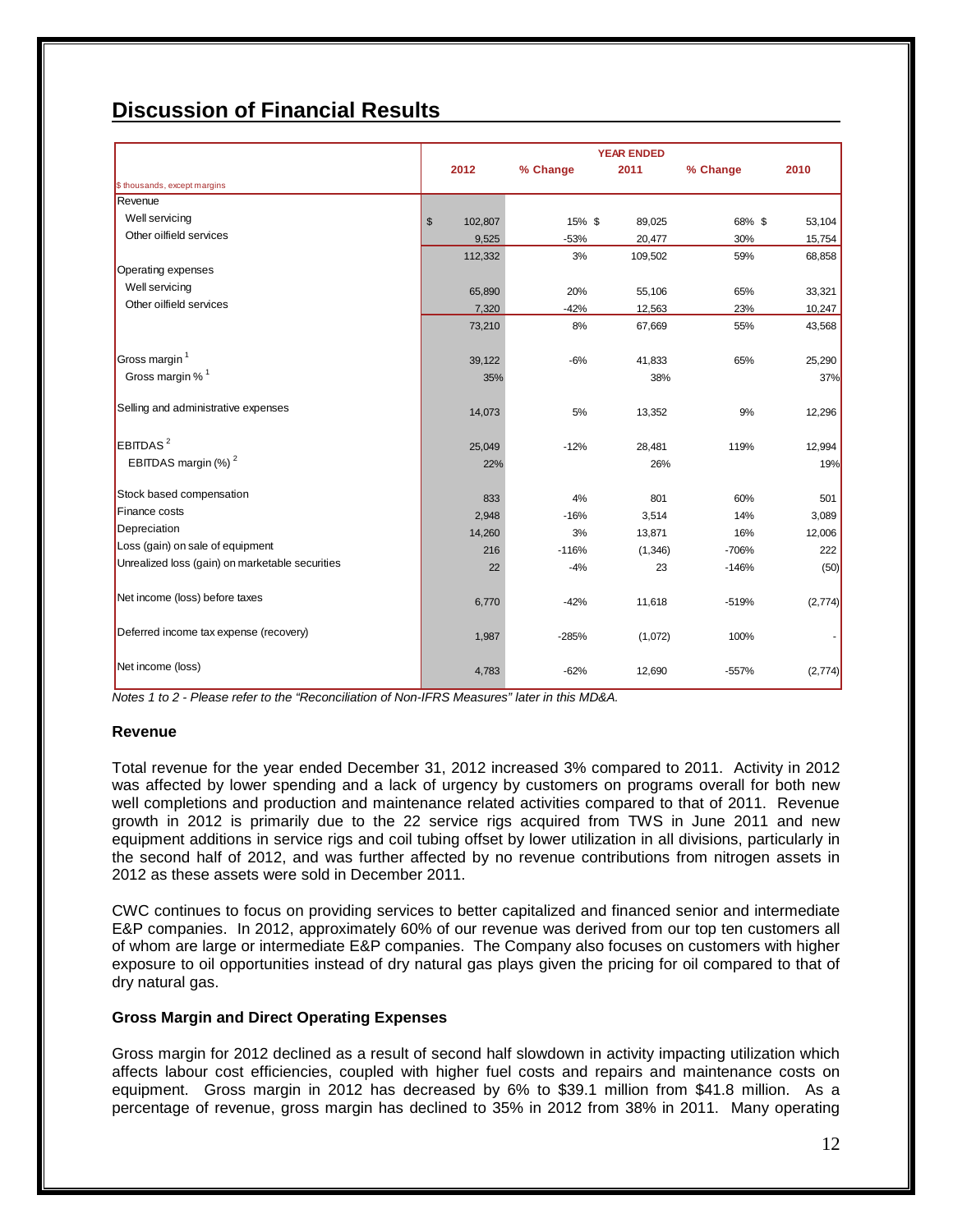costs are variable in nature and increase or decrease with activity levels such that much of the change in operating costs in the year over year periods correspond to the increase or decrease in revenue in the current period compared to the prior period. The Company's gross margin was negatively impacted by fixed costs such as planned repairs and maintenance of equipment with labour costs related thereto and a fixed salary component for field labour on coil tubing units consistent with industry practice. The slower than expected second half activity in 2012 has had a negative impact on gross margins as we had effectively staffed up our field operations in anticipation of more consistent activity. Once it was clear the activity was not returning to normal levels, reductions to field staffing levels in some divisions were implemented which had a positive impact on margins for Q4 2012.

#### **Selling and Administrative Expenses ("S&A")**

S&A for 2012 was \$14.1 million (13% of revenue) compared to \$13.4 million (12% of revenue) in 2011. The increased expenses in 2012 are attributable to increased headcount for operational and support staff, and computer system maintenance consistent with the growth of the Company offset by favorable renewal rates on leased space in Calgary, and lower variable compensation costs consistent with the decrease in EBITDAS compared to 2011. With the current levels of activity and changes instituted for various costs saving matters, we expect that S&A as a percentage of revenue going forward to be stable on an annualized basis and is considered by management to be in line with industry peers. The current structure and level of expense are adequate to allow for continued growth in revenue without meaningful increases in expenses.

#### **EBITDAS**

EBITDAS for 2012 was \$25.0 million (22% of revenue) compared to \$28.5 million (26% of revenue) in 2011, a decline of \$3.4 million or 12%. EBITDAS was lower in 2012 as a result of the sale of the nitrogen assets in Dec 2011 which contributed \$2.7 million in 2011. Further impacts were from lower activity levels, particularly in snubbing, as a result of reduced producer spending in response to lower commodity prices driven by uncertain macroeconomic conditions previously discussed. Also impacting 2012 EBITDAS was fixed salary costs for field employees in the coil tubing division when activity did not fully materialize and repairs and maintenance costs being incurred during the slower activity periods. EBITDAS will continue to provide the cash flow needed to grow our business through the purchase of new equipment or business acquisitions and reduce outstanding long-term debt.

#### **Stock-based Compensation ("SBC")**

SBC for 2012 was \$0.8 million which was consistent on a year over year basis. The non-cash expense related to stock based compensation plans is a result of 9.5 million stock options outstanding and 0.7 million restricted share units.

#### **Finance Costs**

Interest expense for 2012 was \$2.9 million compared to \$3.5 million in 2011. The majority of the decrease is a result of scheduled principal repayments made on the non-revolving portion of the longterm debt outstanding as well as reduced interest rates that were secured with the current credit facility.

#### **Depreciation**

Depreciation has increased by 3% year over year and the increase is consistent with the changes in activity level on a year over year basis as service rigs, making up the largest component of the depreciation expense, are depreciated on a unit of production basis.

#### **(Gain) Loss on Sale of Equipment**

The loss on the sale of equipment is mainly a result of some key upgrades to significant components of equipment that took place in 2012. In 2011 the majority of the gain on sale of equipment is a result of the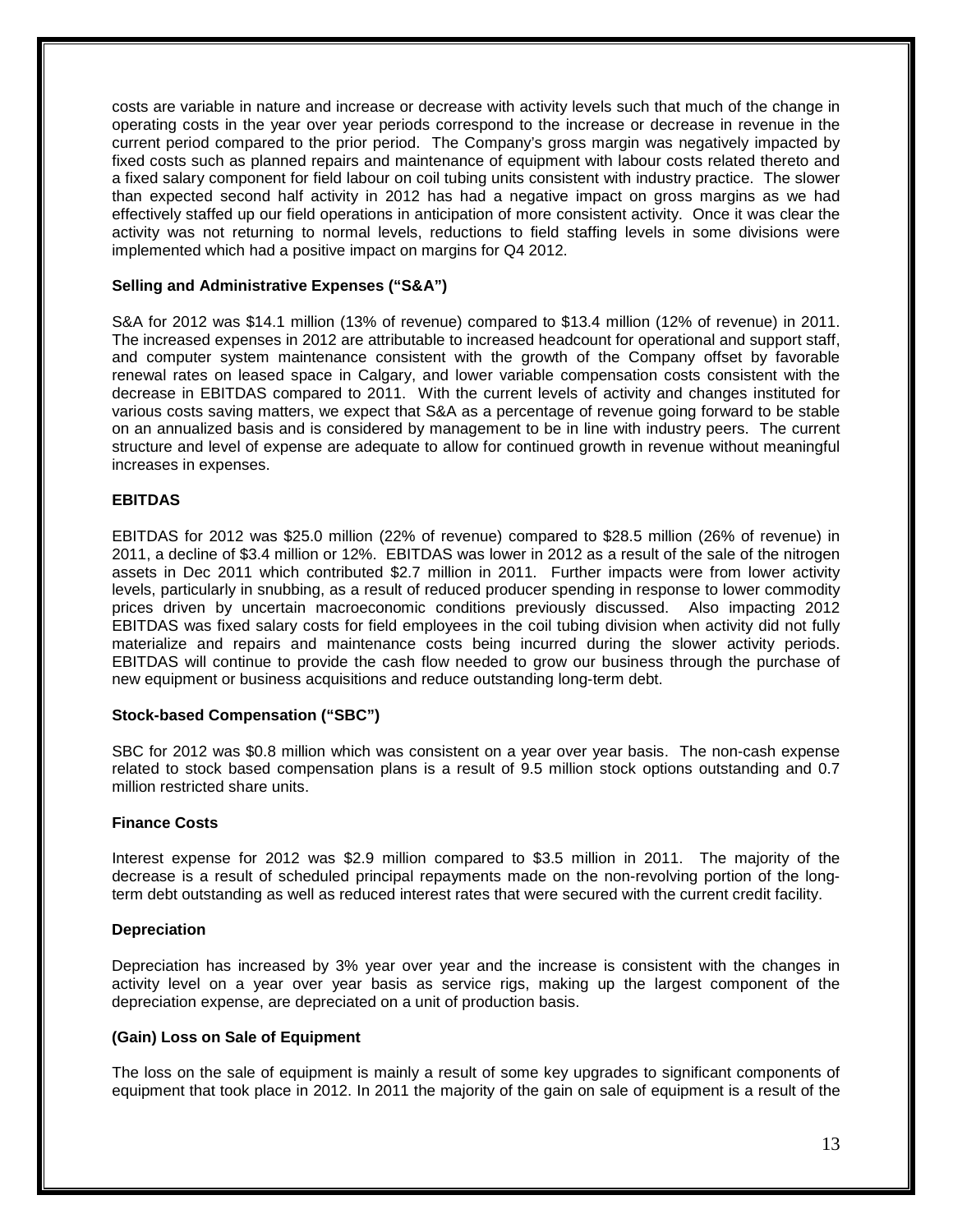sale of the nitrogen assets. The assets were sold on December 9, 2011, for gross proceeds of \$7.6 million, resulting in a net gain of \$1.4 million after closing costs were deducted.

#### **Income Taxes**

Based on the net income before taxes of \$6.8 million for 2012 and an expected income tax rate of 25%, an income tax expense of \$1.7 million would be expected. The Company had various non-cash and nontax deductible items included in the computation of net income, including stock-based compensation, resulting in a deferred income tax liability of \$0.9 million. The Company has substantial tax pools and non-capital losses available to reduce future taxable income such that no cash taxes are expected to be payable in 2012 and 2013 depending on growth and profitability of the Company.

#### **Net Income**

Net income for 2012 was \$4.8 million compared to \$12.7 million in 2011; a decline of \$7.9 million or 62%. \$1.4 million of the decrease was a result of the sale of nitrogen assets in December 2011. \$3.4 million of the decrease was a result of an overall decline in oilfield service activity levels and utilization in 2012. \$3.1 million of the decrease was a result of a charge for deferred income tax expense in 2012 compared with a recovery in 2011. Management remains focused on driving higher levels of profitability by capitalizing on its young and technologically advanced equipment fleet and high quality labour force.

# **Summary of Quarterly Data and Fourth Quarter Analysis**

| \$ thousands, except per share amounts                                |     |                             |      | 2012                        |                             |                              | 2011 |                              |      |                                           |                             |                             |
|-----------------------------------------------------------------------|-----|-----------------------------|------|-----------------------------|-----------------------------|------------------------------|------|------------------------------|------|-------------------------------------------|-----------------------------|-----------------------------|
| <b>THREE MONTHS ENDING</b>                                            |     |                             |      | December 31 September 30    |                             |                              |      |                              |      | June 30 March 31 December 31 September 30 | June 30                     | March 31                    |
| Revenue                                                               | \$  | 29,396 \$                   |      | 26.887                      | \$17,143 \$38,907           |                              | \$   | 35,988                       | - \$ | 31,224                                    | \$12,987                    | \$29,303                    |
| $E$ BITDAS <sup>1</sup>                                               | \$. | 7,050                       | - \$ | 6,348                       | 584                         | 11.066                       |      | 10,630 \$                    |      | 8,142                                     | 1,270                       | 8,439                       |
| Net income (loss)<br>Net earnings (loss) per share: basic and diluted |     | 1,729<br>0.01               |      | 1,255<br>0.01               | (2,726)<br>(0.02)           | 4,525<br>0.03                |      | 8,187<br>0.05                |      | 3.174<br>0.02                             | (2,956)<br>(0.02)           | 4,285<br>0.03               |
| Total assets<br>Total long-term debt<br>Shareholders' equity          |     | 152,680<br>41,841<br>96,465 |      | 147.566<br>37.987<br>97.272 | 146.914<br>32.115<br>98.474 | 160.570<br>44.304<br>101.568 |      | 159.774<br>47,941<br>102,624 |      | 162,933<br>56.827<br>94,389               | 153,382<br>56.331<br>91,178 | 131,271<br>29,863<br>94,002 |

*Notes 1 - Please refer to the "Reconciliation of Non-IFRS Measures" later in this MD&A.*

#### *Quarter over Quarter Analysis*

A comparison of CWC's quarterly results, at any given time, requires consideration of movement in crude oil and natural gas pricing and seasonality over the past two years. Commodity prices affect the level of exploration and development activities carried out by the Company's customers and the associated demand for the oilfield services provided by CWC. Robust activity and increases in pricing in the well servicing division in 2011 increased the gross margin percentage accordingly, contributing to the record results seen in the first quarter of 2011. The second quarter is always one of decreased revenue and earnings due to the weather and spring thaw conditions during this time not being conducive to permit the movement of heavy equipment. The third and fourth quarters of 2011 saw an increase back to normal seasonal levels coupled with the addition of the TWS acquisition resulting in substantially improved results. The fourth quarter of 2011 results included \$2.1 million of revenue and \$1.0 million in EBITDAS from the nitrogen units which were sold late in the fourth quarter. The first quarter of 2012 saw continued strong utilization of the Company's fleet of equipment. The second quarter of 2012 had above average rainfall levels in May and June 2012 resulting in a slower than expected recovery after spring breakup. The third quarter of 2012 experienced a slower than normal increase to activity levels as a result of lower producer spending in the oilfield services industry. This trend in lower activity levels continued through most of Q4 2012 until 2013 operational and capital expenditure budgets were announced by E&P customers in December 2012.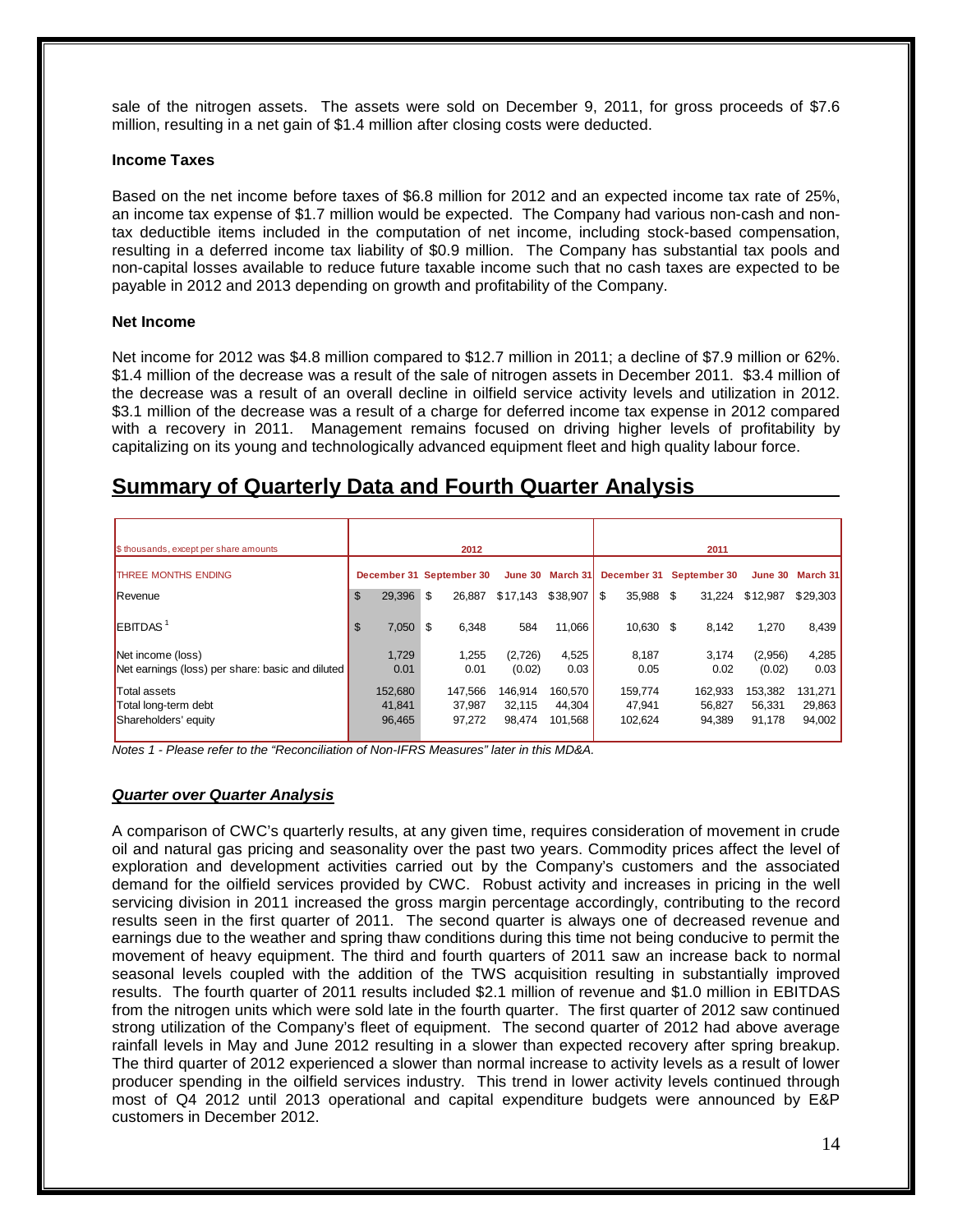#### **Seasonality**

The level of activity in the oilfield service industry is influenced by seasonal weather patterns. During the spring months, wet weather and the spring thaw make the ground unstable. Consequently, municipalities and provincial transportation departments enforce road bans that restrict the movement of service equipment which reduces activity levels and places an increased level of importance on the location of the Company's equipment prior to imposition of road bans. The timing and length of road bans is dependent on the weather conditions before, during and after the spring thaw period. The Company's business results depend, at least in part, upon the severity and duration of the Canadian winter and the spring thaw which may lead to reduced oil and gas exploration activity and corresponding declines in the demand for the Company's service equipment during those times. The first quarter of 2012 was the fourth warmest winter on record, the complete opposite of the first quarter of 2011 which was subject to an extremely cold and long winter season – ideal for the ancillary equipment, such as boilers, the Company utilizes in cold temperatures. As a result the first quarter of 2012 saw a shorter work period with road bans being introduced as early as the first and second week of February in some regions. Despite the weather conditions, the Company did achieve record revenue and EBITDAS in the first quarter of 2012. Q2 2012 saw unseasonably rainy and wet conditions in May and June 2012 resulting in a longer than anticipated spring breakup period, slowing the return to normal utilization levels. Q3 2012 and Q4 2012 activity levels remained below that of the prior year as a result of reduced customer spending in response to lower commodity prices and macroeconomic factors such as the resolution of the U.S. fiscal cliff and the results of the U.S. election.

#### **Revenue**

Revenue for the fourth quarter of 2012 was \$29.4 million; a decrease of \$6.6 million or 18% from the fourth quarter of 2011 and an increase of \$2.5 million from the third quarter of 2012. The increase from the third quarter of 2012 is expected due to the seasonality of the industry, resulting in Q4 and Q1 representing the peak periods for activity.

During the fourth quarter of 2012 activity levels were lower than in the same period of 2011 as E&P customers moderated their spending noting lower commodity price and capital budget constraints for new well drilling brought about by pipeline capacity issues. CWC did see a marginal increase in the Service Rig utilization from Q3 2012 levels, which is consistent with seasonal increases. However, the Coil Tubing, Snubbing and Well Testing divisions were significantly affected by the slowdown in industry activity levels as a result of depressed natural gas prices which continued in Q4 2012. In addition, the sale of the nitrogen assets in December 2011 meant that no revenue contribution came from these assets in Q4 2012 as was the case in Q4 2011.

#### **EBITDAS**

EBITDAS for the fourth quarter of 2012 decreased by 34% compared to the fourth quarter of 2011, but increased 11% from the third quarter of 2011. Utilization of equipment across all segments was impacted negatively by the slowdown in customer spending in Q4 2012 noted above leading to lower year-overyear results. This decrease in activity levels were partially offset by equipment additions. Management continues to work towards keeping overhead costs as variable as possible to maintain stable EBITDAS and net income margins.

#### **Net Income**

Net income for the fourth quarter of 2012 was \$1.7 million compared to \$7.1 million in the fourth quarter of 2011. The decrease in net income was a result of lower utilization year over year, a gain on sale of the nitrogen assets in 2011 and provision for deferred income tax expense in 2012 compared to a deferred income tax recovery in the prior year.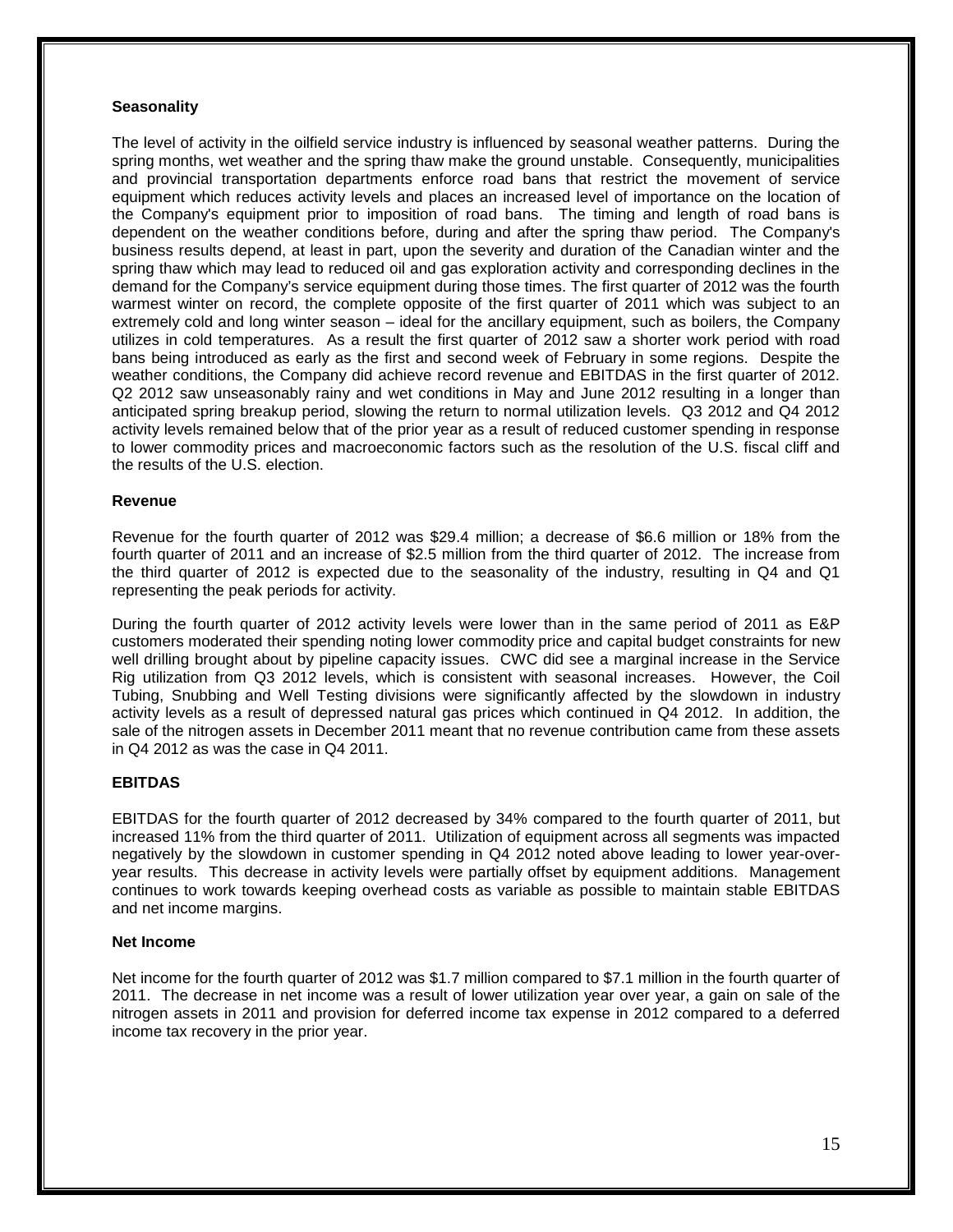# **Financial Position and Liquidity**

|                                                                                         |                 | 2012                |                |                 |                    | 2011                |                 |                 |
|-----------------------------------------------------------------------------------------|-----------------|---------------------|----------------|-----------------|--------------------|---------------------|-----------------|-----------------|
| \$ thousands, except ratios                                                             | DECEMBER 31     | <b>SEPTEMBER 30</b> | <b>JUNE 30</b> | <b>MARCH 31</b> | <b>DECEMBER 31</b> | <b>SEPTEMBER 30</b> | <b>JUNE 30</b>  | <b>MARCH31</b>  |
| Working capital (excluding debt) <sup>1</sup><br>Working capital (excluding debt) ratio | 10,683<br>1.8:1 | 9,105<br>1.8:1      | 2,389<br>1.2:1 | 18,622<br>2.3:1 | 22.414<br>3.4:1    | 16,332<br>2.4:1     | 10.201<br>2.7:1 | 22,578<br>4.0:1 |
| Long-term debt                                                                          | 41.841          | 37,987              | 32.115         | 44,304          | 47.941             | 56.827              | 56.331          | 29,863          |
| Shareholders' equity                                                                    | 96,465          | 97,272              | 98.474         | 101,568         | 102.624            | 94.389              | 91,178          | 94,002          |
| Debt to equity                                                                          | 0.4             | 0.4                 | 0.3            | 0.4             | 0.5                | 0.6                 | 0.6             | 0.3             |

*Notes 1 - Please refer to the "Reconciliation of Non-IFRS Measures" later in this MD&A.*

#### **Working Capital**

Working capital (excluding debt) at December 31, 2012 was \$10.7 million (December 31, 2011 - \$22.4 million). The year over year reduction is a result of repayments made from operating funds to the revolving and non-revolving portion of the debt, dividends paid and declared to date and significant improvements in the number of days sales outstanding in 2012 compared to 2011. The Company utilizes its revolving debt facilities to assist in funding ongoing operations and working capital. Management utilizes all available cash on hand to reduce its borrowings in an effort to minimize overall interest costs and draws upon its available revolving debt facilities on an as needed basis to manage cash flow requirements. As such the working capital of the Company will fluctuate from period to period depending on cash flow requirements and there continues to be sufficient debt capacity on the balance sheet to be able to support these needs. Management considers the working capital ratio calculated excluding debt borrowings to be a metric that is comparable to its peers in the industry as the nature and structure of debt facility agreements can differ significantly amongst those in the industry.

#### **Long-term Debt and Credit Facility**

At December 31, 2012, CWC had a credit facility of \$63.25 million consisting of a committed revolving facility of \$46.0 million and a \$17.25 million committed term facility all with a maturity date of April 30, 2014. The facility was revised in March 2012 to permit dividend distributions to shareholders and increase the amount available under the revolving facility to make up for reductions on the non-revolving facility that occurred as required payments were made. Proceeds from the revolving facility will be used for acquisitions, capital expenditures, working capital and other general corporate purposes. Interest on the revolving facility is paid monthly with no scheduled principal repayments during the term with the balance due April 30, 2014. Amounts borrowed under the revolving facility bear interest at the Company's option of the bank prime rate plus 1.25% to 2.75% or the banker's acceptance rate plus 2.25% to 3.75%, depending, in each case, on the ratio of debt to EBITDA. The term portion of the facility required principal payments of \$500,000 per month plus interest through April 2012, at which time payments increased to \$750,000 per month plus interest until April 2013 and interest only payments during the final year with the balance due April 30, 2014. The term facility bears interest at 7.42%.

As of December 31, 2012, the Company was in compliance with the financial covenants under its credit facility and does not anticipate any restrictions in its ability to fund its ongoing operating, investing, or financing activities.

#### **Shareholders' Equity**

Shareholders' equity at December 31, 2012 was \$96.5 million (December 31, 2011 - \$102.6 million), a decrease of \$6.2 million. As of December 31, 2012 the Company had 154,915,899 common shares outstanding and 155,115,909 common shares outstanding at March 5, 2013. At December 31, 2012 the total number of stock options outstanding was 9,530,348 and restricted share units outstanding were 660,000.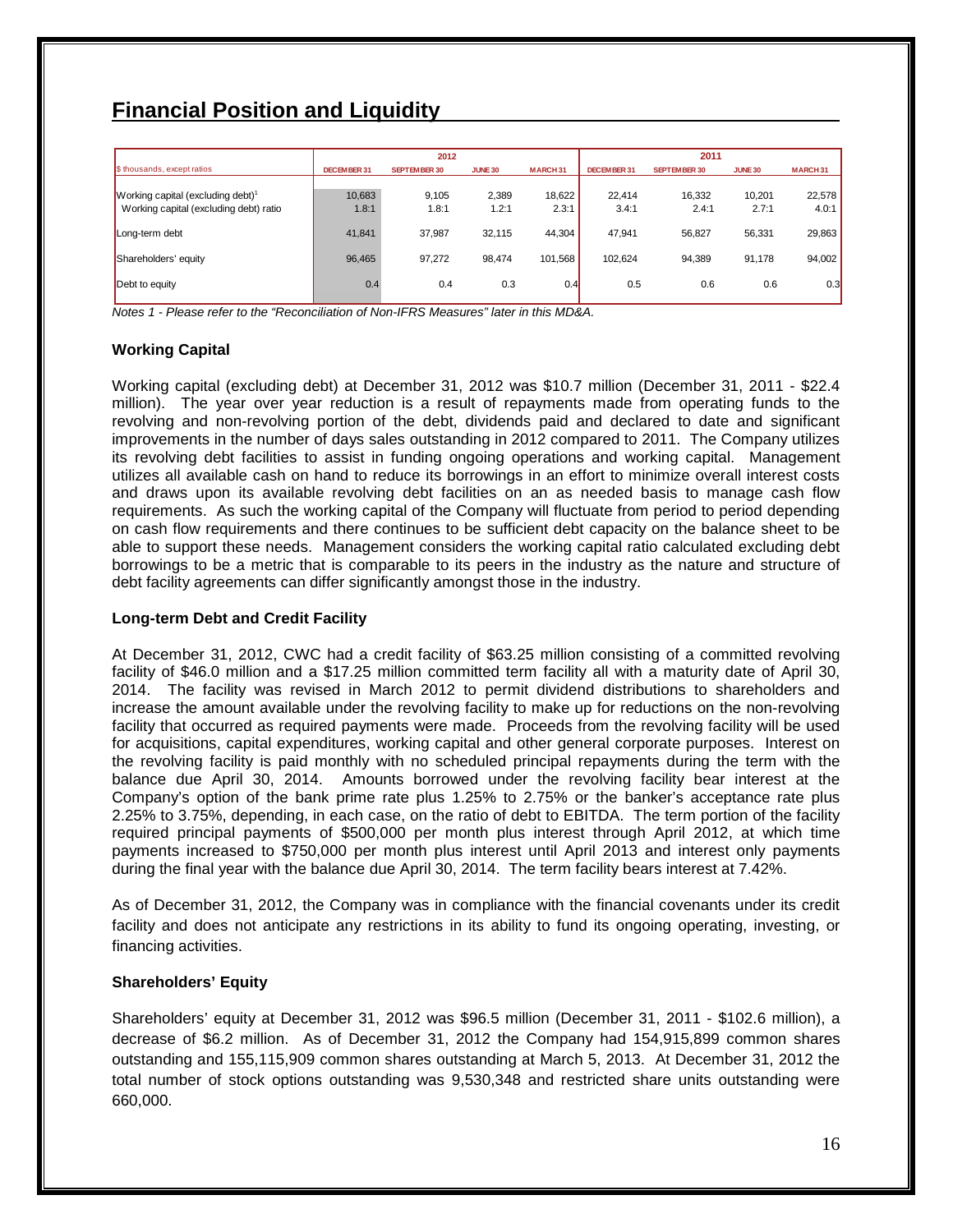During 2012, the Company purchased 1,871,500 common shares under its Normal Course Issuer Bid ("NCIB") and all shares purchased were returned to treasury and cancelled. The Company renewed its NCIB effective April 1, 2012, to purchase from time to time, as it considered advisable, up to 7,775,196 of its issued and outstanding common shares on the open market through the facilities of the TSX Venture Exchange ("TSXV"). The price that the Company will pay for any common share under the NCIB will be the prevailing market price on the TSXV at the time of such purchase.

### **Debt to Equity**

Debt to equity at December 31, 2012 was 0.4:1 as compared to 0.5:1 at December 31, 2011. The decrease from 2011 is as a result of repayments of debt in 2012 from available cash flow from operations offset by dividends declared and paid in 2012.

#### **Capital Expenditures**

Capital expenditures in 2012 consisted mainly of the construction of four new service rigs and recertification of one additional service rig that was put back into active service. The remaining amounts were spent on equipment upgrades and replacements, and computer and leasehold upgrades and improvements. In January 2012, the Board of Directors approved a 2012 capital expenditure budget of \$8.7 million. In August 2012, the Board of Directors increased the capital expenditure budget by an additional \$5.0 million to construct two additional service rigs to be deployed in the field in Q1 2013; in time for the busy winter season. CWC has identified opportunities to expand into additional geographic regions in the WCSB, particularly in the north central regions of Alberta, and is committing additional capital to support this. The financial strength of our balance sheet has allowed us to fund this growth and continued demand for high quality service rigs in the market and will contribute positively to the growth and cash flows of the company in the 2013. The Board of Directors has approved a capital expenditure budget for 2013 totaling \$11.2 million comprised of \$9.8 million of growth capital and \$1.4 million for maintenance and infrastructure capital. Included in this \$11.2 million budget is a \$1.5 million carryover of the 2012 capital expenditure budget to complete a new Class III, 2 inch coil tubing unit. The remainder of the 2013 growth capital expenditures will be directed at building three new service rigs (2 singles and 1 double) to support our growth into north central Alberta. The \$1.4 million maintenance and infrastructure capital expenditures will be directed at upgrades or additions to field equipment for existing service rig, coil tubing, snubbing divisions and information technology infrastructure. CWC intends to finance its 2013 capital expenditures budget from operating cash flows. The 2013 capital expenditures budget continues the execution of CWC's strategy for creating shareholder value by focusing on the core business of well servicing with service rigs and coil tubing units. The Company continues to be committed to disciplined fiscal management and pursuit of growth opportunities driven by customer demand. Management believes these initiatives will add value for shareholders by creating a best-in-class pure play well servicing company.

#### **Capital Requirements**

It is anticipated future cash requirements for capital expenditures will be met through a combination of funds generated from operations and existing bank debt facilities as required. However, additional funds may be raised by additional bank debt, other forms of debt, the sale of assets, or the issue of convertible debentures or equity. CWC may require additional financing in the future to implement its strategies and business objectives. It is possible that such financing will not be available, or if available, will not be available on favorable terms. If CWC issues any common shares in the future to finance its operations or implement its strategies, the current shareholders of CWC may incur a dilution of their interest.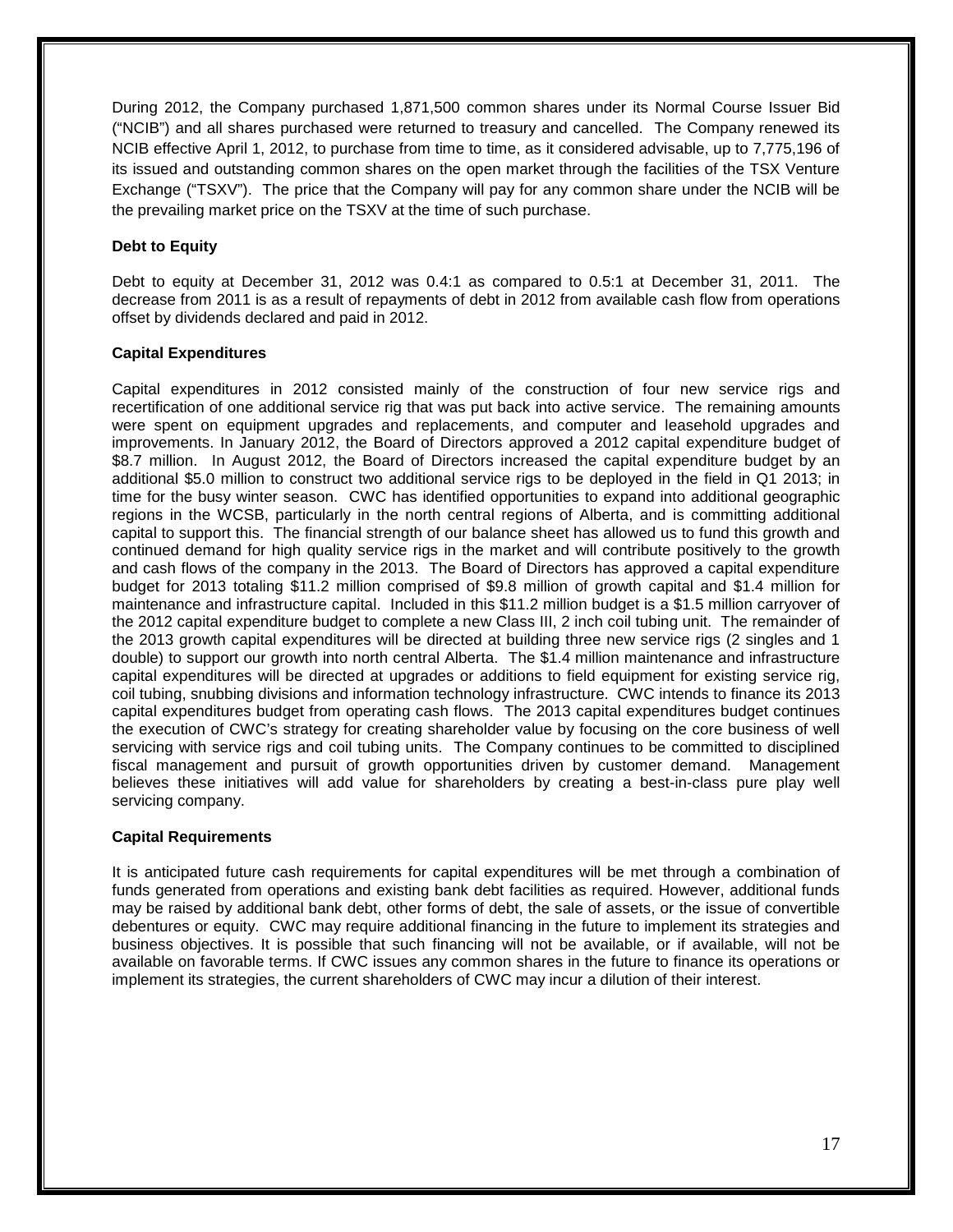# **Commitments and Contractual Obligations**

Beginning in April 2012, the Company was committed to monthly principal payments of \$750,000, in relation to the long-term debt which will end in April 2013. Management believes that based on anticipated activity levels for its services there will be sufficient cash flows generated from operations to service the debt repayment, finance the growth capital of the Company and maintain a dividend payment to its shareholders.

|                        | 2013  | 2014   | 2015 | 2016                     | 2017 and bevond |
|------------------------|-------|--------|------|--------------------------|-----------------|
| Long-term debt         | 2,351 | 39.525 |      | -                        | 24              |
| Rent                   | 1.115 | 920    | 517  | 188                      | 193             |
| Other operating leases | 180   | 149    | 56   | $\overline{\phantom{a}}$ |                 |
| Total obligations      | 3.645 | 40.594 | 573  | 188                      | 217             |

# **Critical Accounting Estimates and Judgments**

This MD&A of the Company's financial condition and results of operations is based on the financial statements which are prepared in accordance with IFRS. The presentation of these financial statements in conformity with IFRS requires management to make estimates and assumptions that affect the reported amounts of assets, liabilities and the disclosure of contingent liabilities at the date of the financial statements and the reported revenues and expenses during the reporting period. These estimates are based on experience and assumptions that are believed to be reasonable under the circumstances. Although care has been taken, anticipating future events cannot be done with certainty, therefore actual results may vary from these estimates over time as more accurate information is available and as the Company's operating environment changes.

The accounting estimates believed to be the most difficult, subjective or complex judgments and which are the most critical to the reporting of results of operations and financial positions are as follows:

#### *Allowance for Doubtful Accounts Receivable:*

The Company performs periodic credit evaluations of its customers and grants credit based upon past payment history, financial condition, and anticipated industry conditions. Customer payments are regularly monitored and a provision for doubtful accounts is established based upon specific situations and overall industry conditions. The history of bad debt losses of the Company has been within expectations and is generally limited to specific customer circumstances. However, given the cyclical nature of the energy industry, a customer's ability to fulfill its payment obligations can change suddenly and without notice.

#### *Impairment of Assets*:

At the end of each reporting period, the Company assesses whether there is an indication that an asset group may be impaired. If any indication of impairment exists, the Company estimates the recoverable amount of the asset group. External triggering events include, for example, changes in customer or industry conditions, technological advances and economic climate deterioration. Internal triggering events for impairment include lower profitability or utilization.

The Company's impairment tests compare the carrying amount of the asset or cash generating unit ("CGU") to its recoverable amount. The recoverable amount is the higher of fair value less costs to sell ("FVLCS") and value in use ("VIU"). FVLCS is the amount obtainable from the sale of an asset or CGU in an arm's length transaction between knowledgeable, willing parties, less the costs of disposal. The determination of VIU requires the estimation and discounting of cash flows which involves key assumptions that consider all information available on the respective testing date. Management exercises judgment, considering past and actual performances as well as expected developments in the respective markets and in the overall macro-economic environment and economic trends to model and discount future cash flows. Discounted cash flow projections contain key assumptions such as discount rates, terminal value growth rates and Earnings Before Interest, Taxes, Depreciation and Amortization ("EBITDA") margins.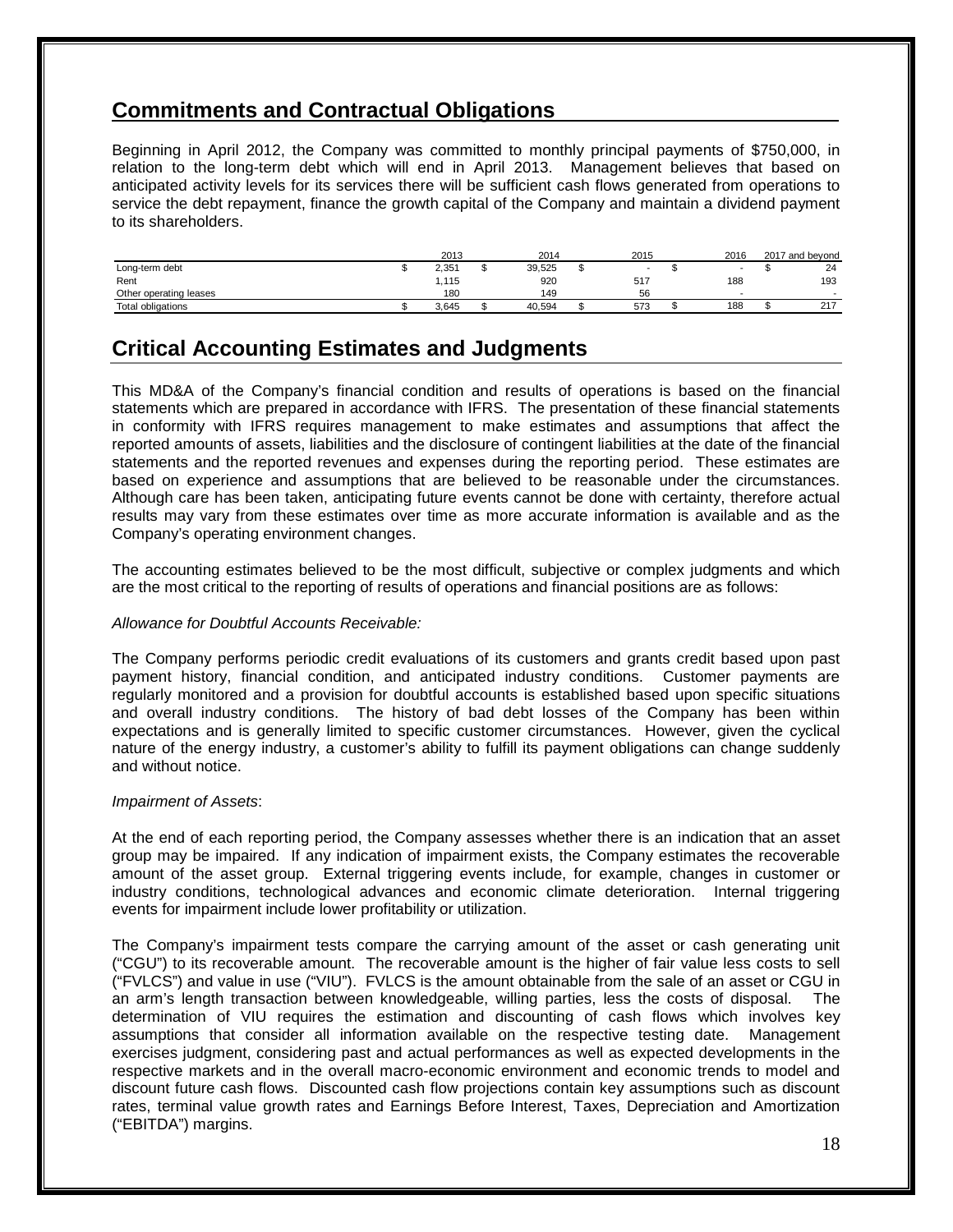#### *Depreciation of Property and Equipment*

The estimated useful life, residual value and depreciation methods chosen are the Company's best estimate of such and are based on industry norms, historical experience and other estimates including the period and distribution of future cash inflows.

#### *Deferred Income Taxes*

In calculating the income taxes, consideration is given to factors such as non-deductible expenses, recognition of deferred tax assets, changes in tax law and management's expectations of future results. The Company estimates deferred income taxes based on temporary differences between the income and the losses reported in the financial statements and its taxable income and losses as determined under the applicable tax laws. The tax effect of these temporary differences is recorded as deferred tax assets or liabilities in the financial statements. The calculation of income taxes requires the use of judgments and estimates. If these judgments and estimates prove to be inaccurate, future earnings may be materially impacted.

# **Future Accounting Pronouncements**

The Company has reviewed new and revised accounting pronouncements that have been issued but are not yet effective and determined that the following may have an impact on the Company.

#### *IFRS 9 Financial Instruments*

IFRS 9 (2009) replaces the guidance in IAS 39 *Financial Instruments: Recognition and Measurement,* on the classification and measurement of financial assets. The Standard eliminates the existing IAS 39 categories of held to maturity, available for sale and loans and receivables.

Financial assets will be classified into one of two categories on initial recognition:

- financial assets measured at amortized cost; or,
- financial assets measured at fair value

Gains and losses on remeasurement of financial assets measured at fair value will be recognized in profit or loss, except that for an investment in an equity instrument which is not held-for-trading, IFRS 9 provides, on initial recognition, an irrevocable election to present all fair value changes from the investment in other comprehensive income (OCI). The election is available on an individual share-byshare basis. Amounts presented in OCI will not be reclassified to profit or loss at a later date.

IFRS 9 (2010) added guidance to IFRS 9 (2009) on the classification and measurement of financial liabilities, and the guidance is consistent with the guidance in IAS 39 except as described below.

Under IFRS 9 (2010), for financial liabilities measured at fair value under the fair value option, changes in fair value attributable to changes in credit risk will be recognized in OCI, with the remainder of the change recognized in profit or loss. However, if this requirement creates or enlarges an accounting mismatch in profit or loss, the entire change in fair value will be recognized in profit or loss. Amounts presented in OCI will not be reclassified to profit or loss at a later date.

IFRS 9 (2010) also requires derivative liabilities that are linked to and must be settled by delivery of an unquoted equity instrument to be measured at fair value, whereas such derivative liabilities are measured at cost under IAS 39.

IFRS 9 (2010) also added the requirements of IAS 39 for the derecognition of financial assets and liabilities to IFRS 9 without change.

The IASB has deferred the mandatory effective date of the existing chapters of IFRS 9 *Financial Instruments* (2009) and IFRS 9 (2010) to annual periods beginning on or after January 1, 2015. The early adoption of either standard continues to be permitted.

IFRS 9 (2010) supersedes IFRS 9 (2009) and is effective for annual periods beginning on or after January 1, 2015, with early adoption permitted. For annual periods beginning before January 1, 2015, either IFRS 9 (2009) or IFRS 9 (2010) may be applied.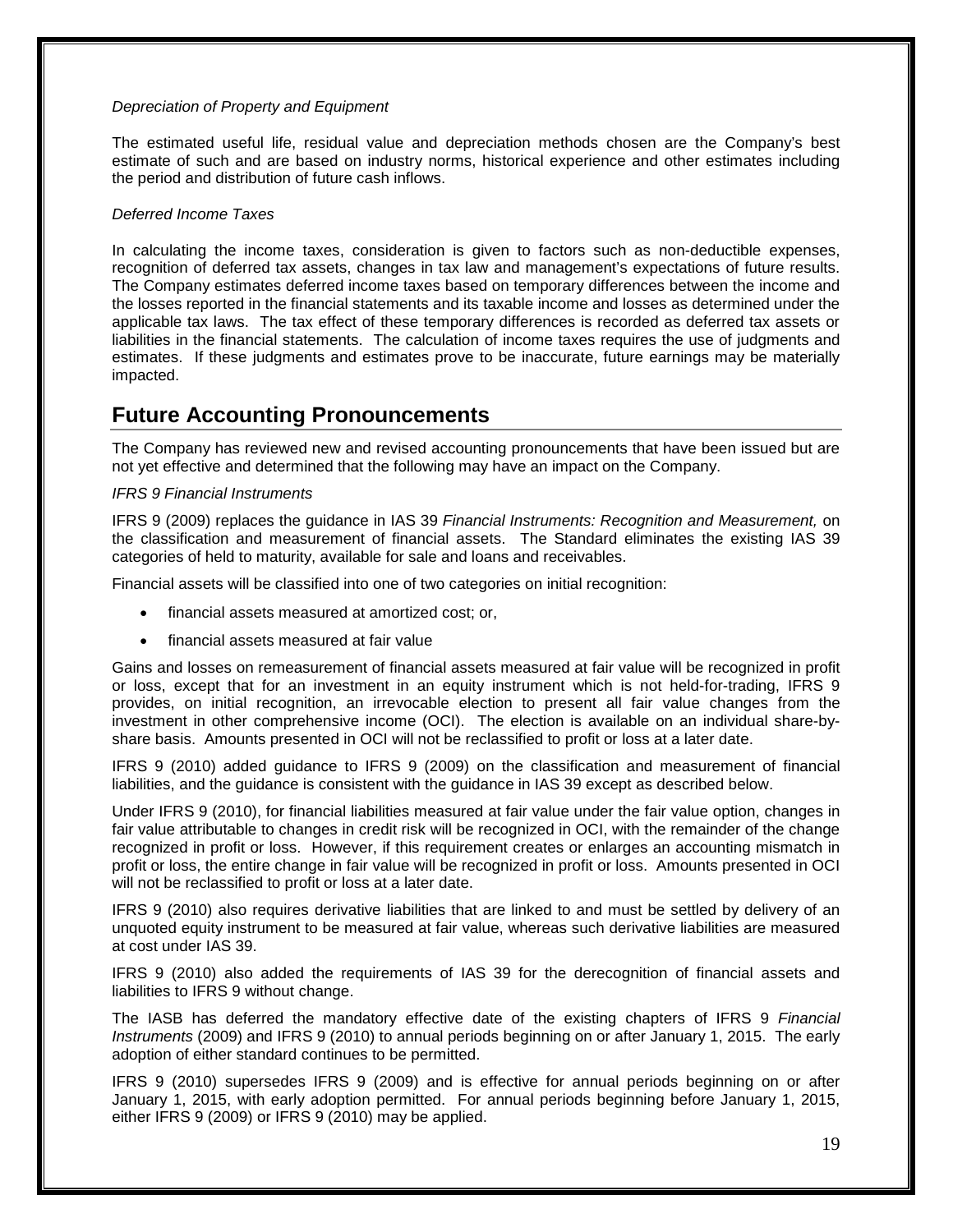The Company intends to adopt IFRS 9 (2010) in its financial statements for the annual period beginning on January 1, 2015. The extent of the impact of the adoption of IFRS 9 (2010) has not yet been determined.

#### *IFRS 13 Fair Value Measurement*

In May 2011 the IASB published IFRS 13 *Fair Value Measurement*, which is effective prospectively for annual periods beginning on or after January 1, 2013. The disclosure requirements of IFRS 13 need not be applied in comparative information for periods before initial application.

IFRS 13 replaces the fair value measurement guidance contained in individual IFRS's with a single source of fair value measurement guidance. It defines fair value as the price that would be received to sell an asset or paid to transfer a liability in an orderly transaction between market participants at the measurement date, i.e. an exit price. The standard also establishes a framework for measuring fair value and sets out disclosure requirements for fair value measurements to provide information that enables financial statement users to assess the methods and inputs used to develop fair value measurements and, for recurring fair value measurements that use significant unobservable inputs (Level 3), the effect of the measurements on profit or loss or other comprehensive income.

IFRS 13 explains 'how' to measure fair value when its required or permitted by other IFRS. IFRS 13 does not introduce new requirements to measure assets or liabilities at fair value, nor does it eliminate the practicability exceptions to fair value measurements that currently exist in certain standards.

The Company intends to adopt IFRS 13 prospectively in its financial statements for the annual period beginning on January 1, 2013. The extent of the impact of adoption of IFRS 13 has not yet been determined.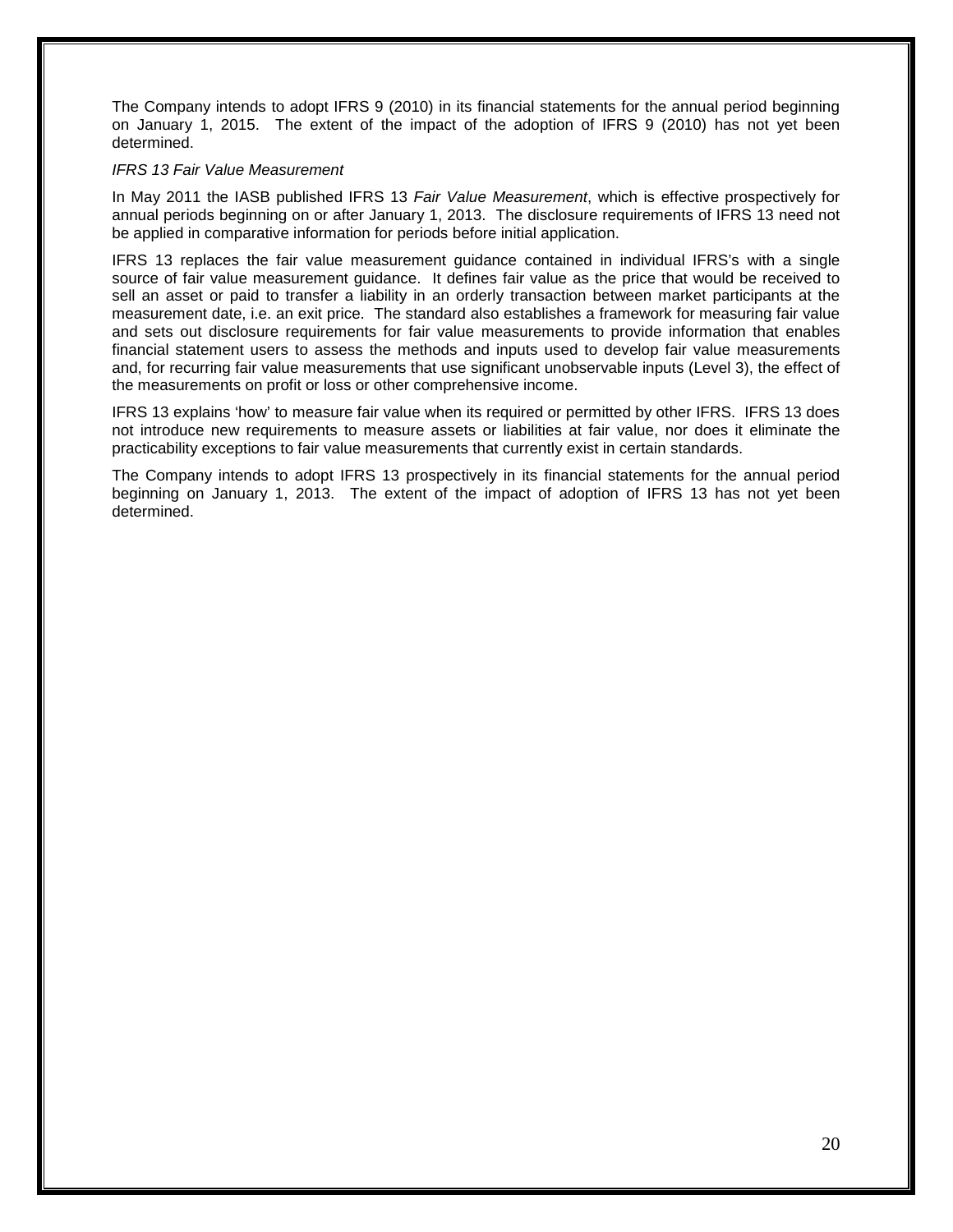# **Reconciliation of Non-IFRS Measures**

|                                                 |                     | <b>THREE MONTHS ENDED</b> | <b>YEAR ENDED</b> |                    |  |  |
|-------------------------------------------------|---------------------|---------------------------|-------------------|--------------------|--|--|
|                                                 |                     | <b>DECEMBER 31</b>        |                   | <b>DECEMBER 31</b> |  |  |
| \$thousands                                     | 2012                | 2011                      | 2012              | 2011               |  |  |
| <b>NON-IFRS MEASURES</b>                        |                     |                           |                   |                    |  |  |
|                                                 |                     |                           |                   |                    |  |  |
| <b>EBITDAS:</b>                                 |                     |                           |                   |                    |  |  |
| Net income                                      | 1,729               | 7,115                     | 4,783             | 12,690             |  |  |
| Add:                                            |                     |                           |                   |                    |  |  |
| Depreciation                                    | 3,665               | 3,773                     | 14,260            | 13,871             |  |  |
| Finance costs                                   | 755                 | 990                       | 2,948             | 3,514              |  |  |
| Income tax expense (recovery)                   | 581                 |                           | 1,987             | (1,072)            |  |  |
| Stock based compensation                        | 229                 | 150                       | 833               | 801                |  |  |
| Loss on sale of equipment                       | 74                  | (1, 398)                  | 216               | (1,346)            |  |  |
| Unrealized (gain) loss on marketable securities | 17                  |                           | 22                | 23                 |  |  |
| <b>EBITDAS</b>                                  | 7,050               | 10,630                    | 25,049            | 28,481             |  |  |
|                                                 |                     |                           |                   |                    |  |  |
| Funds from (used in) operations:                |                     |                           |                   |                    |  |  |
| Cash flows from (used in) operating activities  | 3,731               | 5,805                     | 32,715            | 21,116             |  |  |
| Less:                                           |                     |                           |                   |                    |  |  |
| Change in non-cash working capital              | (3, 319)            | (4,825)                   | (7,669)           | 7,360              |  |  |
| Funds from (used in) operations:                | 7,050               | 10,630                    | 25,046            | 28,476             |  |  |
|                                                 |                     |                           |                   |                    |  |  |
| Gross margin:                                   |                     |                           |                   |                    |  |  |
| Revenue<br>Less:                                | 29,396              | 35,987                    | 112,332           | 109,502            |  |  |
| Direct operating expenses                       | (18, 748)           | (21, 663)                 | (73, 210)         | (67, 669)          |  |  |
|                                                 |                     |                           |                   |                    |  |  |
| Gross margin                                    | 10,648              | 14,324                    | 39,122            | 41,833             |  |  |
|                                                 |                     |                           |                   |                    |  |  |
|                                                 | <b>DECEMBER 31,</b> | <b>DECEMBER 31,</b>       |                   |                    |  |  |
|                                                 | 2012                | 2011                      |                   |                    |  |  |
| <sup>4</sup> Working capital (excluding debt):  |                     |                           |                   |                    |  |  |
| <b>Current Assets</b>                           | 24,142              | 31,623                    |                   |                    |  |  |
|                                                 |                     |                           |                   |                    |  |  |
| Less: Current Liabilities                       | (15, 881)           | (17,586)                  |                   |                    |  |  |
| Add: Current portion of long-term debt          | 2,422               | 8,377                     |                   |                    |  |  |
|                                                 |                     |                           |                   |                    |  |  |
| Working capital (excluding debt)                | 10,683              | 22,414                    |                   |                    |  |  |

1. *EBITDAS (Earnings before interest, taxes, depreciation, amortization, gain/loss on disposal of asset, unrealized gain/loss on marketable*  securities, finance costs and stock based compensation) is not recognized measures under IFRS. Management believes that in addition to net *earnings, EBITDAS is a useful supplemental measure as it provides an indication of the Company's ability to generate cash flow in order to fund working capital, service debt, pay current income taxes, and fund capital programs. Investors should be cautioned, however, that EBITDAS should not be construed as an alternative to net income (loss) and comprehensive income (loss) determined in accordance with IFRS as an*  indicator of the Company's performance. CWC's method of calculating EBITDAS may differ from other entities and accordingly, EBITDAS may *not be comparable to measures used by other entities. For a reconciliation of EBITDAS to net income (loss) and comprehensive income (loss).* 

2. *Funds from operations and funds from operations per share are not recognized measures under IFRS. Management believes that in addition to*  cash flow from operations, funds from operations is a useful supplemental measure as it provides an indication of the cash flow generated by the *Company's principal business activities prior to consideration of changes in working capital. Investors should be cautioned, however, that funds from operations should not be construed as an alternative to cash flow from operations determined in accordance with IFRS as an indicator of the Company's performance. CWC's method of calculating funds from operations may differ from other entities and accordingly, funds from operations may not be comparable to measures used by other entities. Funds from operations is equal to cash flow from operations before changes in non-cash working capital items related to operations.*

*3. Gross margin is calculated from the statement of comprehensive income (loss) as Revenue less direct operating costs and is used to assist management and investors in assessing the Company's financial results from operations excluding fixed overhead costs. Gross margin is a non-IFRS measure and does not have any standardized meaning prescribed by IFRS and may not be comparable to similar measures provided by other companies.* 

*4. Working capital (excluding debt) is calculated based on current assets less current liabilities excluding the current portion of long-term debt. Working capital is used to assist management and investors in assessing the Company's liquidity and its' ability to generated funds. Working*  capital (excluding debt) does not have any meaning prescribed under IFRS and may not be comparable to similar measures provided by other *companies.*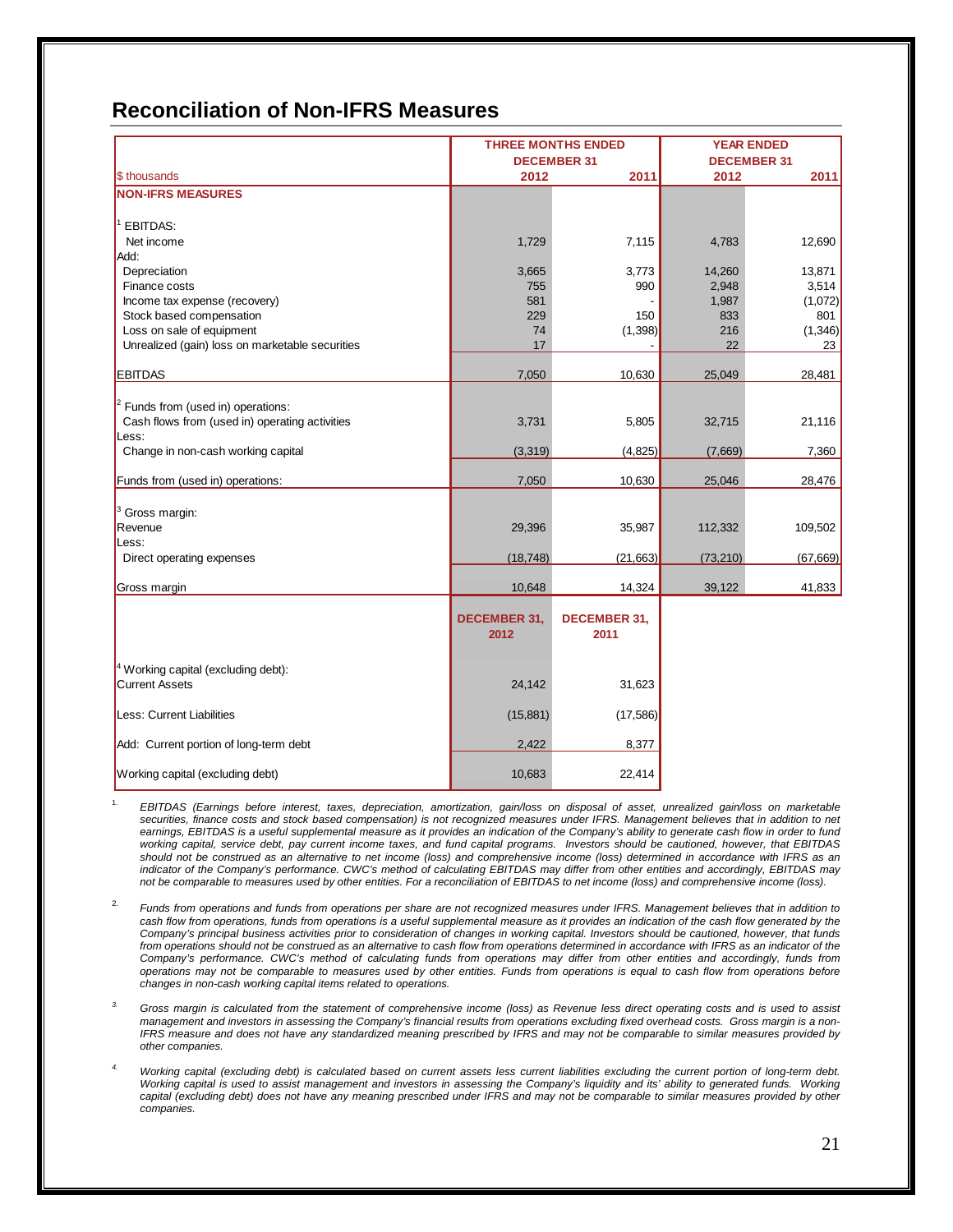# **Risk Management**

Certain activities of the Company are affected by factors that are beyond its control or influence. Additional risks and uncertainties that management may be unaware of, or that they determine to be immaterial may also become important factors which affect the Company. Along with risks discussed in this MD&A, other business risks faced by the Company may be found under "Risk Factors" in the Company's Annual Information Form which is available under the Company's profile at [www.sedar.com.](http://www.sedar.com/) The general risk factors associated with CWC's business and operations are as follows:

#### *Volatility of Industry Conditions*

The demand, pricing and terms for oilfield services in the Company's existing or anticipated service areas largely depends upon the level of exploration and development activity for both crude oil and natural gas in the WCSB. Oil and natural gas industry conditions are influenced by numerous factors over which the Company has no control, including: oil and natural gas prices; expectations about future oil and natural gas prices; levels of consumer demand; the cost of exploring for, producing and delivering oil and natural gas; the expected rates of declining current production; the discovery rates of new oil and natural gas reserves; available pipeline and other oil and natural gas transportation capacity; weather conditions; political, regulatory and economic conditions; and the ability of oil and natural gas companies to raise equity capital or debt financing.

The level of activity in the oil and natural gas exploration and production industry in the WCSB is volatile. Any prolonged substantial reduction in oil and natural gas prices would likely affect oil and natural gas production levels and therefore affect the demand for drilling and well services by oil and natural gas exploration and production entities. A material decline in crude oil or natural gas prices or industry activity could have a material adverse effect on the Company's business, financial condition, results of operations and cash flows. Lower oil and natural gas prices could also cause the Company's customers to seek to terminate, renegotiate or fail to honour the Company's services contracts; affect the fair market value of the Company's equipment fleet which in turn could trigger a write-down for accounting purposes; affect the Company's ability to retain skilled oilfield services personnel; and affect the Company's ability to obtain access to capital to finance and grow the Company's business.

#### *Seasonal Risk*:

The level of activity in the oilfield service industry is influenced by seasonal weather patterns. During the spring months, wet weather and the spring thaw make the ground unstable. Consequently, municipalities and provincial transportation departments enforce road bans that restrict the movement of service equipment which reduces activity levels and places an increased level of importance on the location of the Company's equipment prior to imposition of road bans. The timing and length of road bans is dependent on the weather conditions leading to the spring thaw and weather conditions during the thaw period. The Company's business results depend, at least in part, upon the severity and duration of the Canadian winter and the spring thaw which may lead to reduced oil and gas exploration activity and corresponding declines in the demand for the Company's service equipment during those times.

#### *Access to Additional Financing*

CWC may find it necessary in the future to obtain additional debt or equity financing to support ongoing operations, to undertake capital expenditures or to undertake acquisitions or other business combinations. There can be no assurance that additional capital will be available to CWC when needed or on terms acceptable to CWC. CWC's inability to raise financing to support ongoing operations or to fund capital expenditures or acquisitions could limit growth and may have a material adverse effect upon the Company. Where additional financing is raised by the issuance of Shares or securities convertible into Shares, control of CWC may change and Shareholders may incur dilution to their investment. CWC's activities may also be financed partially or wholly with debt, which may increase CWC's debt levels above industry standards.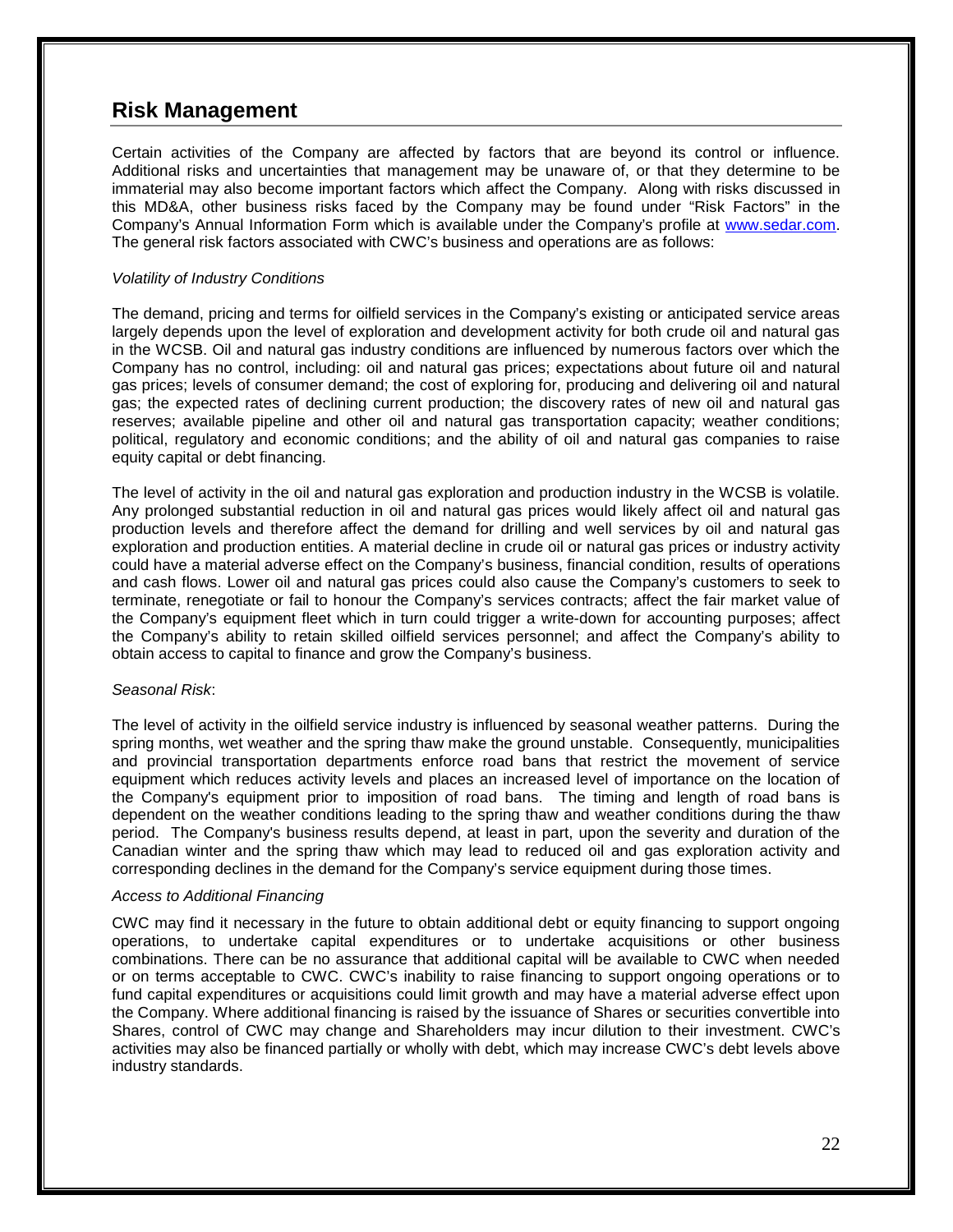#### *Credit Risk and Economic Dependence*

The Company seeks to enter into agreements with customers that are well-established and well-financed within the oil and gas industry. There is always a risk relating to the financial stability of customers and their ability to pay. Management will continue to periodically assess the credit worthiness of all its customers and views the credit risk on its accounts receivable as normal for its industry.

#### *Government Regulation*

The oil and gas service industry is subject to regulation and intervention by governments in such matters as environmental protection controls, safety matters and control over the development and abandonment of oil and gas wells. Such regulations may be changed from time to time in response to economic or political conditions. The implementation of new regulations or the modification of existing regulations affecting the oil and gas industry could increase or reduce demand for equipment, increase costs and may have a material adverse impact on the Company.

#### *Competition*

The operating climate within the Western Canadian Sedimentary Basin is very competitive, resulting in fluctuations of price and utilization rates. The Company attempts to mitigate these risks by creating a good working relationship with its customers and focusing on longer term contracts. The Company's ability to generate revenue and earnings depends primarily upon its ability to win bids in competitive bidding processes and to perform awarded projects within estimated times and costs. There can be no assurance that such competitors will not substantially increase the resources devoted to the development and marketing of products and services that compete with those of the Company or that new or existing competitors will not enter the various markets in which the Company is active. In certain aspects of its business, the Company also competes with a number of small and medium-sized companies, which, like the Company, have certain competitive advantages such as low overhead costs and specialized regional strengths. In addition, reduced levels of activity in the oil and natural gas industry can intensify competition and may result in lower revenue to the Company.

#### *Vulnerability to Market Changes*

Fixed costs, including costs associated with leases, labour costs, depreciation and interest will account for a significant portion of the Company's costs and expenses. As a result, reduced utilization of equipment and other fixed assets resulting from reduced demand, equipment failure, weather or other factors could significantly affect financial results.

#### *Operating Risk and Insurance*

The Company has an insurance and risk management program in place to protect its assets, operations and employees. The Company also has programs in place to address compliance with current safety and regulatory standards. However, the Company's operations are subject to risks inherent in the oilfield services industry, such as equipment defects, malfunction, failures and natural disasters. In addition, hazards such as unusual or unexpected geological formations, pressures, blow-outs, fires or other conditions may be encountered in drilling and servicing wells. Although such hazards are primarily the responsibility of the oil and natural gas companies which contract with the Company, these risks and hazards could expose the Company to substantial liability for personal injury, loss of life, business interruption, property damage or destruction, pollution and other environmental damages. Although the Company has obtained insurance against certain of the risks to which it is exposed which it considers adequate and customary in the oilfield services industry, such insurance is subject to coverage limits and exclusions and may not be available for the risks and hazards to which the Company is exposed. In addition, no assurance can be given that such insurance will be adequate to cover the Company's liabilities or will be generally available in the future or, if available, that premiums will be commercially justifiable. If the Company were to incur substantial liability and such damages were not covered by insurance or were in excess of policy limits, or if the Company were to incur such liability at a time when it is not able to obtain liability insurance, its business, results of operations and financial condition could be materially adversely affected.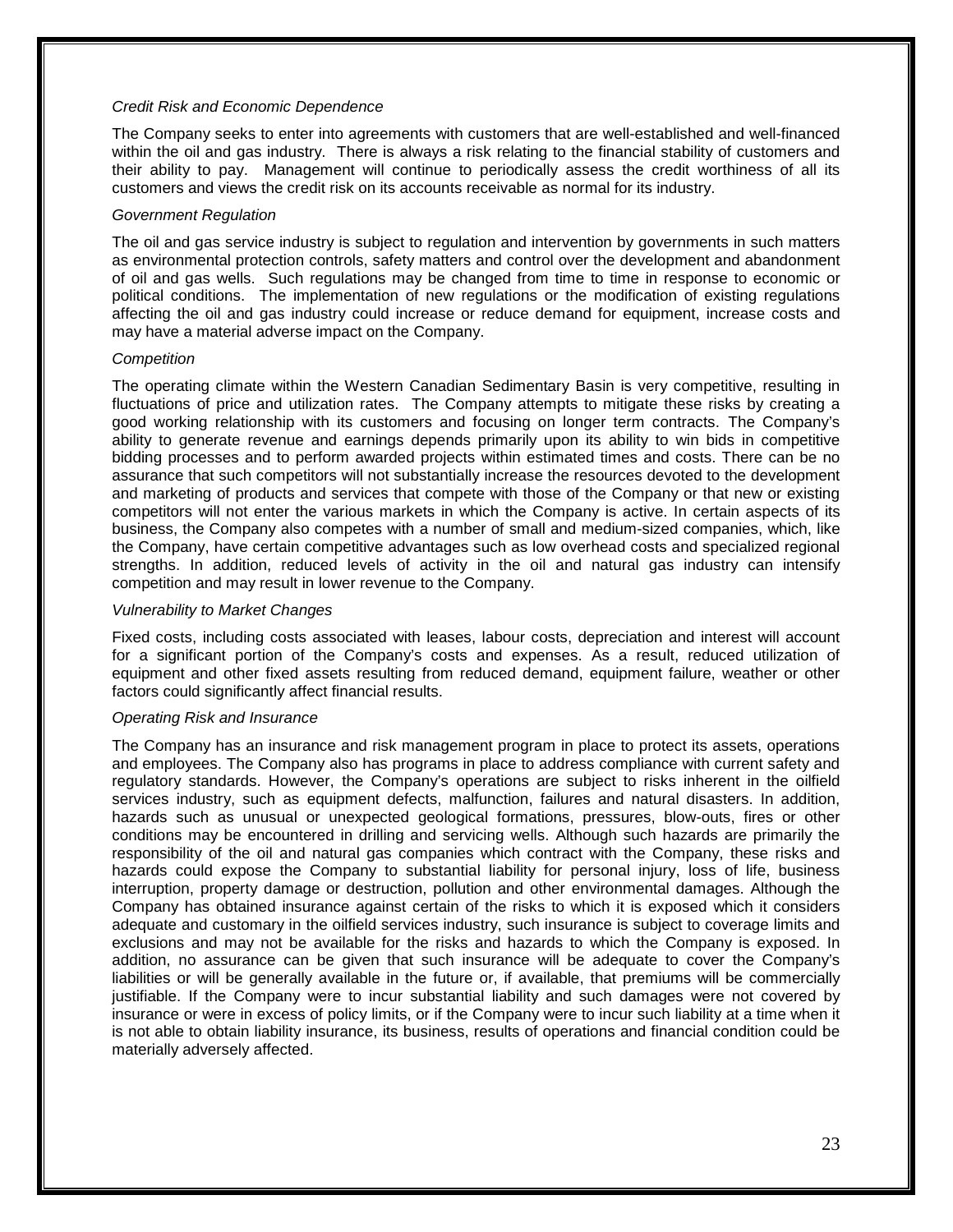#### *Reliance on Personnel*

The success of the Company is dependent upon its management, technical and field personnel. Any loss of the services of such individuals could have a material adverse effect on the business and operations of the Company. The ability of the Company to expand its services is dependent upon its ability to attract additional qualified employees. The ability to secure the services of additional personnel is constrained in times of strong industry activity.

#### *Alternatives to and Changing Demand for Petroleum Products*

Fuel conservation measures, alternative fuel requirements, increasing consumer demand for alternatives to oil and natural gas, and technological advances in fuel economy and energy generation devices could reduce the demand for crude oil and other liquid hydrocarbons. The Company cannot predict the impact of changing demand for oil and natural gas products, and any major changes may have a material adverse effect on the Company's business, financial condition, results of operations and cash flows.

#### *Legal Proceedings*

The Company is involved in litigation from time to time in the ordinary course of business. No assurance can be given as to the final outcome of any legal proceedings or that the ultimate resolution of any legal proceedings will not have a material adverse effect on the Company.

#### *Failure to Realize Anticipated Benefits of Acquisitions*

The Company makes acquisitions of businesses and assets in the ordinary course of business. Achieving the benefits of acquisitions depends in part on successfully consolidating functions, retaining key employees and customer relationships and integrating operations and procedures in a timely and efficient manner. Such integration may require substantial management effort, time and resources, may divert management's focus from other strategic opportunities and operational matters and ultimately the Company may fail to realize anticipated benefits of acquisitions.

#### *Environmental Liability*

The Company is subject to various environmental laws and regulations enacted in the jurisdictions in which it operates which govern the manufacture, processing, importation, transportation, handling and disposal of certain materials used in the Company's operations. The Company has established procedures to address compliance with current environmental laws and regulations and monitors its practices concerning the handling of environmentally hazardous materials. However, there can be no assurance that the Company's procedures will prevent environmental damage occurring from spills of materials handled by the Company or that such damage has not already occurred. Substantial liabilities to third parties may be incurred. The Company may have the benefit of insurance maintained by it or the operator; however the Company may become liable for damages against which it cannot adequately insure or against which it may elect not to insure because of high costs or other reasons. The Company's customers are subject to similar environmental laws and regulations, as well as limits on emissions to the air and discharges into surface and sub-surface waters. While regulatory developments that may follow in subsequent years could have the effect of reducing industry activity, the Company cannot predict the nature of the restrictions that may be imposed. The Company may be required to increase operating expenses or capital expenditures in order to comply with any new restrictions or regulations.

#### *Credit Risk*

The Company's exposure to credit risk is influenced mainly by the individual characteristics of each customer, however, management also considers the demographics of the Company's customer base. During 2012, approximately 26% (2011: 20%) of the Company's revenue was attributable to sales transactions with two customers. Currently, majority of the Company's sales are concentrated within the Western Canadian Sedimentary Basin ("WCSB"). This concentration is common amongst companies in the industry.

Management established a credit policy under which each new customer is analyzed individually for creditworthiness before the Company begins to provide services to the customer and prior to offering standard payment terms and conditions. The Company's review includes external ratings, when available, as well as contacting credit references and evaluating banking information provided by the customer. Purchase limits are established for each new customer, which represents the maximum open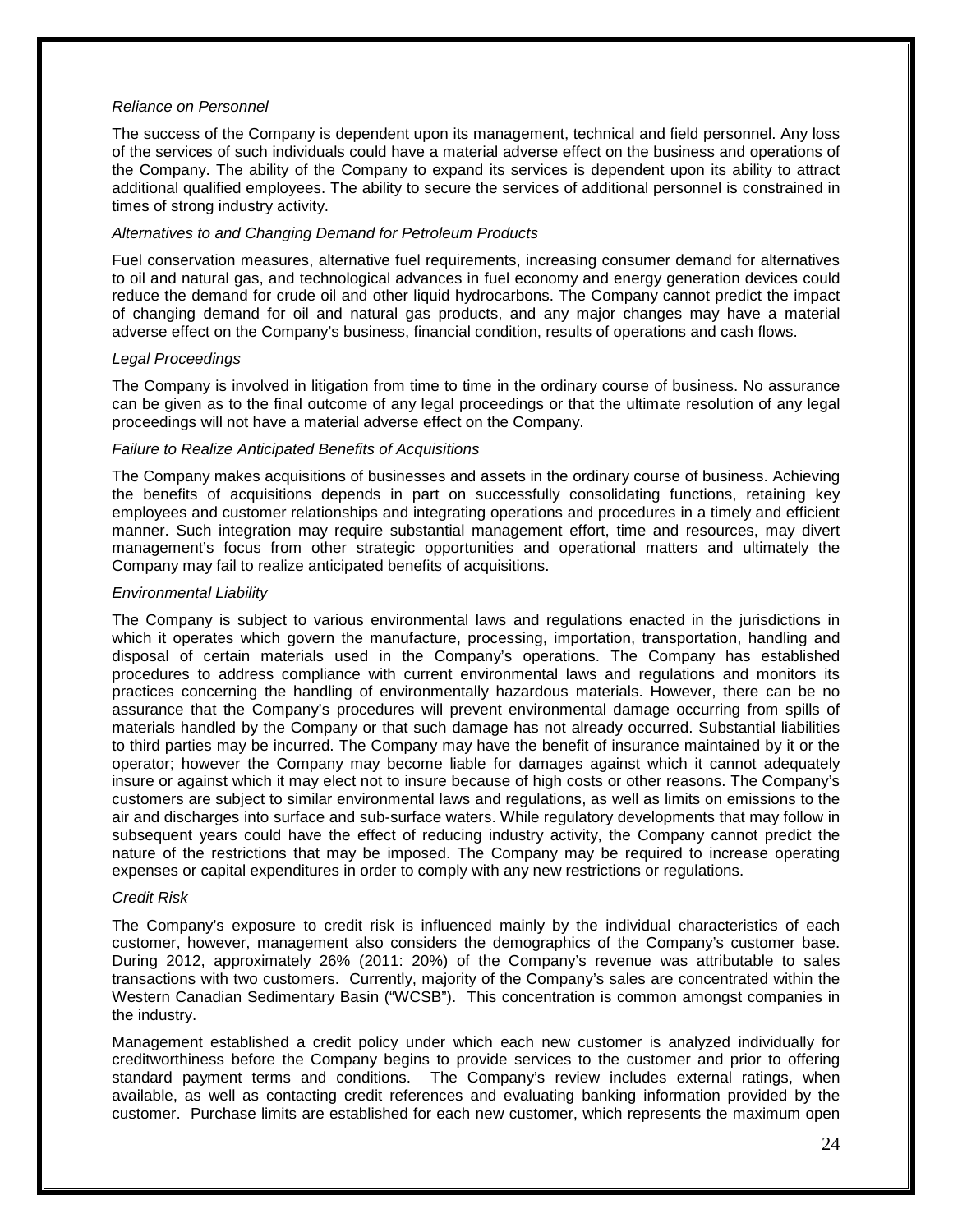amount. Customers that fail to meet the Company's benchmark creditworthiness may transact with Company only after providing cash deposit of at least 30% of the credit amount requested until they have sufficient payment history with the Company.

Accounts receivable balances are reviewed monthly for credit worthiness and days to pay is calculated on a customer by customer basis. Should the monthly analysis show that a customer's days to pay is beginning to lengthen the customer is contacted to discuss and when necessary, added to a list of customers the Company no longer views creditworthy. New and high risk customers are contacted after 30 days from invoice date if payment has not been received. Finally, the Company will lien a customer's location where the services were provided if deemed necessary.

The Company establishes an allowance for impairment that represents its estimate of incurred losses in respect of trade and other receivables. The allowance is a specific loss component that relates to individually significant exposures.

#### *Liquidity Risk*

Liquidity risk relates to the risk that the Company will encounter difficulty in meeting its financial obligations. The Company's approach to manage liquidity is to ensure, as far as possible, that it will always have sufficient liquidity to meet its liabilities when due, under both normal and stressed conditions, without incurring unacceptable losses or risking damage to the Company's reputation.

The credit facilities available at December 31, 2012, consisted of a \$17.25 million non-extendable committed non-revolving facility and a non-extendable committed revolving facility to a maximum of \$46 million with a maturity date of April 30, 2014. The committed non-revolving facility is subject to principal payments of \$750 thousand plus interest until April 2013, followed by payments of interest only in the third year with a final payment of \$14.25 million due on April 30, 2014. The non-revolving facility bears interest at fixed rate of 7.42%. The \$46 million revolving portion of the facility consists of a swing line facility to a maximum of \$5 million with the remainder consisting of prime based loans and bankers acceptances. The revolving facility requires interest to be paid monthly with no scheduled principal payments during the committed term with the balance due on April 30, 2014. Amounts borrowed under the revolving facility will bear interest at the Company's option of the bank's prime rate plus 1.25% to 2.75% or banker's acceptance rate plus 2.25% to 3.75%. The total facility is margined based on 75% of the Company's eligible accounts receivable and 60% of the net book value of Property and Equipment to a maximum of \$70.5 million.

The Company may be exposed to liquidity risk if it is unable to collect its trade accounts receivable balances in a timely manner which could in turn impact the Company's long-term ability to meet its commitments under the facilities. In order to manage this liquidity risk, the Company actively monitors all accounts receivable to maintain accounts outstanding over 60 days to less than 25 percent of the total balance. As at December 31, 2012, the balance of trade accounts receivable in excess of 90 days was \$489 (2011: \$1,185), representing approximately 2% (2011: 4%) of the trade accounts receivable balance, of this amount \$127 (2011: \$170) has been provided for as an allowance for bad debts. A structure is maintained that focuses on growth of the Company while ensuring viability for stakeholders. Finally, in an effort to combat the seasonality of the oilfield business and reduce long-term liquidity risk exposure, the Company regularly reviews its cash availability and whenever the conditions permit, the excess cash is applied to the debt outstanding.

#### *Market Risk*

Market risk is the risk that changes in market prices, such as foreign exchange rates, interest rates and equity prices will affect the Company's income or the value of its holdings of financial instruments. The objective of market risk management is to manage and control market risk exposures within acceptable parameters, while optimizing the return.

#### *Currency risk*

Foreign currency risk arises from the fluctuations n foreign exchange rates and the degree of volatility of these rates relative to the Canadian dollar. The Company is not significantly exposed to foreign currency risk.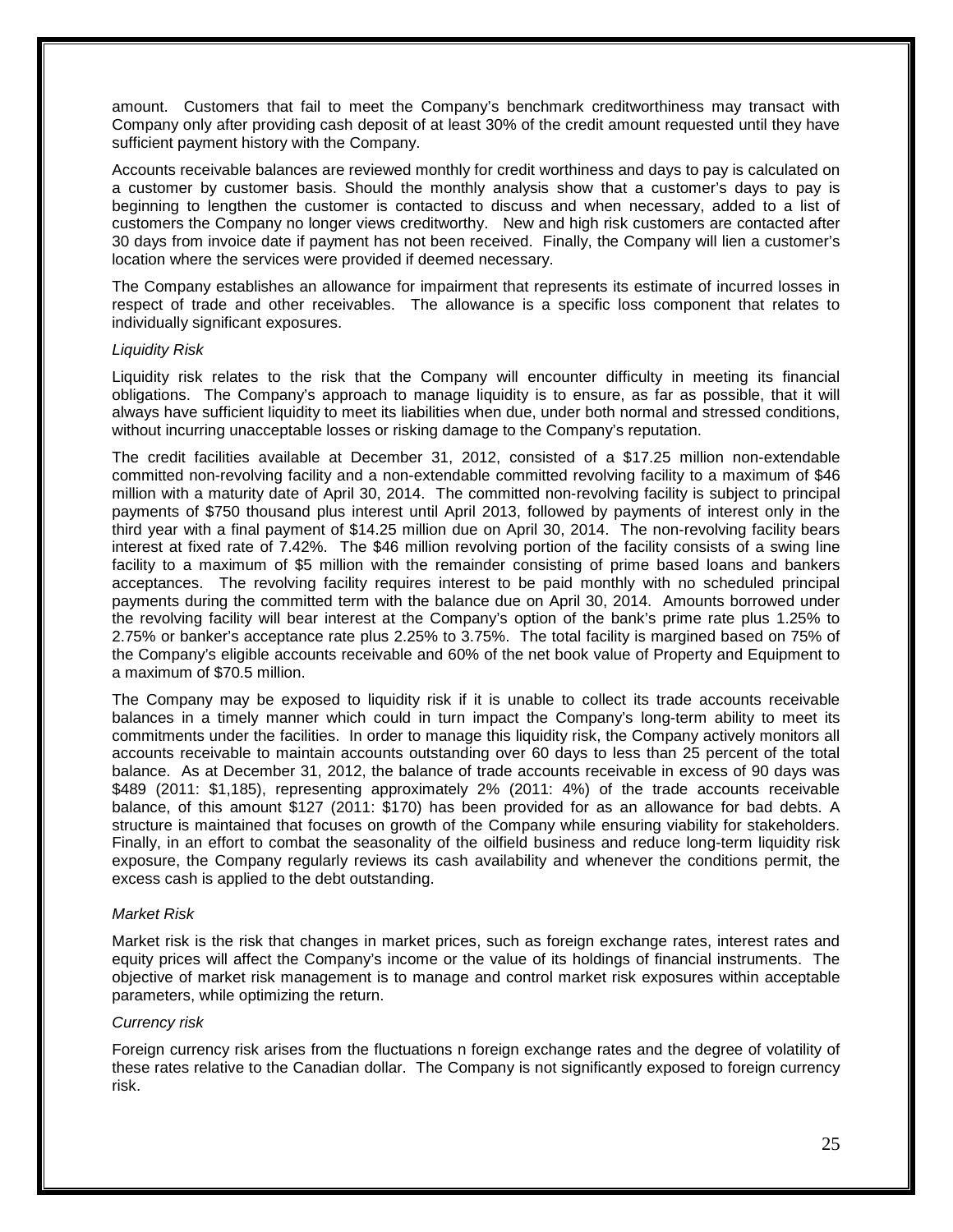#### *Interest rate risk*

The Company is exposed to increases in interest rate changes as the revolving portion of the long-term debt bear interest at prime lending rates or bankers acceptances rates. The non-revolving portion of the facility is fixed for three years at 7.42%. As a result, the Company has eliminated its exposure to interest rate risk for the next two years on this debt. For the year ended December 31, 2012, a one percent change in the prime lending rate would have impacted net income by approximately \$135 thousand.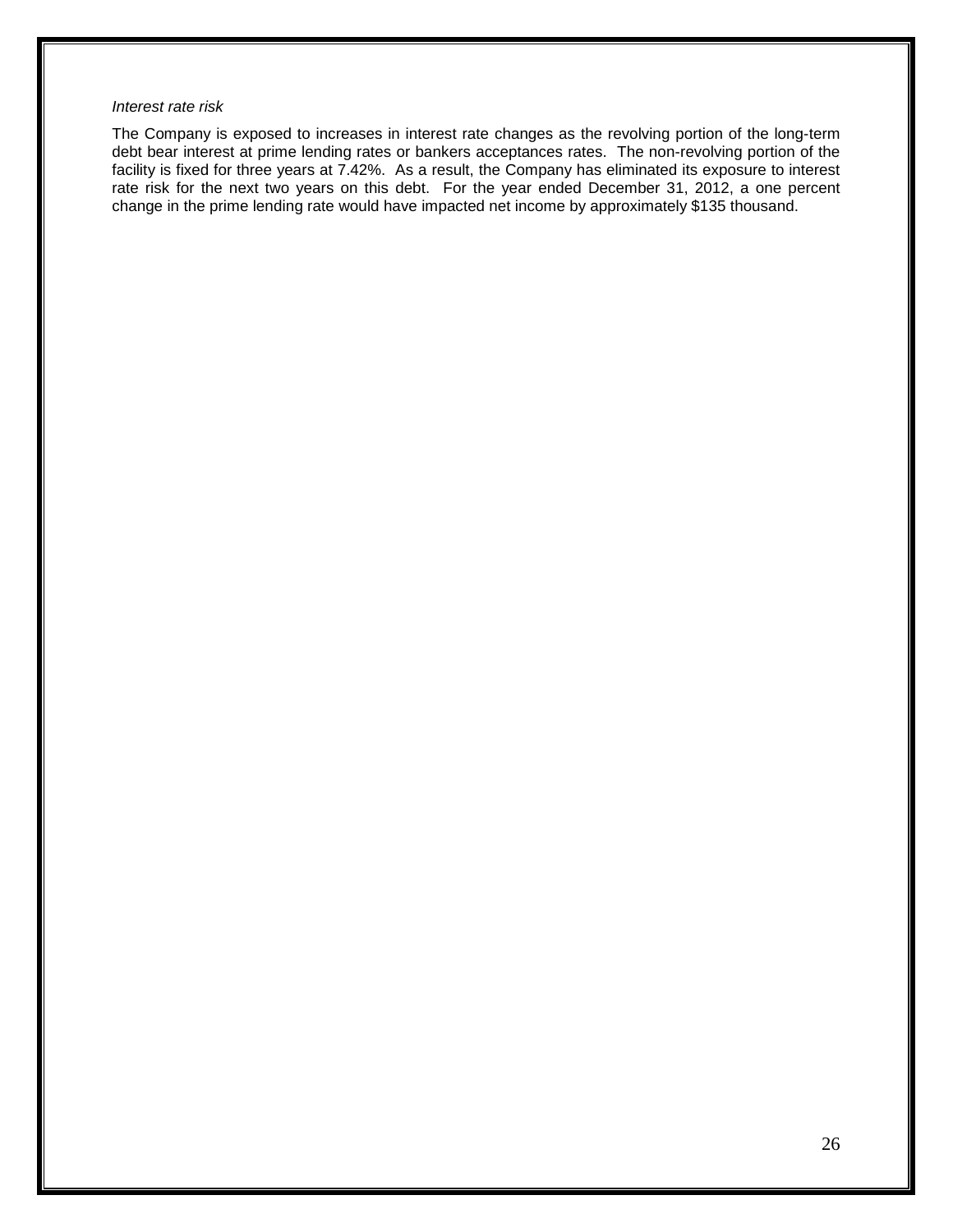# **Management's report**

#### **To the Shareholders of CWC Well Services Corp.**

The audited statements of financial position of CWC Well Services Corp. as at December 31, 2012 and 2011 and the statements of comprehensive income, changes in equity, and cash flows for the years ended December 31, 2012 and 2011 have been prepared by management. It is management's responsibility to ensure that sound judgment, appropriate accounting principles and methods, and reasonable estimates have been used in the preparation of this information. Management also ensures that all information presented is consistent.

The Board of Directors is responsible for ensuring that management fulfills its responsibilities for financial reporting and internal control. The Board carries out this responsibility principally through the Audit Committee. The Committee reviews the financial statements and annual report, and recommends them to the Board for approval. The Committee meets with management and external auditors to discuss internal controls, auditing matters, and financial reporting issues. External auditors have full and unrestricted access to the Audit Committee. The Committee also recommends a firm of external auditors to be appointed by the Shareholders.

Duncan Au Kevin Howell President and Chief Executive Officer Chief Financial Officer

Calgary, AB March 5, 2013

*(SIGNED) "Duncan Au" (SIGNED) "Kevin Howell"*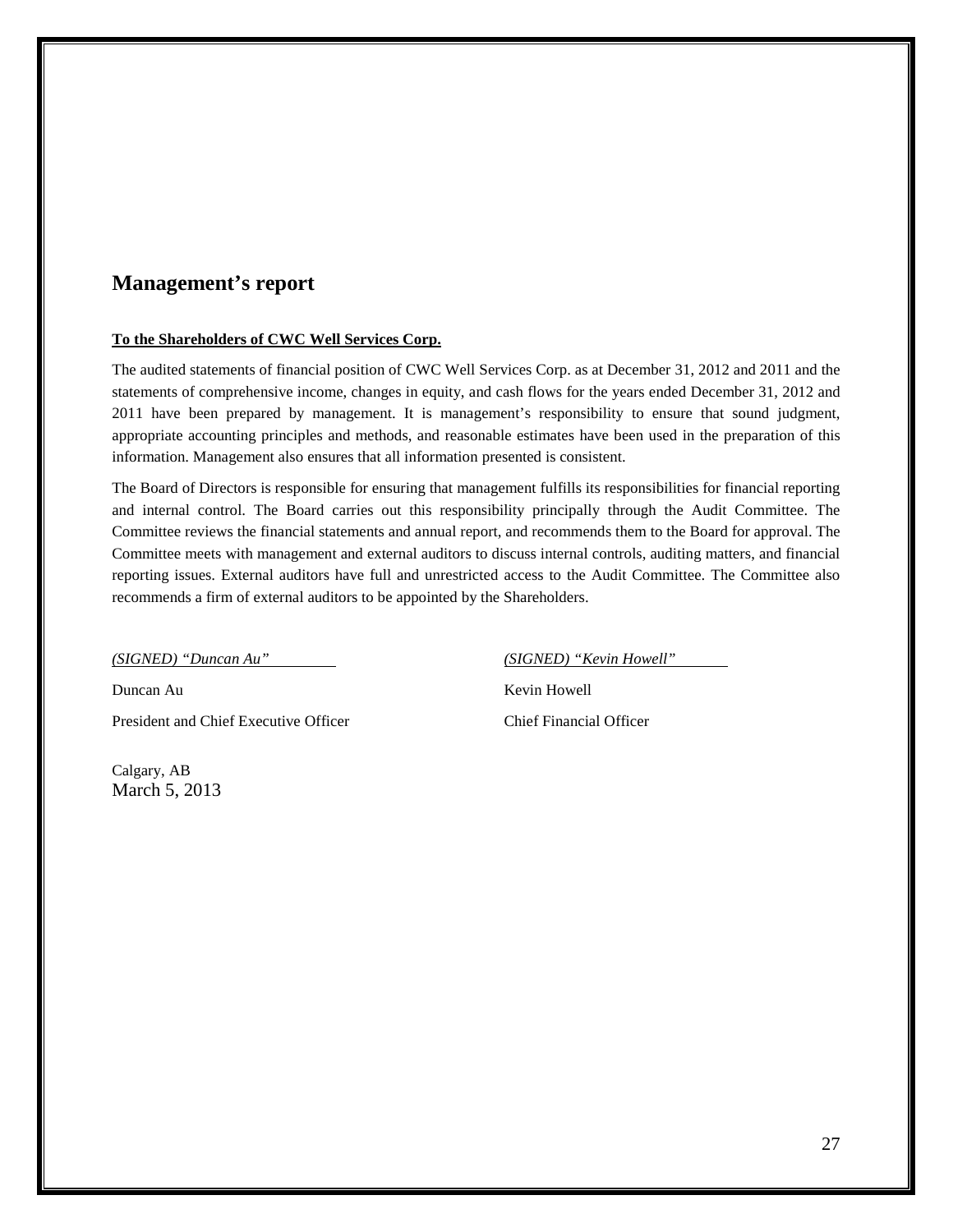

**KPMG LLP Chartered Accountants** Telephone (403) 691-8000 2700-205 5 Avenue SW Telefax (403) 691-8008 Calgary AB T2P 4B9 Internet www.kpmg.ca

### **INDEPENDENT AUDITORS' REPORT**

To the Shareholders of CWC Well Services Corp.

We have audited the accompanying financial statements of CWC Well Services Corp., which comprise the statements of financial position as at December 31, 2012 and December 31, 2011, the statements of comprehensive income, changes in equity and cash flows for the years then ended, and notes, comprising a summary of significant accounting policies and other explanatory information.

### *Management's Responsibility for the Financial Statements*

Management is responsible for the preparation and fair presentation of these financial statements in accordance with International Financial Reporting Standards, and for such internal control as management determines is necessary to enable the preparation of financial statements that are free from material misstatement, whether due to fraud or error.

#### *Auditors' Responsibility*

Our responsibility is to express an opinion on these financial statements based on our audits. We conducted our audits in accordance with Canadian generally accepted auditing standards. Those standards require that we comply with ethical requirements and plan and perform the audit to obtain reasonable assurance about whether the financial statements are free from material misstatement.

An audit involves performing procedures to obtain audit evidence about the amounts and disclosures in the financial statements. The procedures selected depend on our judgment, including the assessment of the risks of material misstatement of the financial statements, whether due to fraud or error. In making those risk assessments, we consider internal control relevant to the entity's preparation and fair presentation of the financial statements in order to design audit procedures that are appropriate in the circumstances, but not for the purpose of expressing an opinion on the effectiveness of the entity's internal control. An audit also includes evaluating the appropriateness of accounting policies used and the reasonableness of accounting estimates made by management, as well as evaluating the overall presentation of the financial statements.

We believe that the audit evidence we have obtained in our audits is sufficient and appropriate to provide a basis for our audit opinion.

#### *Opinion*

In our opinion, the financial statements present fairly, in all material respects, the financial position of CWC Well Services Corp. as at December 31, 2012 and December 31, 2011, and its financial performance and its cash flows for the years then ended in accordance with International Financial Reporting Standards.

KPMGLF

Chartered Accountants

Calgary, Canada March 5, 2013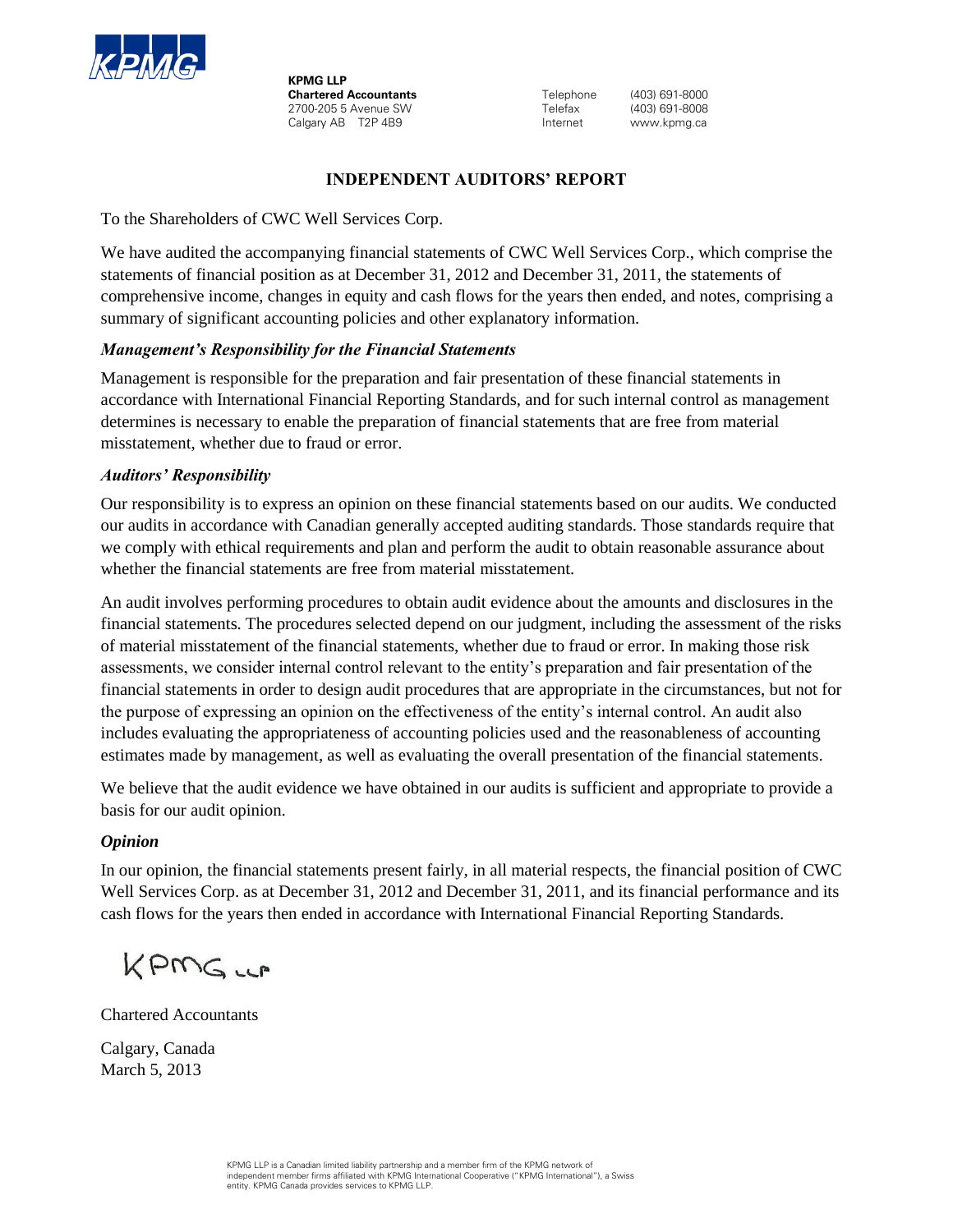#### **STATEMENT OF FINANCIAL POSITION CWC Well Services Corp.**

*As at December 31, 2012 and 2011*

| in thousands of Canadian dollars            | <b>Note</b>    | 2012          |                          | 2011      |
|---------------------------------------------|----------------|---------------|--------------------------|-----------|
|                                             |                |               |                          |           |
| <b>ASSETS</b>                               |                |               |                          |           |
| <b>Current assets</b>                       |                |               |                          |           |
| Marketable securities                       |                | \$<br>22      | \$                       | 43        |
| Accounts receivable                         | $\overline{7}$ | 21,382        |                          | 28,850    |
| Inventory                                   | 8              | 2,537         |                          | 2,441     |
| Prepaid expenses and deposits               |                | 201           |                          | 289       |
|                                             |                | 24,142        |                          | 31,623    |
|                                             |                |               |                          |           |
| <b>Property and equipment</b>               | 9              | 128,538       |                          | 126,919   |
| Loans to employees                          |                |               |                          | 160       |
| <b>Deferred tax asset</b>                   | 10             |               |                          | 1,072     |
|                                             |                | \$<br>152,680 | $\overline{\mathcal{S}}$ | 159,774   |
|                                             |                |               |                          |           |
| <b>LIABILITIES AND SHAREHOLDERS' EQUITY</b> |                |               |                          |           |
| <b>Current liabilities</b>                  |                |               |                          |           |
| <b>Bank indebtedness</b>                    | 11             | \$<br>3,163   | \$                       | 1,810     |
| Accounts payable and accrued liabilities    |                | 7,779         |                          | 7,399     |
| Dividends payable                           | 12             | 2,517         |                          |           |
| Current portion of long-term debt           | 11             | 2,422         |                          | 8,377     |
|                                             |                | 15,881        |                          | 17,586    |
|                                             |                |               |                          |           |
| <b>Deferred tax liability</b>               | 10             | 915           |                          |           |
| Long-term debt                              | 11             | 39,419        |                          | 39,564    |
| <b>TOTAL LIABILITIES</b>                    |                | 56,215        |                          | 57,150    |
|                                             |                |               |                          |           |
| <b>SHAREHOLDERS' EQUITY</b>                 |                |               |                          |           |
| <b>Share capital</b>                        | 13             | 108,001       |                          | 109,143   |
| <b>Contributed surplus</b>                  |                | 5,762         |                          | 5,236     |
| <b>Deficit</b>                              |                | (17, 298)     |                          | (11, 755) |
|                                             |                | 96,465        |                          | 102,624   |
|                                             |                |               |                          |           |
|                                             |                | \$<br>152,680 | \$                       | 159,774   |

*See accompanying notes to financial statements.*

Approved on behalf of the board:

*(SIGNED) "Gary Bentham" (SIGNED) "Duncan Au"* Gary Bentham, Director **Duncan Au, Director** Duncan Au, Director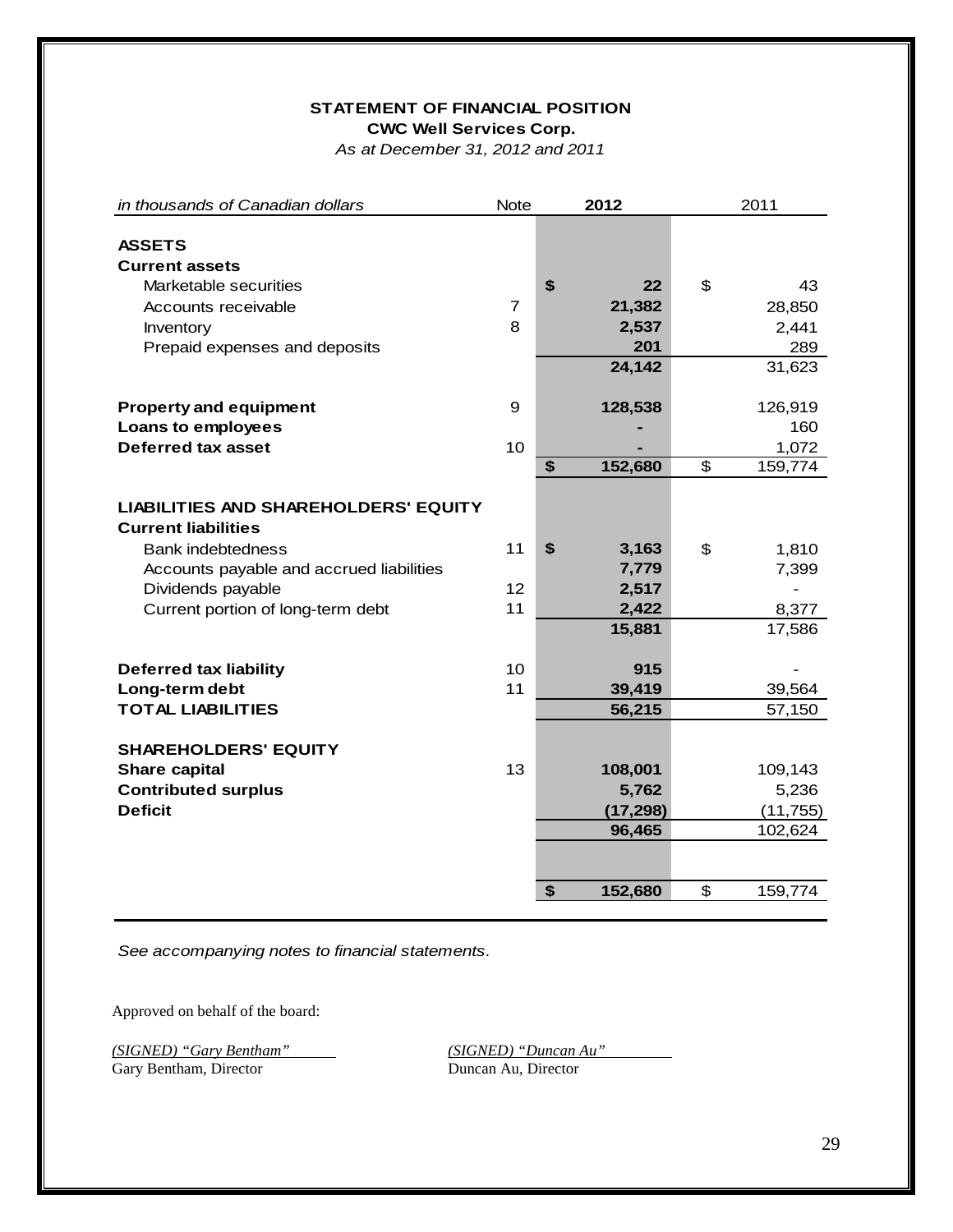### **STATEMENT OF COMPREHENSIVE INCOME**

**CWC Well Services Corp.**

*For the years ended December 31, 2012 and 2011*

| in thousands of Canadian dollars                                  | <b>Note</b> | 2012      | 2011          |
|-------------------------------------------------------------------|-------------|-----------|---------------|
| <b>REVENUE</b>                                                    | 6           | 112,332   | \$<br>109,502 |
| <b>EXPENSES</b>                                                   |             |           |               |
| Direct operating expenses                                         |             | 73,210    | 67,669        |
| Selling and administrative expenses                               |             | 14,073    | 13,352        |
| Stock based compensation                                          | 15          | 833       | 801           |
| Finance costs                                                     | 20          | 2,948     | 3,514         |
| Depreciation                                                      |             | 14,260    | 13,871        |
| Loss (Gain) on disposal of equipment                              |             | 216       | (1, 346)      |
| Unrealized loss on marketable securities                          |             | 22        | 23            |
|                                                                   |             | 105,562   | 97,884        |
| <b>NET INCOME BEFORE TAXES</b>                                    |             | 6,770     | 11,618        |
| DEFERRED INCOME TAX EXPENSE (RECOVERY)                            | 10          | 1,987     | (1,072)       |
| <b>NET INCOME AND COMPREHENSIVE INCOME</b>                        |             | 4,783     | 12,690        |
| <b>EARNINGS PER SHARE</b><br>Basic and diluted earnings per share | 14          | 0.03<br>S | \$<br>0.08    |

*See accompanying notes to financial statements.*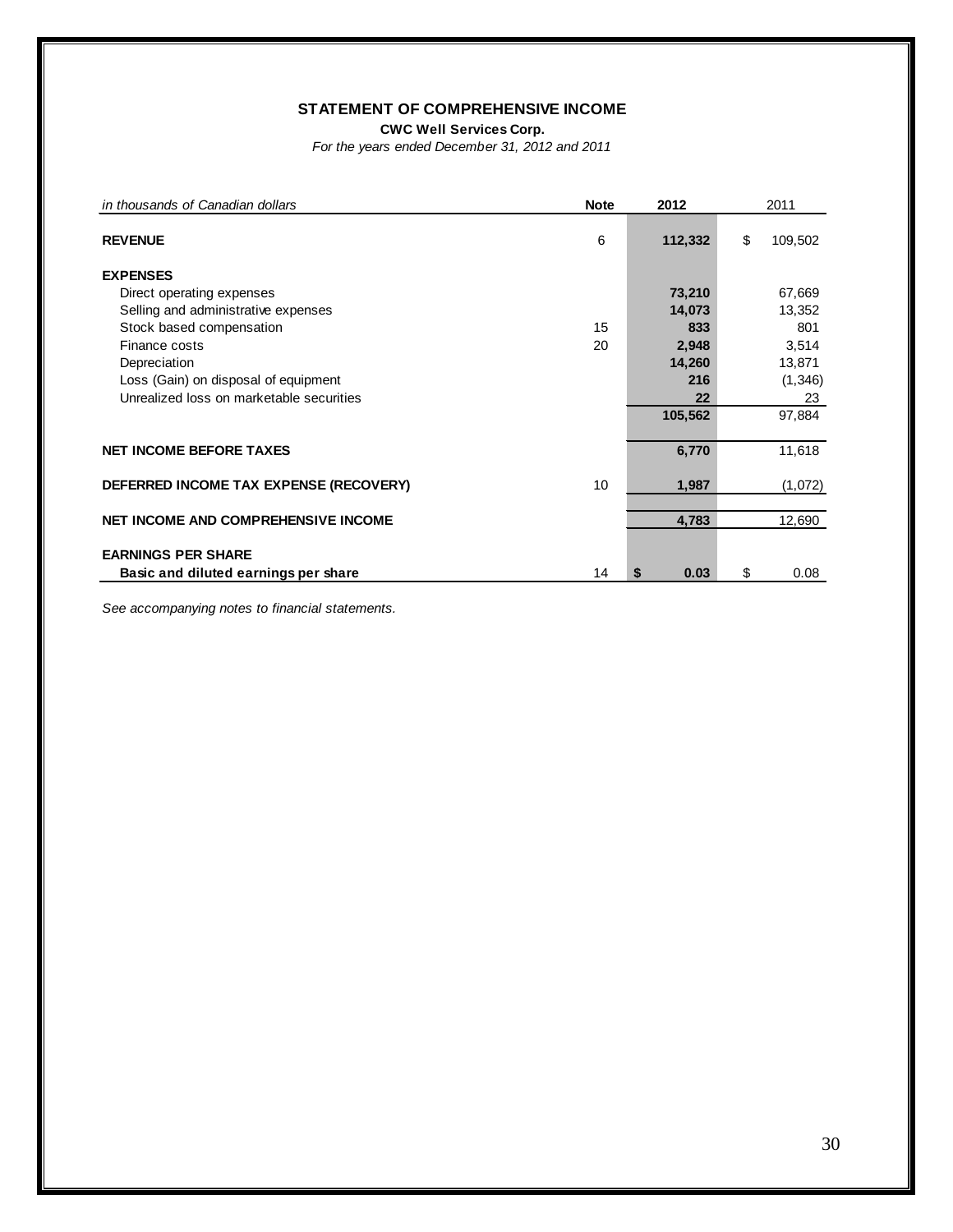#### **STATEMENT OF CHANGES IN EQUITY**

**CWC Well Services Corp.**

*For the years ended December 31, 2012 and 2011*

|                                                       |      | <b>Shares</b> |                | <b>Share</b> |              | <b>Contributed</b> |                 |                     |
|-------------------------------------------------------|------|---------------|----------------|--------------|--------------|--------------------|-----------------|---------------------|
| in thousands of Canadian dollars                      | Note | (in 000's)    |                | Capital      |              | surplus            | <b>Deficit</b>  | <b>Total Equity</b> |
| Balance at January 1, 2011                            |      | 158,739       | \$             | 110,774      | \$           | 3,657              | \$<br>(24, 445) | \$<br>89,986        |
| Net income and comprehensive income for the year      |      |               |                |              |              |                    | 12,690          | 12,690              |
| Transactions with owners, recorded directly in equity |      |               |                |              |              |                    |                 |                     |
| Stock based compensation                              | 15   |               |                |              |              | 801                |                 | 801                 |
| Shares issued                                         | 13   | 172           |                | 72           |              | (29)               |                 | 43                  |
| Shares redeemed                                       | 13   | (2, 467)      |                | (1,703)      |              | 807                |                 | (896)               |
| Balance at December 31, 2011                          |      | 156,444       | \$             | 109,143      | \$           | 5,236              | \$<br>(11, 755) | \$<br>102,624       |
| Balance at January 1, 2012                            |      | 156,444       | $\mathfrak{S}$ | 109,143      | $\mathbb{S}$ | 5,236              | \$<br>(11, 755) | \$<br>102,624       |
| Net income and comprehensive income for the year      |      |               |                |              |              |                    | 4,783           | 4,783               |
| Transactions with owners, recorded directly in equity |      |               |                |              |              |                    |                 |                     |
| Stock based compensation                              | 15   |               |                |              |              | 750                |                 | 750                 |
| Shares issued                                         | 13   | 343           |                | 149          |              | (63)               |                 | 86                  |
| Shares redeemed                                       | 13   | (1,871)       |                | (1,291)      |              | (161)              |                 | (1, 452)            |
| Dividends declared                                    | 12   |               |                |              |              |                    | (10, 326)       | (10, 326)           |
| Balance at December 31, 2012                          |      | 154,916       | S              | 108,001      | \$           | 5,762              | \$<br>(17, 298) | \$<br>96,465        |

*See accompanying notes to financial statements.*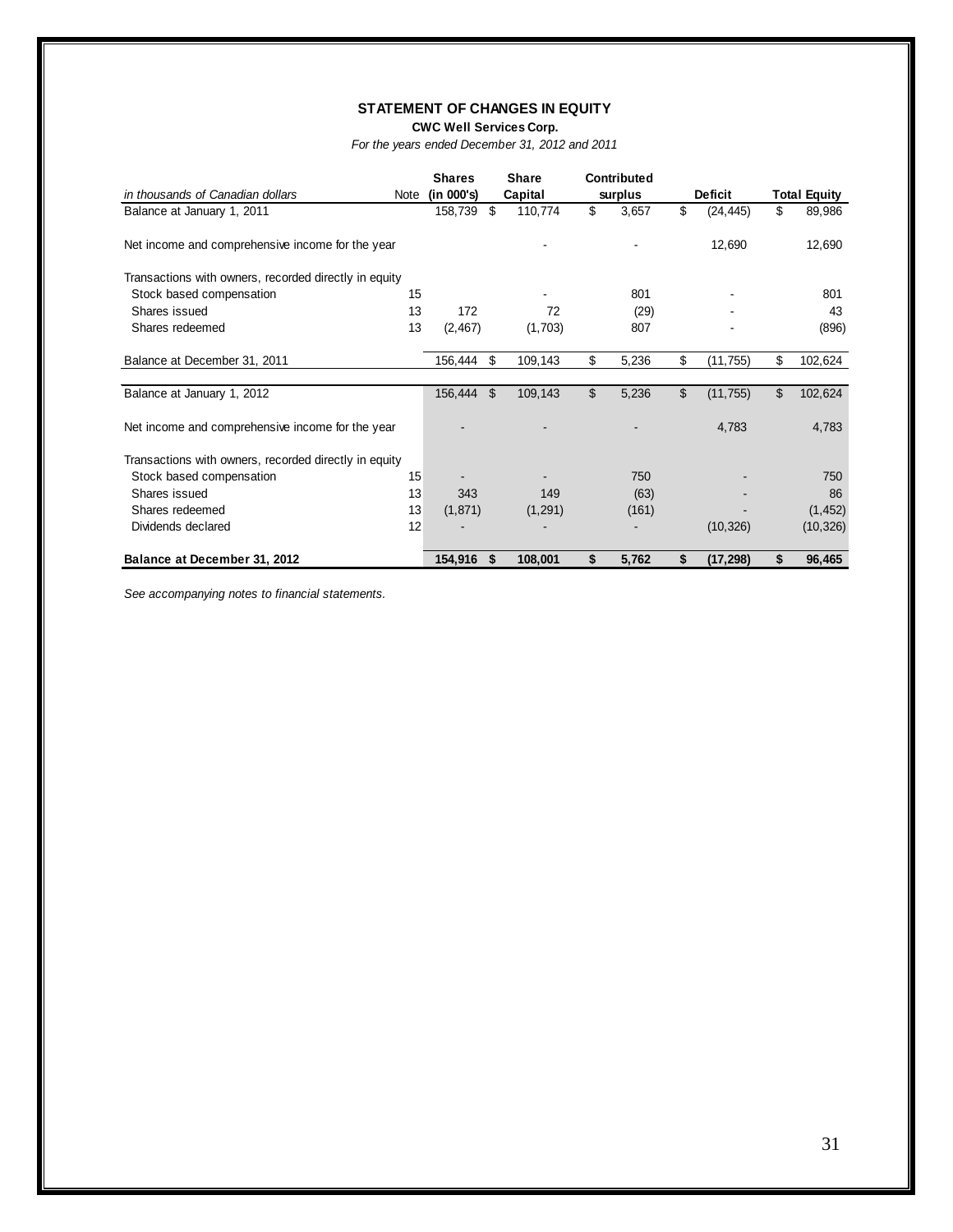# **STATEMENT OF CASH FLOWS**

**CWC Well Services Corp.**

*For the years ended December 31, 2012 and 2011*

| <b>CASH PROVIDED BY (USED IN):</b><br><b>OPERATING:</b><br>\$<br>Net income<br>4,783<br>\$<br>12,690<br>Adjustments for:<br>Stock based compensation<br>833<br>801<br>Interest on employee loans<br>(3)<br>(5)<br>Finance costs<br>2,948<br>3,514<br>Loss on disposal of equipment<br>216<br>(1, 346)<br>Unrealized loss on marketable securities<br>22<br>23<br>Deferred income tax expense<br>1,987<br>(1,072)<br>14,260<br>Depreciation<br>13,871<br>25,046<br>28,476<br>21<br>7,669<br>Change in non-cash working capital<br>(7,360)<br>32,715<br>21,116<br><b>INVESTING:</b><br>Acquisitions<br>(38,000)<br>Purchase of equipment<br>(16, 350)<br>(4, 436)<br>Proceeds on sale of equipment<br>474<br>7,044<br>(15, 876)<br>(35, 392)<br><b>FINANCING:</b><br>Issue of long-term debt<br>60,000<br>Repayment of term debt<br>(8, 250)<br>(41, 975)<br>Net increase of revolving debt<br>2,000<br>Increase in bank indebtedness<br>431<br>1,353<br>Finance costs paid<br>(143)<br>(489)<br>Interest paid<br>(2,731)<br>(3, 114)<br>Finance lease repayments<br>(145)<br>(143)<br>(434)<br>Common shares repurchased, net of proceeds on options<br>13<br>(1, 367)<br>(7, 556)<br>Dividends paid<br>(16, 839)<br>14,276 | in thousands of Canadian dollars | Note | 2012 | 2011 |  |
|----------------------------------------------------------------------------------------------------------------------------------------------------------------------------------------------------------------------------------------------------------------------------------------------------------------------------------------------------------------------------------------------------------------------------------------------------------------------------------------------------------------------------------------------------------------------------------------------------------------------------------------------------------------------------------------------------------------------------------------------------------------------------------------------------------------------------------------------------------------------------------------------------------------------------------------------------------------------------------------------------------------------------------------------------------------------------------------------------------------------------------------------------------------------------------------------------------------------------|----------------------------------|------|------|------|--|
|                                                                                                                                                                                                                                                                                                                                                                                                                                                                                                                                                                                                                                                                                                                                                                                                                                                                                                                                                                                                                                                                                                                                                                                                                            |                                  |      |      |      |  |
|                                                                                                                                                                                                                                                                                                                                                                                                                                                                                                                                                                                                                                                                                                                                                                                                                                                                                                                                                                                                                                                                                                                                                                                                                            |                                  |      |      |      |  |
|                                                                                                                                                                                                                                                                                                                                                                                                                                                                                                                                                                                                                                                                                                                                                                                                                                                                                                                                                                                                                                                                                                                                                                                                                            |                                  |      |      |      |  |
|                                                                                                                                                                                                                                                                                                                                                                                                                                                                                                                                                                                                                                                                                                                                                                                                                                                                                                                                                                                                                                                                                                                                                                                                                            |                                  |      |      |      |  |
|                                                                                                                                                                                                                                                                                                                                                                                                                                                                                                                                                                                                                                                                                                                                                                                                                                                                                                                                                                                                                                                                                                                                                                                                                            |                                  |      |      |      |  |
|                                                                                                                                                                                                                                                                                                                                                                                                                                                                                                                                                                                                                                                                                                                                                                                                                                                                                                                                                                                                                                                                                                                                                                                                                            |                                  |      |      |      |  |
|                                                                                                                                                                                                                                                                                                                                                                                                                                                                                                                                                                                                                                                                                                                                                                                                                                                                                                                                                                                                                                                                                                                                                                                                                            |                                  |      |      |      |  |
|                                                                                                                                                                                                                                                                                                                                                                                                                                                                                                                                                                                                                                                                                                                                                                                                                                                                                                                                                                                                                                                                                                                                                                                                                            |                                  |      |      |      |  |
|                                                                                                                                                                                                                                                                                                                                                                                                                                                                                                                                                                                                                                                                                                                                                                                                                                                                                                                                                                                                                                                                                                                                                                                                                            |                                  |      |      |      |  |
|                                                                                                                                                                                                                                                                                                                                                                                                                                                                                                                                                                                                                                                                                                                                                                                                                                                                                                                                                                                                                                                                                                                                                                                                                            |                                  |      |      |      |  |
|                                                                                                                                                                                                                                                                                                                                                                                                                                                                                                                                                                                                                                                                                                                                                                                                                                                                                                                                                                                                                                                                                                                                                                                                                            |                                  |      |      |      |  |
|                                                                                                                                                                                                                                                                                                                                                                                                                                                                                                                                                                                                                                                                                                                                                                                                                                                                                                                                                                                                                                                                                                                                                                                                                            |                                  |      |      |      |  |
|                                                                                                                                                                                                                                                                                                                                                                                                                                                                                                                                                                                                                                                                                                                                                                                                                                                                                                                                                                                                                                                                                                                                                                                                                            |                                  |      |      |      |  |
|                                                                                                                                                                                                                                                                                                                                                                                                                                                                                                                                                                                                                                                                                                                                                                                                                                                                                                                                                                                                                                                                                                                                                                                                                            |                                  |      |      |      |  |
|                                                                                                                                                                                                                                                                                                                                                                                                                                                                                                                                                                                                                                                                                                                                                                                                                                                                                                                                                                                                                                                                                                                                                                                                                            |                                  |      |      |      |  |
|                                                                                                                                                                                                                                                                                                                                                                                                                                                                                                                                                                                                                                                                                                                                                                                                                                                                                                                                                                                                                                                                                                                                                                                                                            |                                  |      |      |      |  |
|                                                                                                                                                                                                                                                                                                                                                                                                                                                                                                                                                                                                                                                                                                                                                                                                                                                                                                                                                                                                                                                                                                                                                                                                                            |                                  |      |      |      |  |
|                                                                                                                                                                                                                                                                                                                                                                                                                                                                                                                                                                                                                                                                                                                                                                                                                                                                                                                                                                                                                                                                                                                                                                                                                            |                                  |      |      |      |  |
|                                                                                                                                                                                                                                                                                                                                                                                                                                                                                                                                                                                                                                                                                                                                                                                                                                                                                                                                                                                                                                                                                                                                                                                                                            |                                  |      |      |      |  |
|                                                                                                                                                                                                                                                                                                                                                                                                                                                                                                                                                                                                                                                                                                                                                                                                                                                                                                                                                                                                                                                                                                                                                                                                                            |                                  |      |      |      |  |
|                                                                                                                                                                                                                                                                                                                                                                                                                                                                                                                                                                                                                                                                                                                                                                                                                                                                                                                                                                                                                                                                                                                                                                                                                            |                                  |      |      |      |  |
|                                                                                                                                                                                                                                                                                                                                                                                                                                                                                                                                                                                                                                                                                                                                                                                                                                                                                                                                                                                                                                                                                                                                                                                                                            |                                  |      |      |      |  |
|                                                                                                                                                                                                                                                                                                                                                                                                                                                                                                                                                                                                                                                                                                                                                                                                                                                                                                                                                                                                                                                                                                                                                                                                                            |                                  |      |      |      |  |
|                                                                                                                                                                                                                                                                                                                                                                                                                                                                                                                                                                                                                                                                                                                                                                                                                                                                                                                                                                                                                                                                                                                                                                                                                            |                                  |      |      |      |  |
|                                                                                                                                                                                                                                                                                                                                                                                                                                                                                                                                                                                                                                                                                                                                                                                                                                                                                                                                                                                                                                                                                                                                                                                                                            |                                  |      |      |      |  |
|                                                                                                                                                                                                                                                                                                                                                                                                                                                                                                                                                                                                                                                                                                                                                                                                                                                                                                                                                                                                                                                                                                                                                                                                                            |                                  |      |      |      |  |
|                                                                                                                                                                                                                                                                                                                                                                                                                                                                                                                                                                                                                                                                                                                                                                                                                                                                                                                                                                                                                                                                                                                                                                                                                            |                                  |      |      |      |  |
|                                                                                                                                                                                                                                                                                                                                                                                                                                                                                                                                                                                                                                                                                                                                                                                                                                                                                                                                                                                                                                                                                                                                                                                                                            |                                  |      |      |      |  |
|                                                                                                                                                                                                                                                                                                                                                                                                                                                                                                                                                                                                                                                                                                                                                                                                                                                                                                                                                                                                                                                                                                                                                                                                                            |                                  |      |      |      |  |
|                                                                                                                                                                                                                                                                                                                                                                                                                                                                                                                                                                                                                                                                                                                                                                                                                                                                                                                                                                                                                                                                                                                                                                                                                            |                                  |      |      |      |  |
|                                                                                                                                                                                                                                                                                                                                                                                                                                                                                                                                                                                                                                                                                                                                                                                                                                                                                                                                                                                                                                                                                                                                                                                                                            |                                  |      |      |      |  |
| <b>CHANGE IN CASH</b>                                                                                                                                                                                                                                                                                                                                                                                                                                                                                                                                                                                                                                                                                                                                                                                                                                                                                                                                                                                                                                                                                                                                                                                                      |                                  |      |      |      |  |
| <b>CASH, BEGINNING OF YEAR</b>                                                                                                                                                                                                                                                                                                                                                                                                                                                                                                                                                                                                                                                                                                                                                                                                                                                                                                                                                                                                                                                                                                                                                                                             |                                  |      |      |      |  |
| \$<br>\$<br>CASH, END OF YEAR                                                                                                                                                                                                                                                                                                                                                                                                                                                                                                                                                                                                                                                                                                                                                                                                                                                                                                                                                                                                                                                                                                                                                                                              |                                  |      |      |      |  |

*See accompanying notes to financial statements.*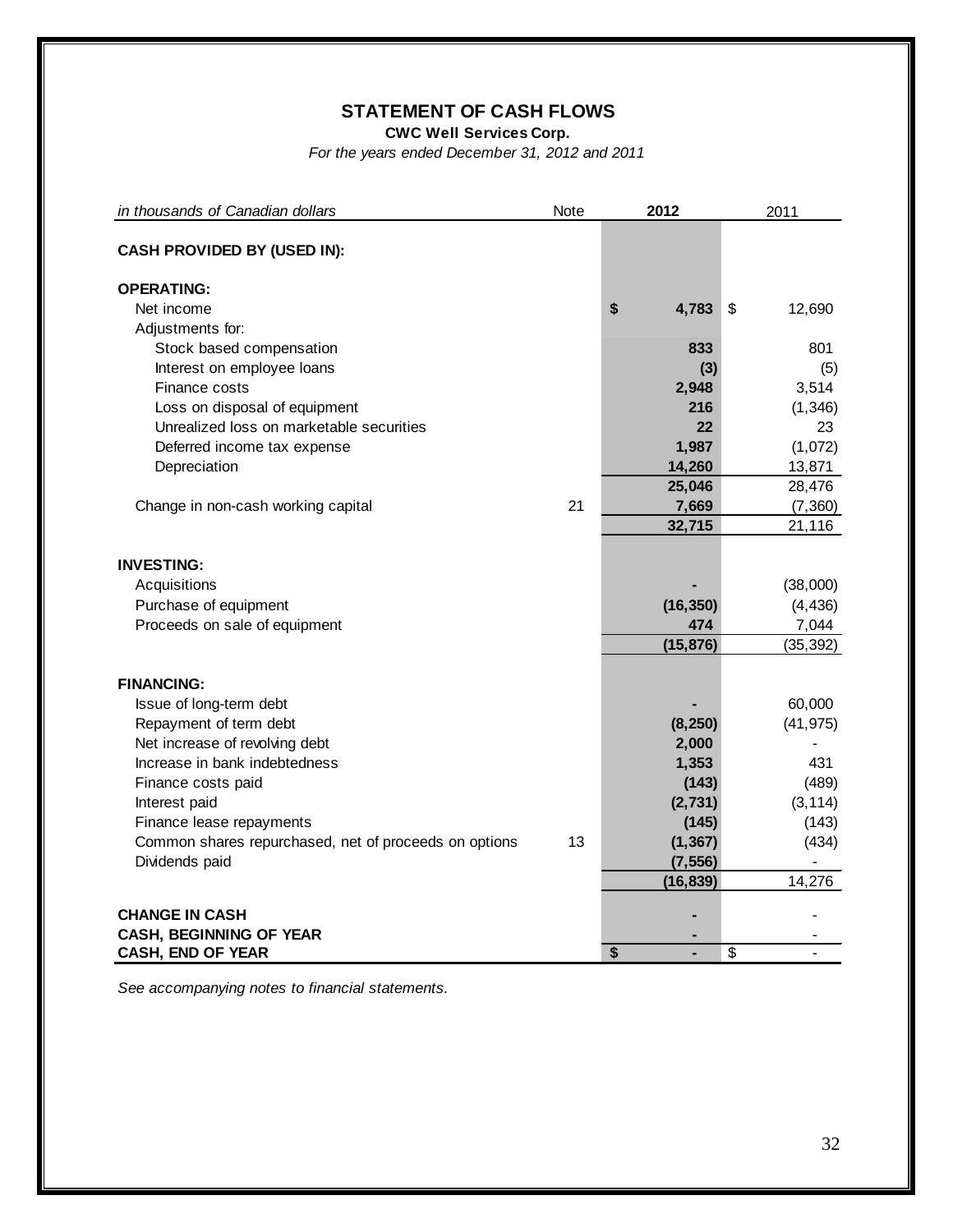Notes to the financial statements Year ending December 31, 2012 and 2011 (Amounts in thousands, except share and per share amounts)

#### **1. Reporting entity:**

CWC Well Services Corp. ("CWC" or the "Company") is incorporated under the Canada Business Corporations Act. The address of the Company's registered office is Suite 755, 255 –  $5<sup>th</sup>$  Avenue Southwest, Calgary, Alberta, Canada. The Company is an oilfield services company providing production services to oil and gas exploration and development companies throughout the Western Canadian Sedimentary Basin.

#### **2. Basis of presentation:**

#### (a) **Statement of compliance**

These financial statements have been prepared in accordance with International Financial Reporting Standards (IFRS).

These annual financial statements were approved by the Board of Directors on March 5, 2013.

#### (b) **Basis of measurement**

The financial statements have been prepared on the historical cost basis except for the marketable securities which are measured at fair value.

#### (c) **Functional and presentation currency**

These financial statements are presented in Canadian dollars, which is the Company's functional currency. All financial information presented in Canadian dollars has been rounded to the nearest thousand except where otherwise noted.

#### (d) **Use of estimates and judgments**

The preparation of the financial statements in conformity with IFRS requires the use of certain critical accounting estimates, judgments and assumptions. The carrying amount of assets, liabilities, accruals, provisions, contingent liabilities, other financial obligations, as well as the determination of fair values and reported income and expense in these financial statements depends on the use of estimates, judgments and assumptions. IFRS also requires management to exercise judgment in the process of applying the Company's accounting policies. These estimates, judgments and process of applying the Company's accounting policies. assumptions are based on the circumstances and estimates at the date of the financial statements and affect the reported amounts of income and expenses during the reporting periods. Given the uncertainty regarding the determination of these factors, actual results may differ from these estimates.

Estimates and underlying assumptions are reviewed on an ongoing basis. Revisions to accounting estimates are recognized in the period in which the estimates are revised and in any future periods affected. Further details of the nature of these estimates and assumptions may be found in the relevant notes to the financial statements.

#### **i. Accounts receivables**

Impairment of trade and other receivables is constantly monitored. Evidence of impairment could, for example, occur when the financial difficulties of a debtor become known or payment delays occur. Impairments are based on historical values, observed customer solvency, the aging of trade and other receivables and customer-specific and industry risks. In addition, the Company reviews external credit ratings as well as bank and trade references when available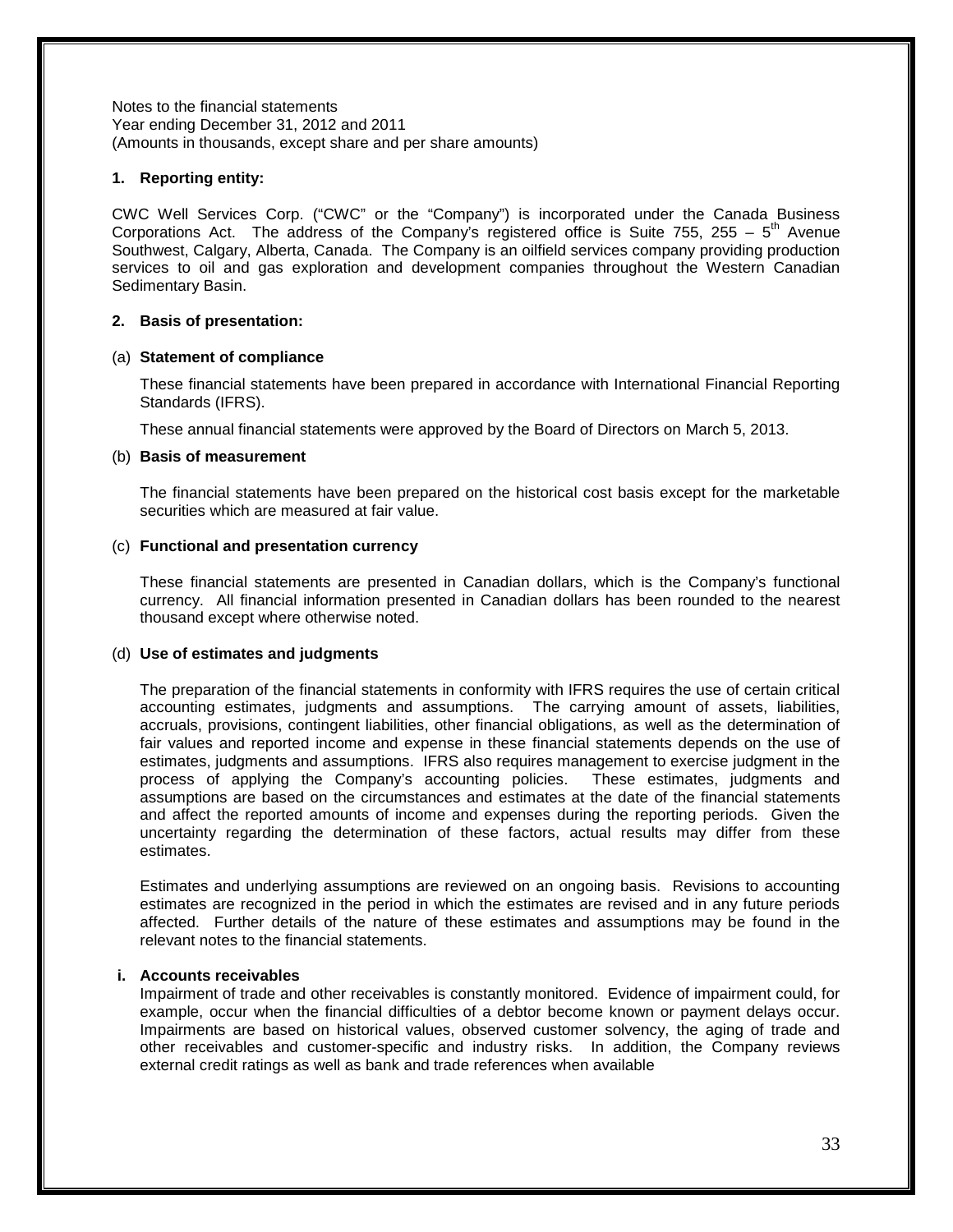#### **ii. Depreciation of Property and equipment**

The estimated useful life, residual value and depreciation methods chosen are the Company's best estimate of such and are based on industry norms, historical experience and other estimates including the period and distribution of future cash inflows.

#### **iii. Recoverability of non-current assets**

At the end of each reporting period or more frequently if warranted by a change in circumstances, the Company assesses the carrying values of property and equipment. If it is determined that carrying values of assets cannot be recovered, the unrecoverable amounts are charged against current earnings. Recoverability is dependent upon assumptions and judgments regarding discount rates, past and actual performance as well as expected developments in the respective markets and in the overall macroeconomic environment and economic trends. A material change in assumptions may significantly impact the potential impairment of these assets.

The Company's determination of Cash Generating Units ("CGU's) is a key judgment and may have a significant impact on the impairment test.

#### **iv. Deferred income taxes**

In calculating the income taxes, consideration is given to factors such as non-deductible expenses, recognition of deferred tax assets, changes in tax law and management's expectations of future results. The Company estimates deferred income taxes based on temporary differences between the income and the losses reported in the financial statements and its taxable income and losses as determined under the applicable tax laws. The tax effect of these temporary differences is recorded as deferred tax assets or liabilities in the financial statements. The calculation of income taxes requires the use of judgments and estimates. If these judgments and estimates prove to be inaccurate, future earnings may be materially impacted.

#### **v. Stock based compensation**

The Company accounts for stock based compensation in accordance with IFRS 2 Share-based Payments which requires companies to recognize the cost of such awards of equity instruments based on the grant date fair value of those awards. The Company estimates the fair value of stock option awards on the date of grant utilizing a Black-Scholes option valuation model. Certain key assumptions used in the Black-Scholes model include the expected stock price volatility, forfeitures, dividend yield and expected term.

#### **3. Significant accounting policies:**

The accounting policies set out below have been applied consistently to all periods presented in these financial statements.

#### (a) Inventory

Inventory consists mainly of operating supplies, consumables and repair parts. Inventory is stated at the lower of cost or net realizable value. The cost of inventory is accounted for on a weighted average basis and includes expenditures incurred in acquiring the inventory, and other costs incurred in bringing them to their existing location and condition. Net realizable value is the estimated selling price in the ordinary course of business, less the estimated costs of completion and selling expenses.

#### (b) Property and equipment and depreciation

Property and equipment are recorded at cost less accumulated depreciation and accumulated impairment losses. Cost includes expenditures that are directly attributable to the acquisition of the asset. The cost of self-constructed assets includes the following:

- the cost of materials and direct labour
- any other costs directly attributable to bringing the assets to a working condition for their intended use;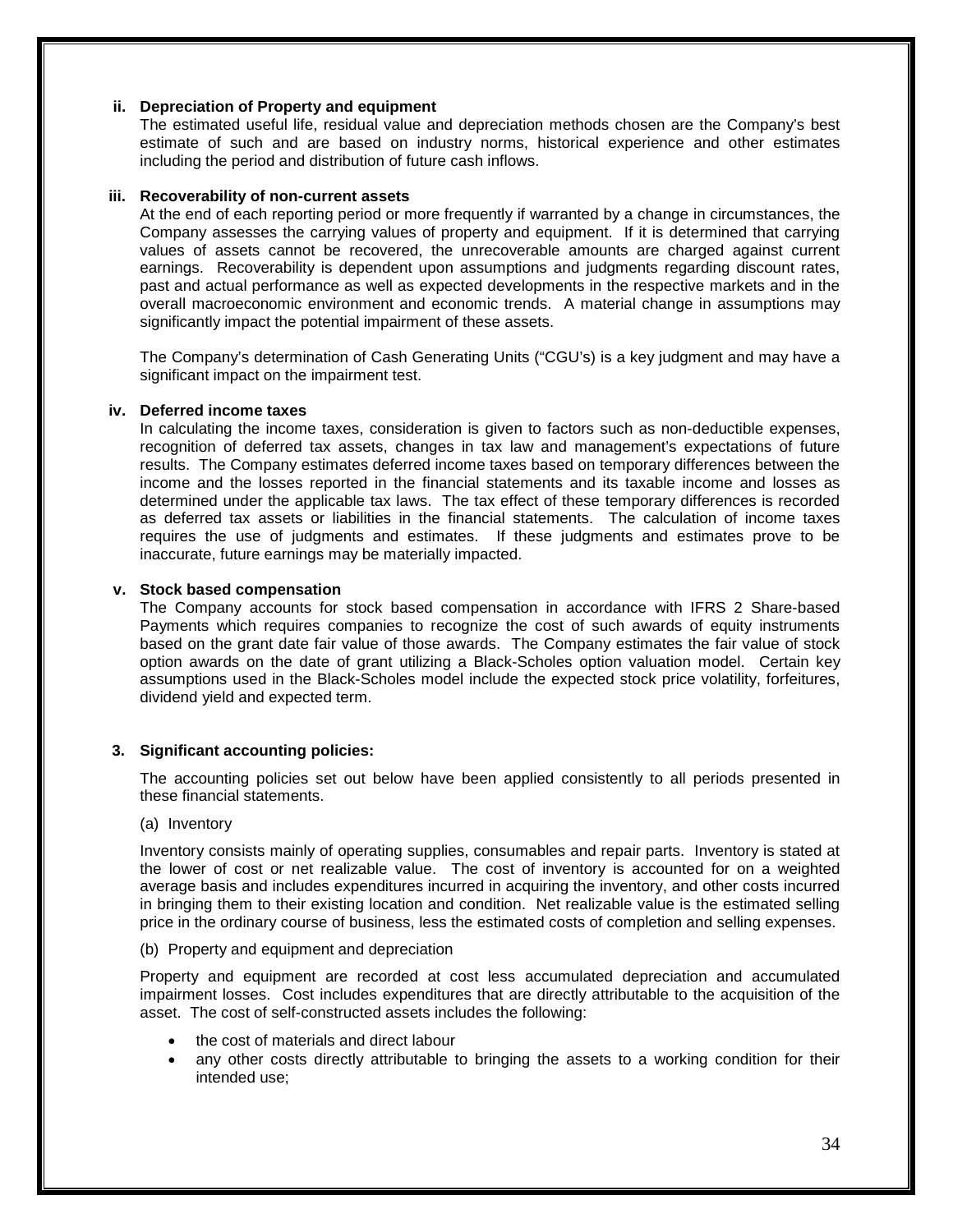Costs of replacing a component of property and equipment is capitalized only when it is probable that the future economic benefits associated with the component will flow to the Company. The carrying amount of the replacement component is derecognized. Cost of routine repairs and maintenance is expensed as incurred.

When parts of an item of property and equipment have different useful lives, they are accounted for as separate items (major components) of property and equipment.

Any gain or loss on disposal of an item of property and equipment (calculated as the difference between the net proceeds from disposal and the carrying amount of the item) is recognized in profit or loss.

Items of property and equipment are depreciated from the date that they are inspected and determined to be ready for field use, or in respect of internally constructed assets, from the date that the asset is completed or ready for use. Depreciation is recorded annually over the estimated useful lives of the assets on the straight-line basis at the following deprecation rates:

| Assets                                                                                               | Method             | Rate                   |
|------------------------------------------------------------------------------------------------------|--------------------|------------------------|
| Production Equipment - service rigs<br>and Level IV recertifications<br>Production Equipment - Coil, | Unit of production | 24,000 operating hours |
| Snubbing units                                                                                       | Straight-line      | 10 years               |
| <b>Support Equipment</b>                                                                             | Straight-line      | 2 to 10 years          |
| Miscellaneous equipment                                                                              | Straight-line      | 3 to 5 years           |

Assets under construction are not depreciated until they are available for use. Leased assets are depreciated over the shorter of the lease term and their useful lives unless it is reasonably certain that the Company will obtain ownership by the end of the lease term. Land is not depreciated.

Depreciation method, useful lives and residual values are reviewed at each reporting date and adjusted if appropriate.

(c) Impairment of non-financial assets excluding inventories and deferred tax asset

Non-financial assets excluding inventories and deferred tax assets are assessed at the end of each reporting period to determine if any indication of impairment exists. If any such indication exists, the Company estimates the recoverable amount of the asset. An impairment loss is recognized if the carrying amount of an asset or CGU exceeds its recoverable amount.

The recoverable amount of an asset or CGU is the greater of its value in use ("VIU") and its fair value less costs to sell ("FVLCS"). In assessing VIU, the estimated future cash flows are discounted to their present value using a pre-tax discount rate that reflects current market assessments of the time value of money and the risks specific to the asset or CGU. For the purpose of impairment testing, assets are grouped together into the smallest group of assets that generates cash inflows from continuing use that are largely independent of the cash inflows of other assets or CGU's.

Impairment losses are recognized in profit or loss. Impairment losses recognized in respect of CGUs are allocated first to reduce the carrying amount of goodwill, if any, allocated to the CGU (group of CGUs), and then to reduce the carrying amounts of the other assets in the CGU (group of CGUs) on a pro rata basis.

An impairment loss in respect of goodwill is not reversed. For other assets, an impairment loss is reversed only to the extent that the asset's carrying amount does not exceed the carrying amount that would have been determined, net of depreciation or amortization, if no impairment loss had been recognized.

CWC's corporate assets, which do not generate separate cash inflows, are allocated to the CGU's on a reasonable basis for impairment testing purposes.

(d) Financial instruments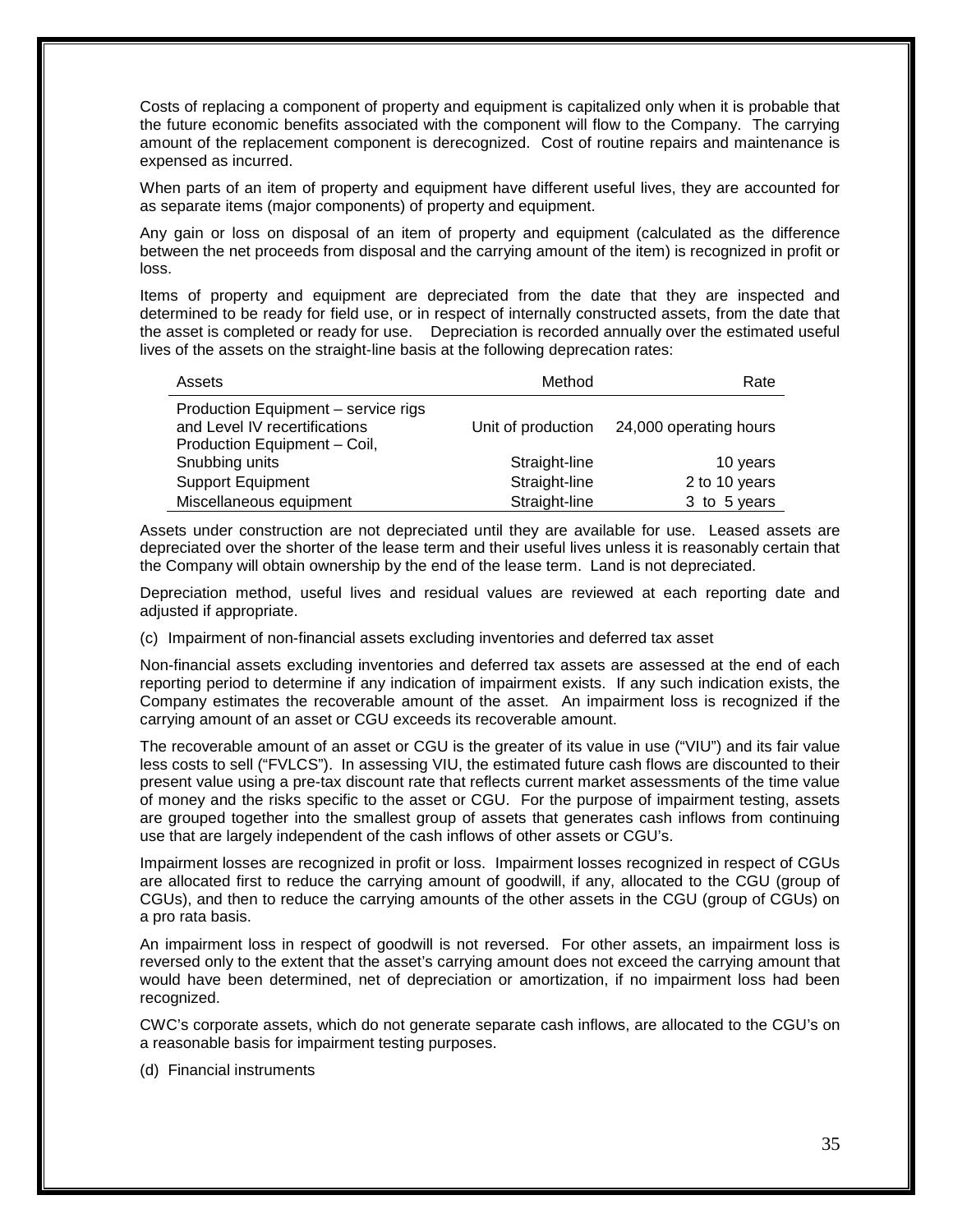Financial assets include marketable securities, accounts receivable and loans to employees. The Company determines the classification of its financial assets at initial recognition and records the assets at their fair value. Subsequently, financial assets are carried at fair value or amortized cost less impairment charges. Where non-derivative financial assets are carried at fair value, gains and losses on remeasurement are recognized directly in equity unless the financial assets have been designated as being held at fair value through profit or loss, in which case the gains and losses are recognized directly in net earnings.

All financial liabilities are initially recognized at the fair value net of transaction costs and subsequently carried at amortized cost. Financial liabilities include bank indebtedness, dividends payable, accounts payable and accrued liabilities and debt. The Company determines the classification of its financial liabilities at initial recognition.

The Company has the following non-derivative financial assets: held for trading and loans and receivables

#### **Financial assets at fair value through profit or loss**

A financial asset is classified as at fair value through profit or loss if it is classified as held for trading or is designated as such on initial recognition. Financial assets are designated as at fair value through profit or loss if the Company manages such investments and makes purchase and sale decisions based on their fair value in accordance with the Company's documented risk management or investment strategy. Attributable transaction costs are recognized in profit or loss as incurred. Financial assets at fair value through profit or loss are measured at fair value and changes therein, which takes into account any dividend income, are recognized in profit or loss.

Financial assets designated as at fair value through profit or loss comprise equity securities that would otherwise would have been classified as available for sale.

#### **Loans and receivables**

Loans and receivables are financial assets with fixed or determinable payments that are not quoted in an active market. Such assets are recognized initially at fair value plus any directly attributable transactions costs. Subsequent to initial recognition, loans and receivables are measured at amortized cost using the effective interest method, less any impairment losses.

Loans and receivables comprise trade and other receivables and loans to employees.

Cash and cash equivalents comprise cash balances and trust account balances that are subject to an insignificant risk of changes in their fair value, and are used by the Company in the management of its short-term commitments.

(e) Common shares

Common shares are classified as equity. Incremental costs directly attributable to the issue of common shares are recognized as a deduction from equity, net of any tax effects.

When share capital recognized as equity is repurchased, the amount of the consideration paid, which includes directly attributable costs, net of any tax effects, is recognized as a deduction from equity. Repurchased shares are returned to treasury and cancelled no less than six months from repurchase.

(f) Provisions

A provision is recognized in the financial statements when the Company has an obligation, whether existing or potential as a result of a past event and it is probable that an outflow of economic benefits will be required to settle the obligation. If the obligation is determined to be material, then the estimated amount of the provision is determined by discounting the expected future cash outflows. At December 31, 2012 and December 31, 2011 there were no provisions recognized in the financial statements.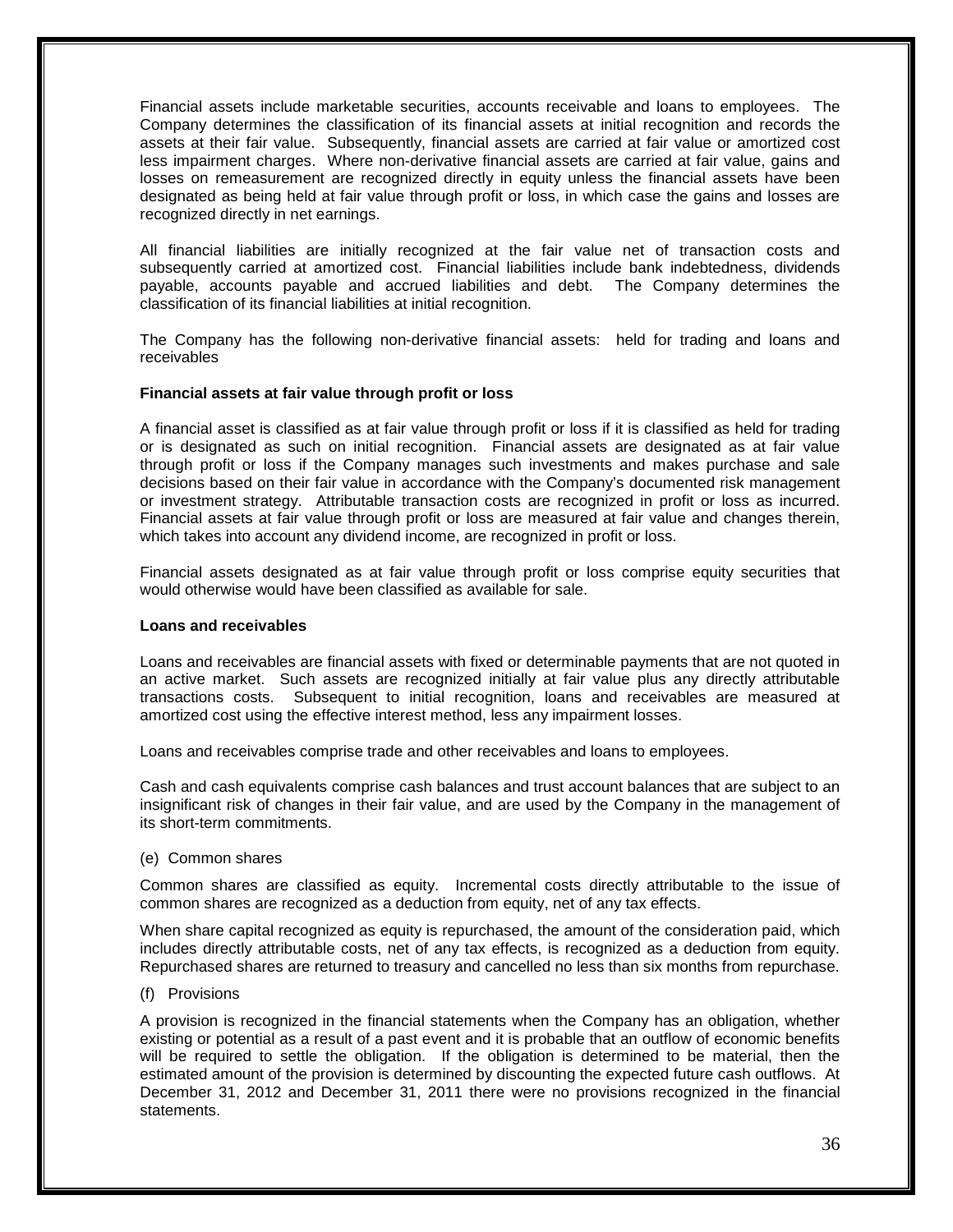#### (g) Revenue recognition

The Company's services are provided based upon orders and contracts with customers that include fixed or determinable prices and are based upon daily, hourly or contracted rates. Contract terms do not include the provision for post-service obligations. Revenue is recognized when services are rendered and when collectability of the consideration is probable and when the amount of revenue can be measured reliably.

#### (h) Leases

At inception of an arrangement, the Company determines whether such an arrangement is or contains a lease. This will be the case if the following two criteria are met:

- the fulfillment of the arrangement is dependent on the use of a specific asset or assets; and
- the arrangement contains a right to use the asset(s)

At the inception or on reassessment of the arrangement, the Company separates payments and other consideration required by such an arrangement into those for the lease and those for other elements on the basis of their relative fair values. If the Company concludes for a finance lease that it is impracticable to separate the payments reliably, then an asset and a liability are recognized as amount equal to the fair value of the underlying asset. Subsequently, the liability is reduced as payments are made and an imputed finance cost on the liability is recognized using the Company's incremental borrowing rate.

Leasing contracts are classified as either finance or operating leases.

The Company classifies a lease as a finance lease if it transfers substantially all of the risks and rewards of ownership to the lessee. Upon the initial recognition of the lease asset it is measured at an amount equal to the lower of its fair value and the present value of the minimum lease payments. Subsequent to initial recognition, the asset is accounted for in accordance with the accounting policy applicable to that asset.

Other leases are operating leases and are not recognized in the Company's statement of financial position. Payments made under operating leases are recognized in the statement of profit or loss on a straight-line basis over the term of the lease. Minimum lease payments made under finance leases are apportioned between the finance lease and the reduction of the outstanding liability. The finance expense is allocated to each period during the lease term so as to produce a constant periodic rate of interest on the remaining balance of the liability.

(i) Dividends

Dividends on shares are recognized in the Company's financial statements in the period in which the dividends are declared and approved by the Board of Directors of the Company.

(j) Finance costs

Finance costs encompass interest expense on financial liabilities and accretion expense on debt issuance costs and are recognized in profit or loss in the period in which they are incurred using the effective interest method.

#### (k) Foreign currency transactions

Transactions in foreign currency are translated to the functional currency of the Company at exchange rates at the dates of the transactions. Monetary assets and liabilities denominated in foreign currencies at the reporting date are translated into the functional currency at the exchange rate at that date. The foreign currency gain or loss on monetary items is the difference between amortized cost in the functional currency at the beginning of the year and the amortized cost in foreign currency translated at the exchange rate at the end of the year.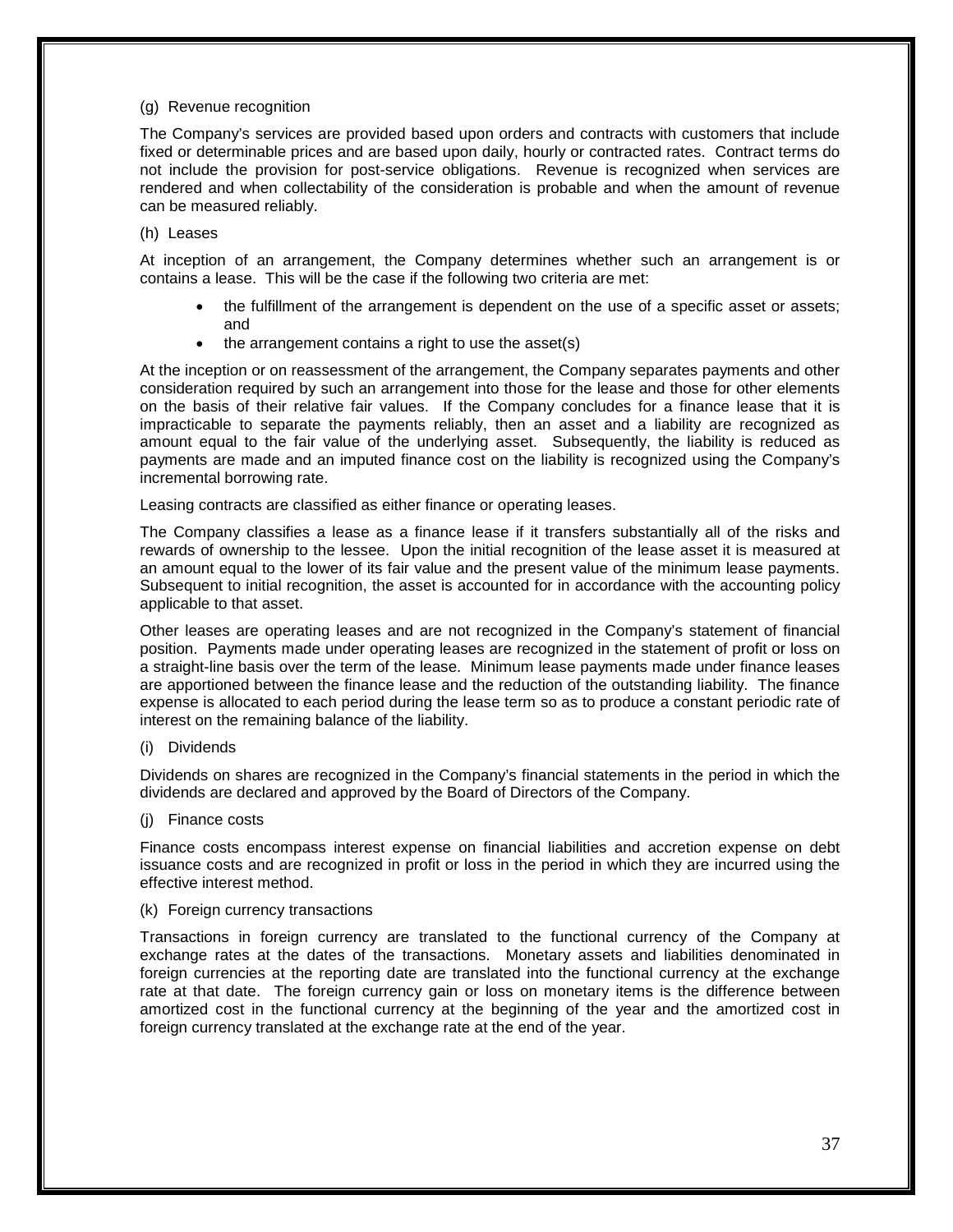#### (l) Income Tax

Tax is recognized in profit or loss, except to the extent that it relates to a business combination or items recognized in other comprehensive income or directly in equity.

Current tax is the expected tax on taxable income less adjustments to prior periods using tax rates enacted, or substantively enacted as at the reporting date in jurisdictions where the Company operates.

Deferred income taxes are recognized based on temporary differences arising between the tax value of assets and liabilities and their carrying amounts in the financial statements. Deferred tax liabilities are not recognized if they arise from the initial recognition of goodwill and are not accounted for if they arise from the initial recognition of an asset or liability in a transaction other than a business combination that at the time of the transaction affects neither accounting nor taxable income. Deferred income taxes are calculated on the basis of the tax laws enacted or substantively enacted as at the reporting date and apply to when the related deferred income tax asset is realized or the deferred income tax liability is settled.

Current and deferred income tax assets and liabilities are offset when there is a legally enforceable right to settle on a net basis and when such assets and liabilities relate to income taxes imposed by the same taxation authority.

A deferred tax asset is recognized for unused tax losses, tax credits and deductible temporary differences to the extent that it is probable that future taxable profits will be available against which they can be utilized. Deferred tax assets are reviewed at each reporting date and are reduced to the extent that it is no longer probable that the related tax benefit will be realized.

#### (m) Employee benefits

Short term employee benefit obligations are measured on an undiscounted basis and are expensed as the related service is provided. A liability is recognized for the amount expected to be paid under the bonus plan when a present legal or constructive obligation to pay this amount as a result of past service provided by the employee and the obligation can reasonably be estimated.

Termination benefits are recognized as an expense when the Company is demonstrably committed, without realistic possibility of withdrawal to a formal detailed plan to either terminate employment before the normal retirement date, or to provide termination benefits as a result of an offer made to encourage voluntary redundancy. Termination benefits for voluntary redundancies are recognized as an expense if the Company has made an offer of voluntary redundancy, it is probable that the offer will be accepted and the number of acceptances can be measured reliably. If benefits are payable more than twelve months after the reporting date, then they are discounted to their present value.

The Company grants stock options and restricted share units to directors, officers and employees of the Company under its share based compensation plans. Stock based compensation is accounted for using the fair value method of valuing any stock options granted using the Black-Scholes model. Under the fair value method, the fair value of options is calculated at the date of grant and that value is recorded as compensation expense over the vesting periods of those grants, with a corresponding increase to contributed surplus less an estimated forfeiture rate. The forfeiture rate is based on past experience of actual forfeitures. When options are exercised, the proceeds received by the Company, along with the amount in contributed surplus will be credited to share capital.

The Company has a dividend bonus plan to compensate stock option holders for the dividend. Under the terms of the plan option holders of vested, in the money options are entitled to a bonus payment equal to the dividend amount grossed up to negate the tax consequences of receiving employment income versus dividend income. These amounts are accrued at each dividend declaration date and paid out annually, at the time of option exercise or on termination of employment, whichever event occurs first.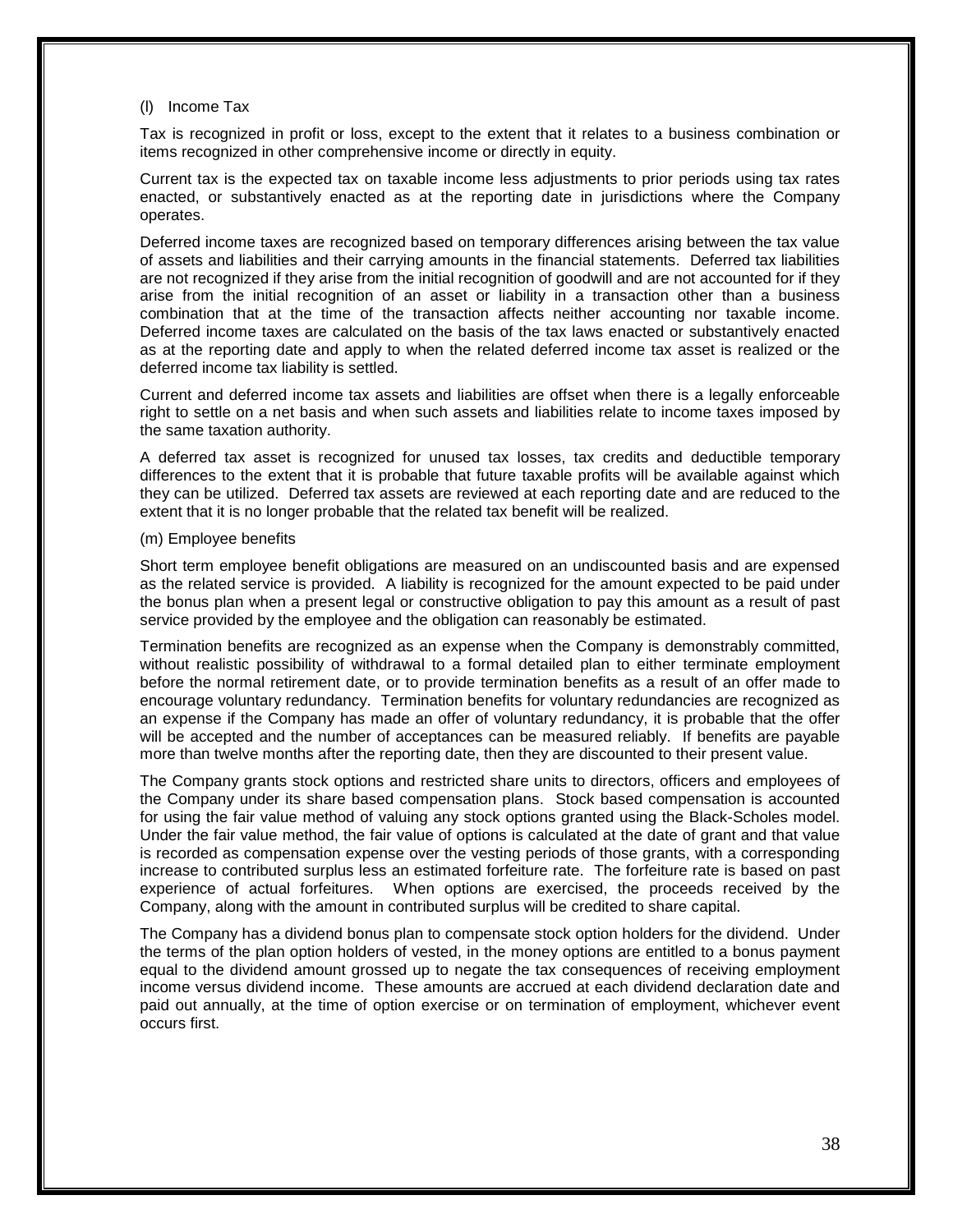#### (n) Per share amounts

Basic per share amounts are calculated using the weighted average number of common shares outstanding during the period. Diluted per share amounts are calculated considering the effects of all dilutive potential ordinary shares. The Company's dilutive potential ordinary shares assumes that all dilutive stock options and restricted share units are exercised and the proceeds obtained on the exercise of dilutive stock options would be used to purchase common shares at the average market price during the period. The weighted average number of common shares outstanding is then adjusted accordingly.

#### (o) Segmented information

The operating divisions are grouped into two distinct reporting segments: Well Servicing and Other Oilfield Services and are supported by the Corporate reporting segment. The reporting segments share common economic characteristics and are differentiated by the type of service provided and customer needs. The reporting segments financial results are reviewed regularly by the Company's senior management. Senior management makes decisions about resource allocation and assesses segment performance based on the internally prepared segment information.

#### (p) Business Combinations

Business combinations are accounted for using the acquisition method as at the acquisition date, which is the date on which control is transferred to the Company. Control is the power to govern the financial and operating policies of an entity so as to obtain benefits from its activities. In assessing control, the Company takes into consideration potential voting rights that are currently exercisable as well as considering other qualitative factors.

The Company measures goodwill at the acquisition date as:

- The fair value of the consideration transferred; plus
- the recognized amount of any non-controlling interests in the acquiree; plus if the business combination is achieved in stages, the fair value of the existing equity interest in the acquiree; less
- the net recognized amount (generally fair value) of the identifiable assets acquired and liabilities assumed.

When the excess is negative, a bargain purchase gain is recognized immediately in profit or loss.

The consideration transferred does not include amounts related to the settlement of pre-existing relationships. Such amounts are generally recognized in profit or loss.

Costs related to the acquisition, other than those associated with the issue of debt or equity securities, that the Company incurs in connection with a business combination are expensed as incurred.

Any contingent consideration payable is recognized at fair value at the acquisition date. If the contingent consideration is classified as equity, it is not remeasured and settlement is accounted for within equity. Otherwise, subsequent changes to the fair value of the contingent consideration are recognized in profit or loss.

When share-based payment awards (replacement awards) are required to be exchanged for awards held by the acquiree's employees (acquiree's awards) and relate to past services, then all or a portion of the amount of the acquirer's replacement awards is included in measuring the consideration transferred in the business combination. This determination is based on the market-based value of the replacement awards compared with the market-based value of the acquiree's awards and the extent to which the replacement awards relate to past and/or future service.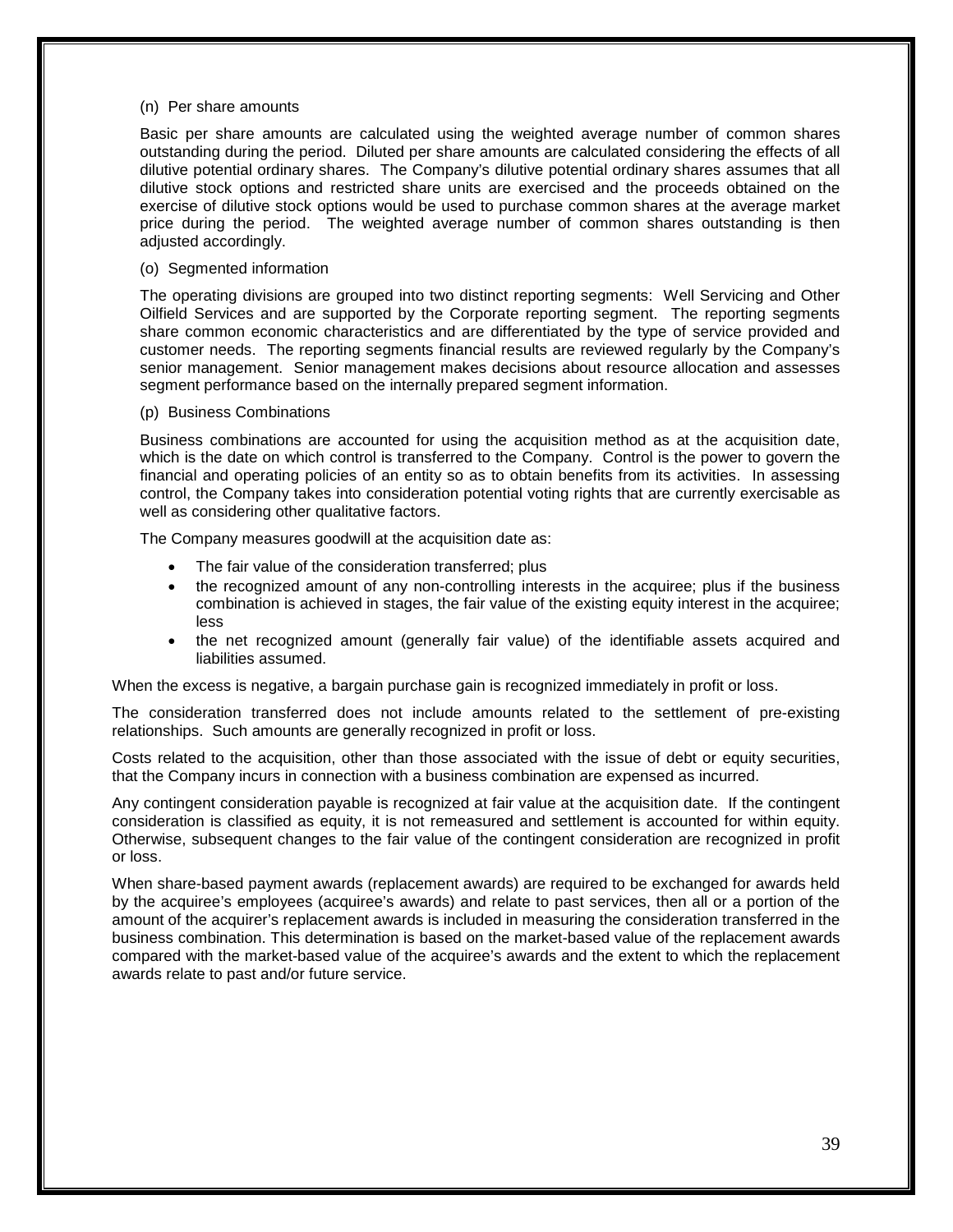#### **4. New standards and interpretations not yet adopted:**

The Company has reviewed new and revised accounting pronouncements that have been issued but are not yet effective and determined that the following may have an impact on the Company.

#### *IFRS 9 Financial Instruments*

IFRS 9 (2009) replaces the guidance in IAS 39 *Financial Instruments: Recognition and Measurement,* on the classification and measurement of financial assets. The Standard eliminates the existing IAS 39 categories of held to maturity, available for sale and loans and receivables.

Financial assets will be classified into one of two categories on initial recognition:

- financial assets measured at amortized cost; or,
- financial assets measured at fair value

Gains and losses on remeasurement of financial assets measured at fair value will be recognized in profit or loss, except that for an investment in an equity instrument which is not held-for-trading, IFRS 9 provides, on initial recognition, an irrevocable election to present all fair value changes from the investment in other comprehensive income (OCI). The election is available on an individual share-byshare basis. Amounts presented in OCI will not be reclassified to profit or loss at a later date.

IFRS 9 (2010) added guidance to IFRS 9 (2009) on the classification and measurement of financial liabilities, and the guidance is consistent with the guidance in IAS 39 except as described below.

Under IFRS 9 (2010), for financial liabilities measured at fair value under the fair value option, changes in fair value attributable to changes in credit risk will be recognized in OCI, with the remainder of the change recognized in profit or loss. However, if this requirement creates or enlarges an accounting mismatch in profit or loss, the entire change in fair value will be recognized in profit or loss. Amounts presented in OCI will not be reclassified to profit or loss at a later date.

IFRS 9 (2010) also requires derivative liabilities that are linked to and must be settled by delivery of an unquoted equity instrument to be measured at fair value, whereas such derivative liabilities are measured at cost under IAS 39.

IFRS 9 (2010) also added the requirements of IAS 39 for the derecognition of financial assets and liabilities to IFRS 9 without change.

The IASB has deferred the mandatory effective date of the existing chapters of IFRS 9 *Financial Instruments* (2009) and IFRS 9 (2010) to annual periods beginning on or after January 1, 2015. The early adoption of either standard continues to be permitted.

IFRS 9 (2010) supersedes IFRS 9 (2009) and is effective for annual periods beginning on or after January 1, 2015, with early adoption permitted. For annual periods beginning before January 1, 2015, either IFRS 9 (2009) or IFRS 9 (2010) may be applied.

The Company intends to adopt IFRS 9 (2010) in its financial statements for the annual period beginning on January 1, 2015. The extent of the impact of the adoption of IFRS 9 (2010) has not yet been determined.

#### *IFRS 13 Fair Value Measurement*

In May 2011 the IASB published IFRS 13 *Fair Value Measurement*, which is effective prospectively for annual periods beginning on or after January 1, 2013. The disclosure requirements of IFRS 13 need not be applied in comparative information for periods before initial application.

IFRS 13 replaces the fair value measurement guidance contained in individual IFRS's with a single source of fair value measurement guidance. It defines fair value as the price that would be received to sell an asset or paid to transfer a liability in an orderly transaction between market participants at the measurement date, i.e. an exit price. The standard also establishes a framework for measuring fair value and sets out disclosure requirements for fair value measurements to provide information that enables financial statement users to assess the methods and inputs used to develop fair value measurements and, for recurring fair value measurements that use significant unobservable inputs (Level 3), the effect of the measurements on profit or loss or other comprehensive income.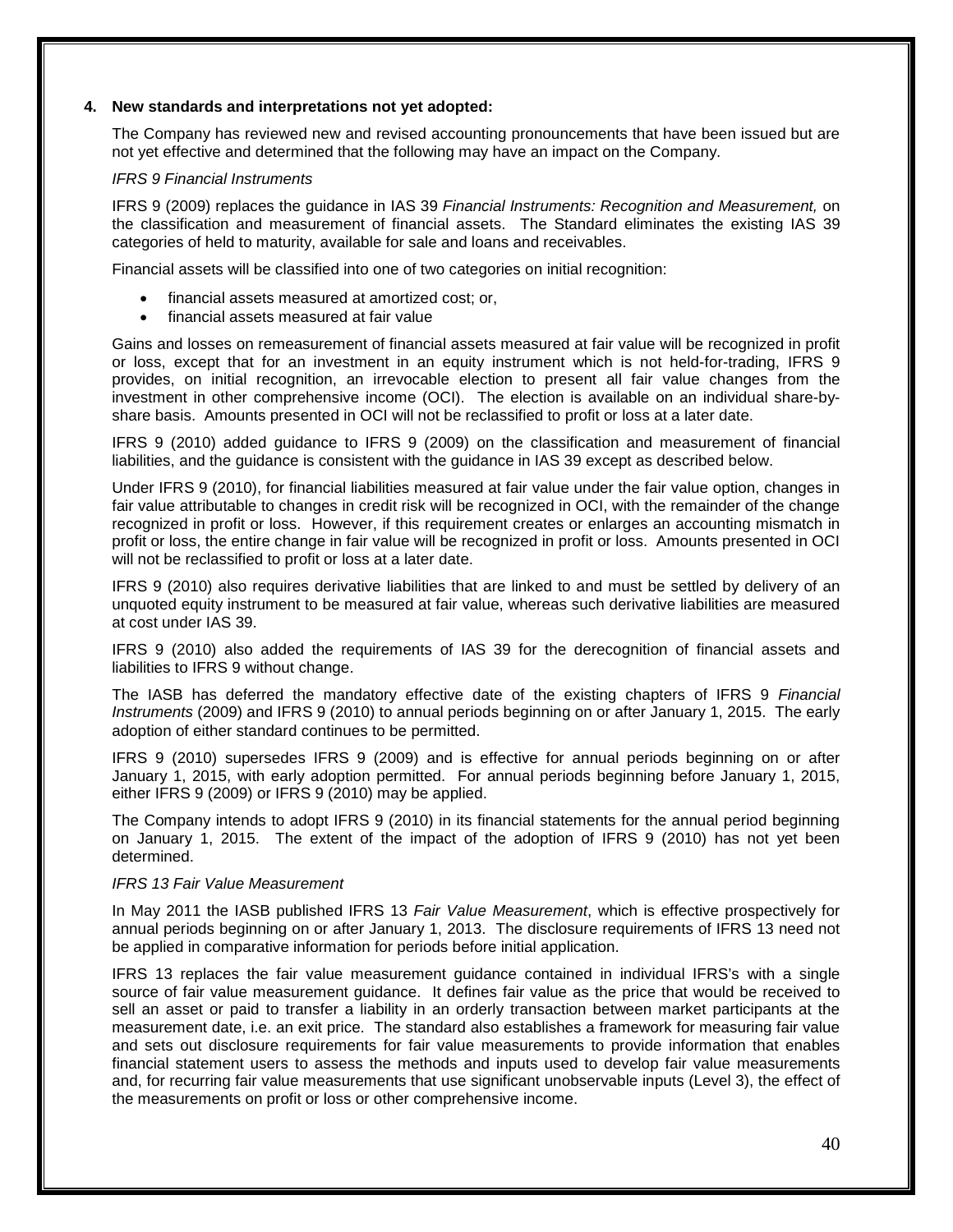IFRS 13 explains 'how' to measure fair value when its required or permitted by other IFRS. IFRS 13 does not introduce new requirements to measure assets or liabilities at fair value, nor does it eliminate the practicability exceptions to fair value measurements that currently exist in certain standards.

The Company intends to adopt IFRS 13 prospectively in its financial statements for the annual period beginning on January 1, 2013. The extent of the impact of adoption of IFRS 13 has not yet been determined.

#### **5. Determination of fair values:**

A number of the Company's accounting policies and disclosures require the determination of fair value, for both financial and non-financial assets and liabilities. Fair values have been determined for measurement and/or disclosure purposes based on the following methods. When applicable, further information about the assumptions made in determining fair values is disclosed in the notes specific to that asset or liability.

#### (a) Property and equipment

The fair value of property and equipment recognized as a result of a business combination is the estimated amount for which a property could be exchanged on the date of acquisition between a willing buyer and a willing seller in an arm's length transaction after proper marketing wherein the parties had each acted knowledgeably. The fair value of equipment, fixtures and fittings is based on the market approach and cost approaches using quoted market prices for similar items when available and depreciated replacement cost when appropriate. Depreciated replacement cost estimates reflect adjustments for physical deterioration as well as functional and economic obsolescence.

#### (b) Share-based payment transactions

The fair value of the employee share options and restricted share units are measured using the Black-Scholes formula. Measurement inputs include the share price on the measurement date, the exercise price of the option/unit, expected volatility (based on an evaluation of the Company's historic volatility, particularly over the historic period commensurate with the expected term), expected term of the instruments (based on historical experience and general option holder behavior), expected dividends, and the risk-free interest rate (based on government bonds).

#### (c) Other non-derivative financial liabilities

Fair value, which is determined for disclosure purposes, is calculated based on the present value of future principal and interest cash flows, discounted at the market rate of interest at the reporting date. For finance leases the market rate of interest is determined by reference to similar lease agreements.

#### **6. Operating segments:**

The Company operates in two primary segments within the service industry in Western Canada: Well Servicing and Other Oilfield Services. The Well Servicing segment provides well services through the use of service rigs and coil tubing units. The Other Oilfield Services segment provides snubbing and production testing, primarily providing support services to the well service business. .

The Company evaluates performance on net income before depreciation and taxes, as included in the management reports reviewed by key management personnel and the board of directors. Segment profit is used to measure performance as management believes that such information is the most relevant in evaluating the results of certain segments relative to other entities that operate within the respective industries.

The reportable segments are distinct operations as they offer complementary services to the well service business. Once a service rig is on site, the other services are typically onsite at various times supporting the rig activity. However, these services can be performed independently of well servicing. The amounts related to each industry segment are as follows: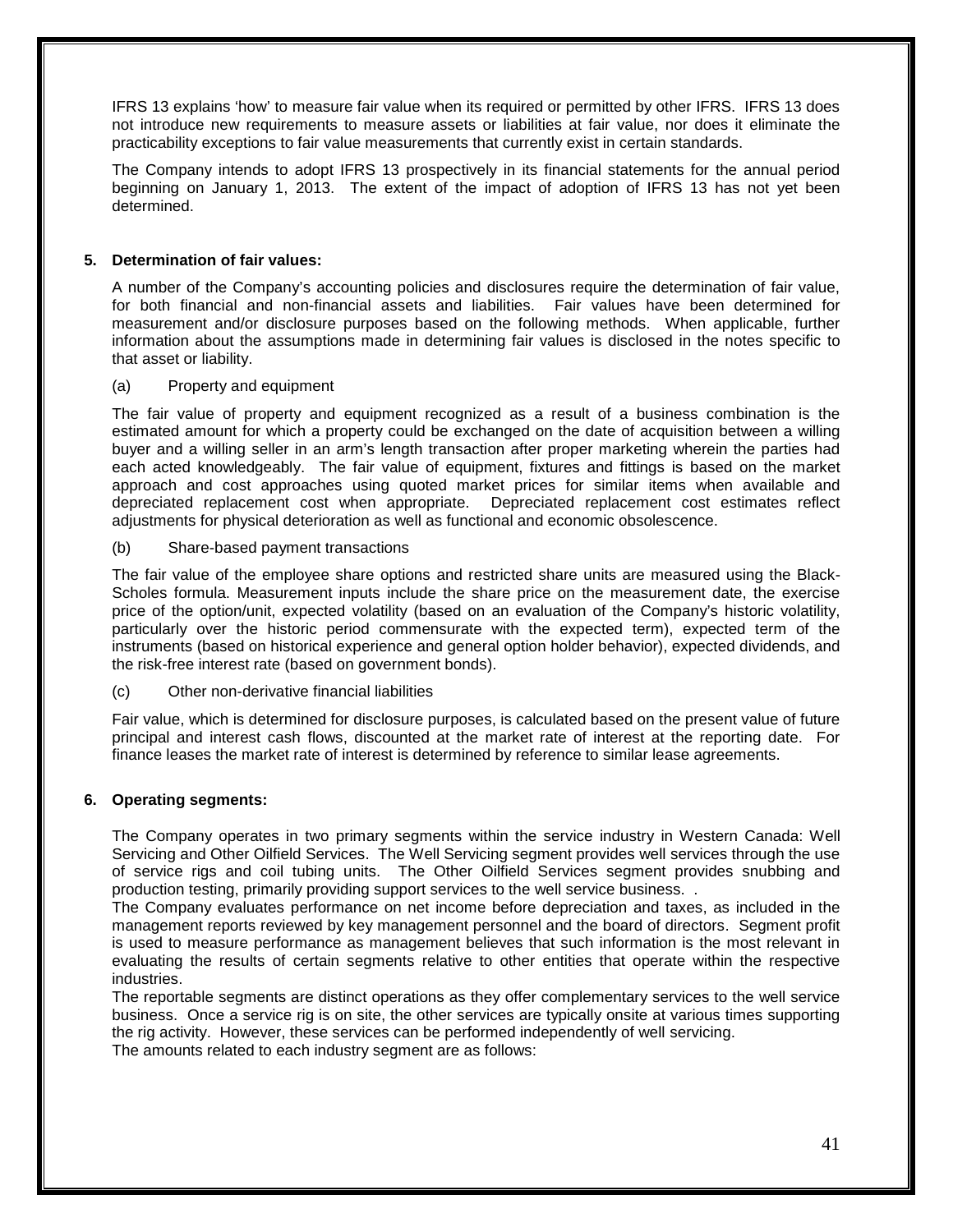|                                                 |                       | <b>Other Oilfield</b>    |           |         |
|-------------------------------------------------|-----------------------|--------------------------|-----------|---------|
| YEAR ENDED DECEMBER 31, 2012                    | <b>Well Servicing</b> | <b>Services</b>          | Corporate | Total   |
|                                                 |                       |                          |           |         |
| <b>Revenue</b>                                  | 102.807               | 9,525                    |           | 112,332 |
| <b>Finance costs</b>                            | -                     |                          | 2,948     | 2,948   |
| Net income (loss) before depreciation and taxes | 28,540                | 1,322                    | (8, 832)  | 21,030  |
| <b>Depreciation</b>                             | 12,435                | 1.254                    | 571       | 14,260  |
| Net income (loss) before tax                    | 16,105                | 68                       | (9, 403)  | 6,770   |
| Income tax expense                              | -                     | $\overline{\phantom{0}}$ | (1,987)   | (1,987) |
| Net income (loss) after tax                     | 16.105                | 68                       | (11, 390) | 4,783   |
| <b>Property and equipment</b>                   | 118,627               | 8,839                    | 1,072     | 128,538 |
| <b>Capital expenditures</b>                     | 15,016                | 875                      | 459       | 16,350  |

| YEAR ENDED DECEMBER 31, 2011                    | <b>Well Servicing</b> | <b>Services</b> | Corporate | Total   |
|-------------------------------------------------|-----------------------|-----------------|-----------|---------|
|                                                 |                       |                 |           |         |
| Revenue                                         | 89.025                | 20.477          |           | 109,502 |
| Finance costs                                   |                       |                 | 3.514     | 3,514   |
| Net income (loss) before depreciation and taxes | 26,351                | 6.098           | (6,960)   | 25,489  |
| Depreciation                                    | 11,205                | 2,129           | 537       | 13,871  |
| Net income (loss) before tax                    | 15,146                | 3,969           | (7, 497)  | 11,618  |
| Income tax recovery                             |                       |                 | 1.072     | 1,072   |
| Net income (loss) after tax                     | 15,146                | 3,969           | (6, 425)  | 12,690  |
| Property and equipment                          | 116,309               | 9,614           | 996       | 126,919 |
| Acquisitions through business combinations      | 38,000                |                 |           | 38,000  |
| Capital expenditures                            | 3,849                 | 181             | 406       | 4,436   |
|                                                 |                       |                 |           |         |

#### **Major customer**

Revenues from two customers of the Company's Well Servicing segment represents approximately \$29,497 (2011: one customer representing \$13,597) of the Company's total revenues.

### **7. Accounts receivable:**

| December 31,                                     | 2012            |   | 2011            |
|--------------------------------------------------|-----------------|---|-----------------|
| Trade receivables<br>Other operating receivables | 19.967<br>1.298 | S | 26,407<br>2.272 |
| Other receivables                                | 117             |   | 171             |
|                                                  | 21,382          |   | 28,850          |

The Company's exposure to credit risk is disclosed in note 22.

#### **8. Inventory:**

| December 31,                                                                |   | 2012         |   | 2011         |
|-----------------------------------------------------------------------------|---|--------------|---|--------------|
| Inventory of consumables and operating supplies<br>Inventory of coil tubing | S | 1.942<br>595 | S | 1.942<br>499 |
|                                                                             |   | 2.537        |   | 2.441        |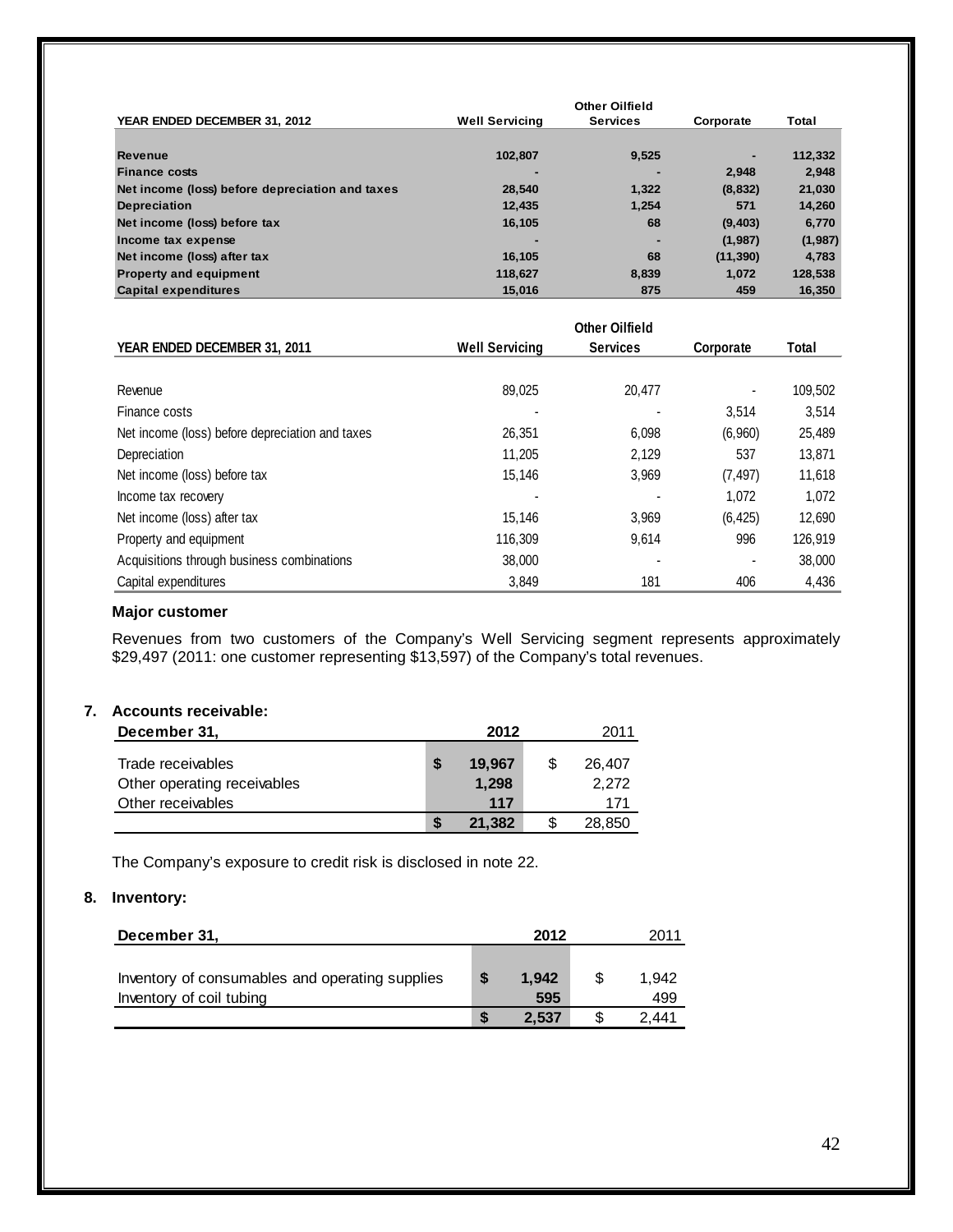#### **9. Property and equipment:**

#### **Cost**

|                                            | <b>Production</b><br><b>Support</b> |           |        | <b>Miscellaneous</b> |         |           |
|--------------------------------------------|-------------------------------------|-----------|--------|----------------------|---------|-----------|
|                                            | equipment                           | equipment |        | equipment            |         | Total     |
|                                            |                                     |           |        |                      |         |           |
| Balance as of January 1, 2011              | \$<br>90.721                        |           | 59.065 | \$                   | 2,582   | \$152,368 |
| Acquisitions through business combinations | 24.817                              |           | 13,133 |                      | 50      | 38,000    |
| Additions                                  | 2.866                               |           | 1,263  |                      | 660     | 4.789     |
| <b>Disposals</b>                           | (11.022)                            |           | (643)  |                      | (1,832) | (13,497)  |
| Balance as of December 31, 2011            | 107,382                             |           | 72.818 |                      | 1,460   | \$181,660 |

|                                 | <b>Production</b> | <b>Support</b> |           |   | <b>Miscellaneous</b> |           |
|---------------------------------|-------------------|----------------|-----------|---|----------------------|-----------|
|                                 | equipment         |                | equipment |   | equipment            | Total     |
|                                 |                   |                |           |   |                      |           |
| Balance as of January 1, 2012   | \$<br>107.382     |                | 72.818    | S | 1.460                | \$181,660 |
| Additions                       | 10.986            |                | 4.939     |   | 635                  | 16.560    |
| <b>Disposals</b>                | (518)             |                | (582)     |   | (85)                 | (1, 185)  |
| Balance as of December 31, 2012 | 117.851           |                | 77.175    |   | 2.010                | 197.035   |

#### **Depreciation and Impairment losses**

|                                 |    | <b>Production</b><br>equipment | <b>Support</b><br>equipment | Miscellaneous<br>equipment | Total    |
|---------------------------------|----|--------------------------------|-----------------------------|----------------------------|----------|
|                                 |    |                                |                             |                            |          |
| Balance as of January 1, 2011   | \$ | 24.577                         | 22.093                      | \$<br>1.925                | 48.595   |
| <b>Additions</b>                |    | 7.329                          | 6.076                       | 466                        | 13.871   |
| <b>Disposals</b>                |    | (5.416)                        | (515)                       | (1.794)                    | (7, 725) |
| Balance as of December 31, 2011 | S  | 26.490                         | 27.654                      | 597                        | 54.741   |

|                                                                | <b>Production</b><br>equipment | <b>Support</b><br>equipment |    | <b>Miscellaneous</b><br>equipment |    | Total                     |
|----------------------------------------------------------------|--------------------------------|-----------------------------|----|-----------------------------------|----|---------------------------|
| Balance as of January 1, 2012<br>Additions<br><b>Disposals</b> | \$<br>26.490<br>7.267<br>(87)  | 27.654<br>6.442<br>(332)    | \$ | 597<br>551<br>(86)                | S. | 54,741<br>14.260<br>(505) |
| Balance as of December 31, 2012                                | 33.670                         | 33.764                      | Ⴇ  | .062                              |    | 68.496                    |

#### **Carrying amounts**

| _ _ _ _ _ _ _ _ _<br>------------- |   |            |         |                           |        |     |                             |
|------------------------------------|---|------------|---------|---------------------------|--------|-----|-----------------------------|
| 31.201'<br>At<br>December          | w | 80.892     | $\cdot$ | . .<br>164<br>∕' ←<br>TJ. | ሖ<br>ъ | 863 | <b>DR</b><br>919<br>æ<br>۰D |
| 2012<br>At December 31.            |   | ,180<br>84 |         | AA                        | - 13   | 948 | 128.538                     |

Assets under construction amounts to \$1,252 included in production equipment and \$13 included in miscellaneous equipment as at December 31, 2012 (December 31, 2011: \$1,135 included in support equipment; \$2,426 included in production equipment and \$37 included in miscellaneous equipment).

At December 31, 2012, property and equipment includes equipment under finance leases which are recorded at cost totaling \$634 (December 31, 2011: \$497), less accumulated depreciation of \$267 (December 31, 2011: \$168).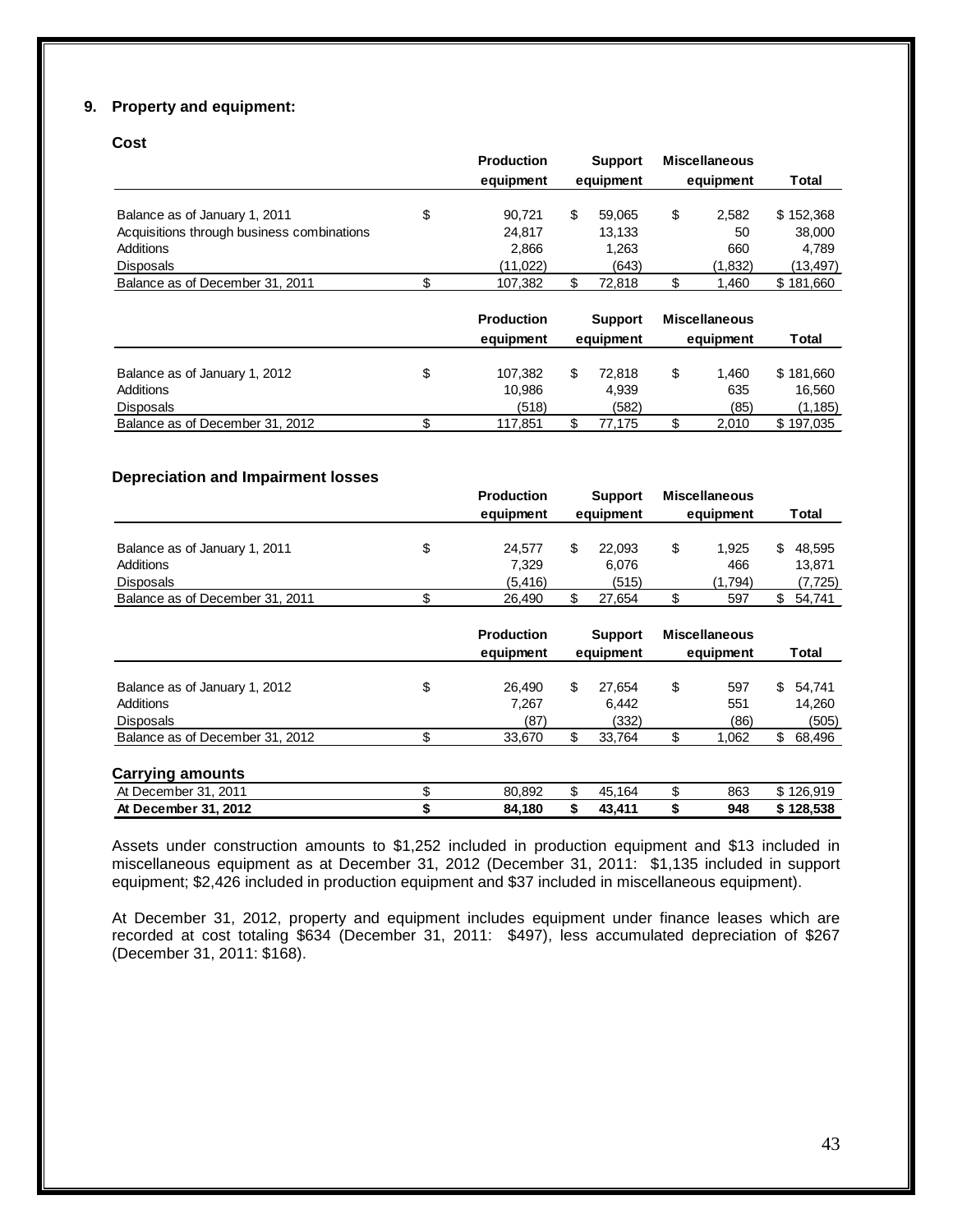#### **10. Income taxes:**

The provision for income taxes differs from the amount obtained from applying the combined Federal and Provincial Income tax rate of 25.0% to the income before income taxes. The difference relates to the following items:

| December 31.                                                         | 2012        |    | 2011     |
|----------------------------------------------------------------------|-------------|----|----------|
| <b>Statutory Rate</b>                                                | 25.00%      |    | 26.50%   |
| Income taxes at statutory rate                                       | \$<br>1,692 | \$ | 3,079    |
| Increase (decrease) in income taxes resulting from:                  |             |    |          |
| Non-deductible expenses                                              | 34          |    | 43       |
| Stock compensation expense                                           | 187         |    | 212      |
| Change in estimated tax rate on realization of temporary differences | 16          |    | (187)    |
| Previously unrecognized tax benefits                                 |             |    | (4, 149) |
| Other                                                                | 58          |    | (70)     |
| Total income tax expense (recovery)                                  | 1.987       | S  | (1,072)  |

The decrease in the statutory tax rate from 2011 to 2012 was due to a reduction in the 2011 Canadian corporate tax rates as part of a series of corporate tax rate reductions previously enacted by the Canadian Federal Government.

Significant components of the Company's recognized deferred tax assets and liabilities at period end are as follows:

| December 31,                             | 2012         | 2011         |
|------------------------------------------|--------------|--------------|
| Operating losses                         | \$<br>11.685 | \$<br>11,203 |
| Share issue and deferred financing costs | 162          | 234          |
| Property and equipment                   | (12,908)     | (10, 500)    |
| Finance leases payable                   | 93           | 79           |
| Goodwill                                 | 56           | 65           |
| Marketable securities                    | (3)          | (9)          |
|                                          | \$<br>(915)  | 1.072        |

The operating losses as at December 31, 2011 and 2012 are available for carry-forward for tax purposes to apply against future taxable income. These losses expire between 2027 and 2030. In 2011, \$4,149 of previously unrecognized deferred tax assets were recognized as management considered it probable that future taxable profits would be available against which they can be utilized. No deferred taxes were recognized in other comprehensive income or equity during the years ended December 31, 2012 and 2011.

#### **11. Loans and borrowings:**

On March 20, 2012, the Company amended the credit facility from a syndicate of lenders which consists of a \$17.25 million non-extendable committed non-revolving facility (\$17.25 million outstanding at December 31, 2012 (December 31, 2011: \$25.5 million)) and a non-extendable committed revolving facility to a maximum of \$46 million (\$24.5 million outstanding at December 31, 2012 (December 31, 2011: \$22.5 million)) each with a maturity date of April 30, 2014. The \$46 million revolving portion of the facility consists of a swing line facility to a maximum of \$5 million with the remainder consisting of prime based loans and bankers acceptances. The amendment accommodated the payment of dividends and increased the maximum available under the facility to \$70.5 million reducing each quarter by the principal payments required on the non-revolving facility. The facility is subject to covenants which are common to these types of arrangements.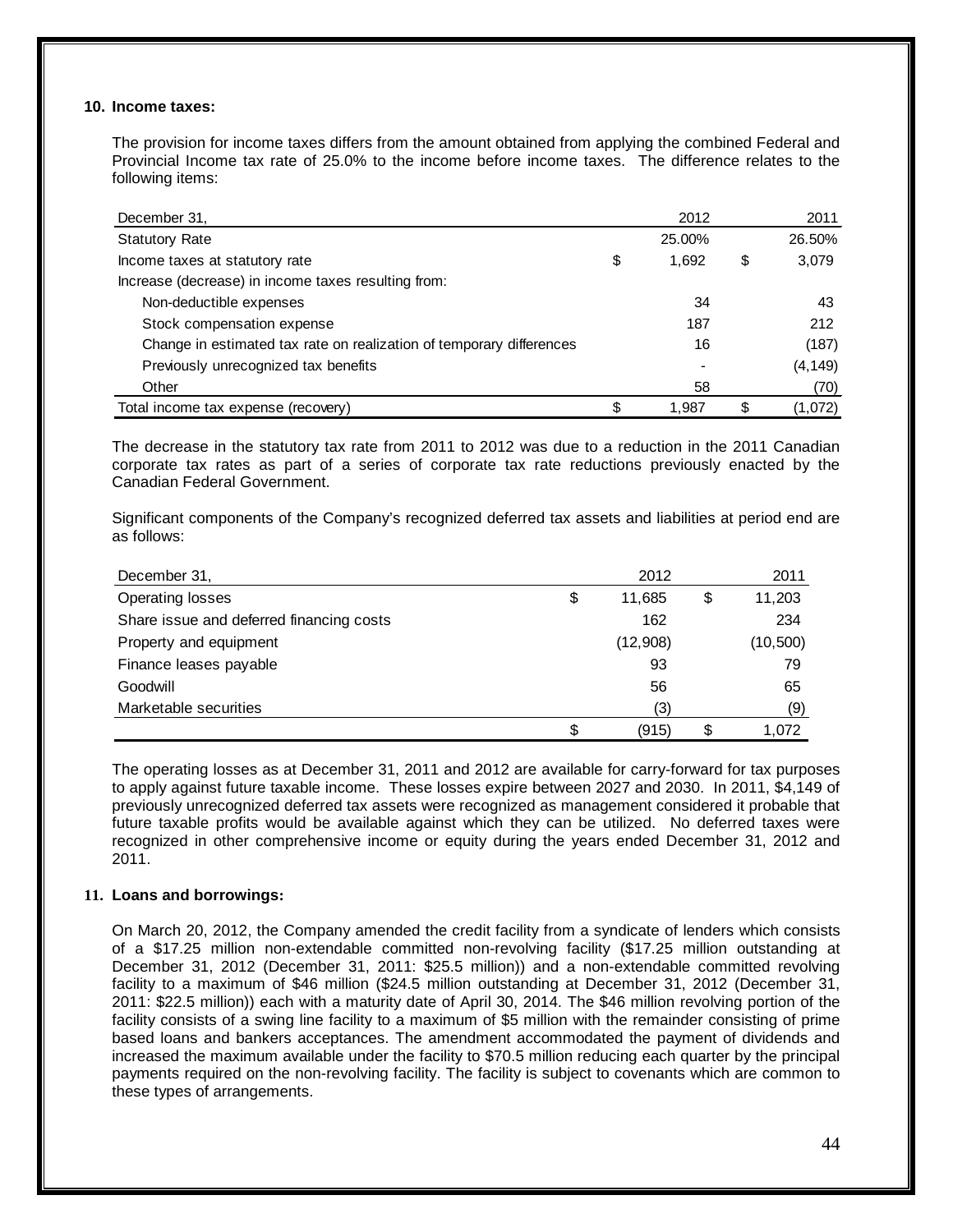The Company has finance leases of \$373 (December 31, 2011: \$299). These leases are subject to interest rates ranging from 4.41% to 5.60% and maturing from May 2014 to December 2015.

As at December 31, 2012, \$667 was drawn under the swingline. The Company had cash of \$73, offsetting outstanding cheques of \$2,569 resulting in a bank indebtedness position of \$3,163 (December 31, 2011: \$1,810).

The Company was in compliance with all debt covenants as at December 31, 2012 and December 31, 2011.

The estimated principal payments for each of the next five fiscal years are as follows:

| 2013       | 2,422                    |
|------------|--------------------------|
| 2014       | 39,670                   |
| 2015       | 56                       |
| 2016       | $\overline{\phantom{0}}$ |
| Thereafter | 25                       |
|            | 42,173                   |

For more information about the Company's exposure to interest rate and liquidity risk refer to note 22.

#### **12. Dividends:**

On March 20, 2012, the Company declared a dividend of \$0.0325 per common share. The dividend was paid on July 13, 2012 to shareholders of record on June 29, 2012. On August 13, 2012, the Company declared a quarterly dividend of \$0.01625 per common share. The dividend was paid on October 15, 2012 to shareholders of record on September 28, 2012. On November 15, 2012, the Company declared a quarterly dividend of \$0.01625 per common share. The dividend was paid on January 15, 2013 to shareholders on record on December 31, 2012. Dividends payable as at December 31, 2012 is \$2,517 (December 31, 2011 \$NIL).

#### **13. Share capital:**

The authorized share capital of the Company consists of an unlimited number of Common voting shares with no par value and an unlimited number of Preferred shares with no par value.

The Company renewed a Normal Course Issuer Bid ("NCIB") effective April 1, 2012, to purchase from time to time, as it is considered advisable, up to 7,775,196 of its issued and outstanding common shares on the open market through the facilities of the TSX Venture Exchange ("TSXV"). The price that the Company will pay for any common share under the NCIB will be the prevailing market price on the TSXV at the time of such purchase. Common shares acquired under the NCIB will be subsequently cancelled. During the year ended December 31, 2012, the Company purchased 1,871,500 (December 31, 2011: 794,000) shares under the NCIB for total consideration including commissions of \$1,452 (December 31, 2011: \$477). The re-purchased shares were returned to treasury and cancelled.

During the year ended December 31, 2011, 1,672,935 shares were repurchased from a former employee with the consideration being the cancellation of a share purchase loan in the amount of \$419. This transaction has not been reflected in the statement of cash flows as it was a non-cash transaction.

During the year ended December 31, 2012, stock options were exercised resulting in the issuance of 343,322 shares (December 31, 2011: 171,649).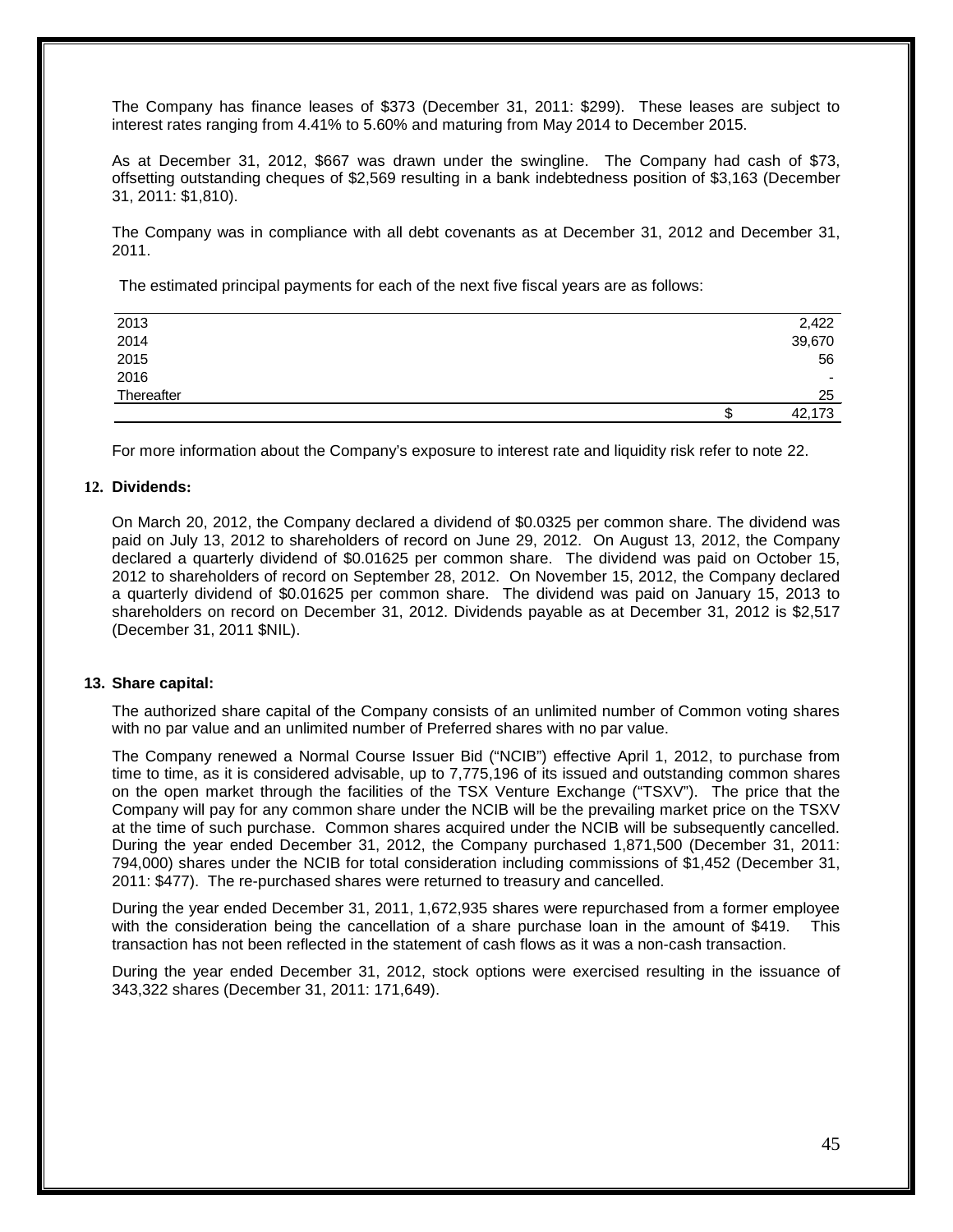### **14. Earnings per share:**

| Year ended December 31,                                                                     | 2012                        |                                                                  |  |                                   |                             |                                                           |   |                            |
|---------------------------------------------------------------------------------------------|-----------------------------|------------------------------------------------------------------|--|-----------------------------------|-----------------------------|-----------------------------------------------------------|---|----------------------------|
|                                                                                             | <b>NET</b><br><b>INCOME</b> | <b>WEIGHTED AVERAGE</b><br><b>NUMBER OF SHARES</b><br>(in 000's) |  | <b>PER SHARE</b><br><b>AMOUNT</b> | <b>NET</b><br><b>INCOME</b> | <b>WEIGHTED AVERAGE</b><br>NUMBER OF SHARES<br>(in 000's) |   | PER SHARE<br><b>AMOUNT</b> |
| Basic earnings per share                                                                    | \$4,783                     | 155,332                                                          |  | 0.03                              | \$12,690                    | 157,021                                                   | S | 0.08                       |
| Diluted earnings per share                                                                  | \$4,783                     | 159,910                                                          |  | 0.03                              | \$12,690                    | 159,422                                                   |   | 0.08                       |
| Securities excluded from diluted earnings per<br>share as the effect would be anti-dilutive |                             | 2.939                                                            |  |                                   |                             | 2,481                                                     |   |                            |

#### **15. Share based payment arrangements:**

(a) The Company has a share option program that entitles key management personnel, directors and employees to purchase shares in the Company. In accordance with this program, holders of vested options are entitled to purchase shares at the market price of the shares at the date of grant. All grants under the share option program vest equally over three years and expire five years from the grant date. During the year ended December 31 2012, 250,000 (December 31, 2011: 2,050,000) options were granted to key management personnel and directors.

|                                |                | <b>WEIGHTED</b> |
|--------------------------------|----------------|-----------------|
|                                | <b>NUMBER</b>  | <b>AVERAGE</b>  |
|                                |                | OF STRIKE PRICE |
|                                | <b>OPTIONS</b> | $($)$           |
| Outstanding, January 1, 2011   | 9,492,835      | 0.38            |
| Granted                        | 2,050,000      | 0.60            |
| Exercised                      | (171, 649)     | (0.25)          |
| Forfeited                      | (1,006,178)    | (0.97)          |
| Outstanding, December 31, 2011 | 10,365,008     | 0.39            |
| Outstanding, January 1, 2012   | 10,365,008     | 0.39            |
| Granted                        | 250,000        | 0.80            |
| <b>Exercised</b>               | (343, 322)     | (0.25)          |
| <b>Forfeited</b>               | (741, 338)     | (1.12)          |
| Outstanding, December 31, 2012 | 9.530.348      | 0.38            |

The fair value of the options granted was estimated at the grant date using the Black-Scholes option pricing model. The Company recognized compensation expense for these stock options based upon the following assumptions:

|                           | 2012   | 2011          |
|---------------------------|--------|---------------|
| Risk-free rates of return | 1.62%  | 1.31% - 1.57% |
| Expected life (years)     | 5      | 5             |
| Forfeiture rate           | 18.56% | 6.39%         |
| Volatility                | 113%   | 125% - 130%   |
| Dividend yield            | 0%     | 0%            |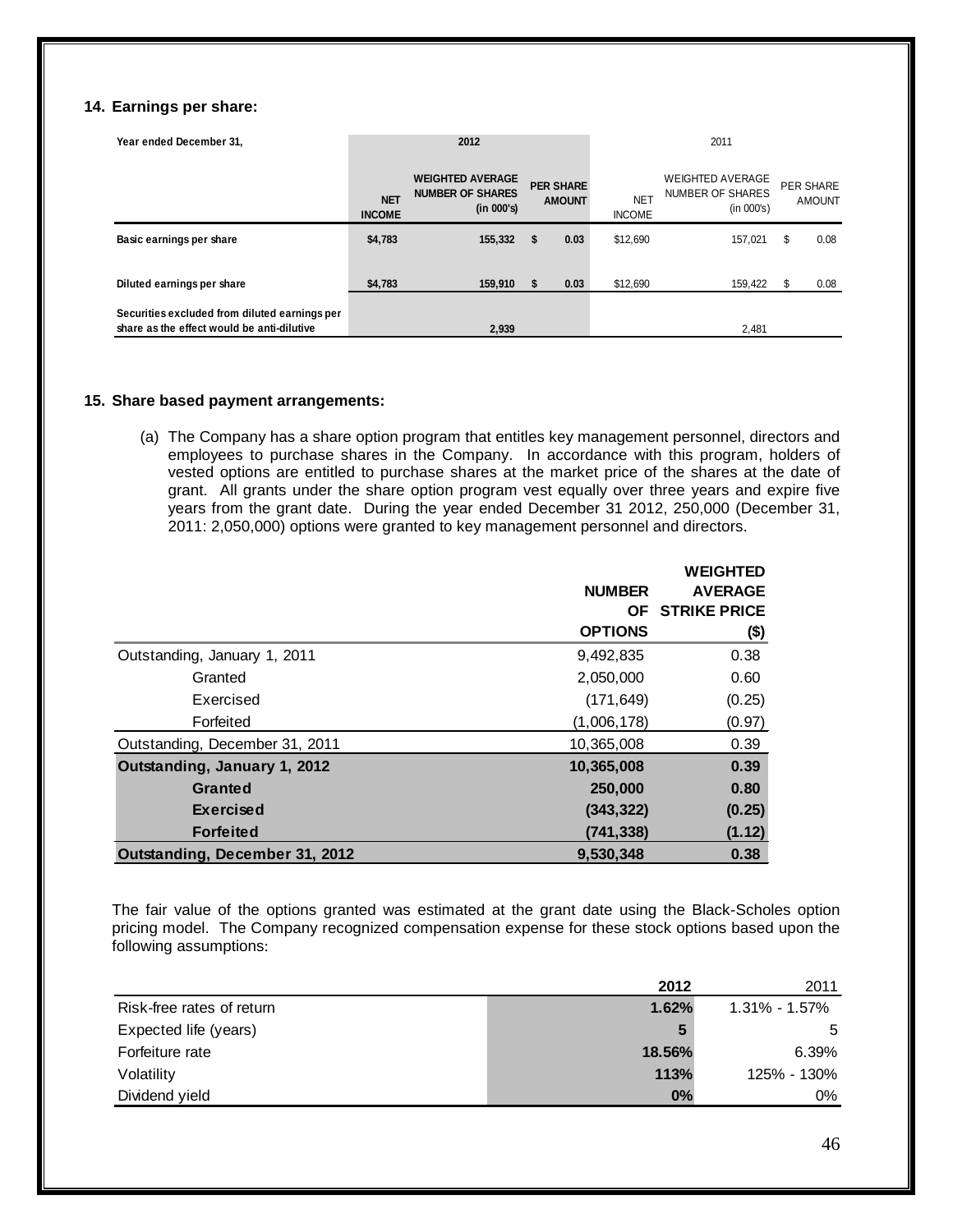**2012**

|                   |                      | Weighted            |           |              | Weighted              |
|-------------------|----------------------|---------------------|-----------|--------------|-----------------------|
|                   |                      | Average             |           | Exercisable  | Average Vested        |
| Range of Exercise | Outstanding          | <b>Strike Price</b> | Remaining | <b>Stock</b> | <b>Exercise Price</b> |
| Price             | <b>Stock Options</b> | (\$)                | Life      | Options      | (\$)                  |
| $0.00 - 0.25$     | 7,201,347            | 0.25                | 2.73      | 4,707,923    | 0.25                  |
| $0.26 - 0.60$     | 1,800,000            | 0.60                | 3.72      | 599.945      | 0.60                  |
| $0.61 - 0.80$     | 250,000              | 0.80                | 4.41      |              |                       |
| $0.81 - 2.50$     | 279,001              | 1.81                | 0.42      | 279,001      | 1.81                  |
| $0.00 - 2.50$     | 9,530,348            | 0.38                | 2.89      | 5,586,869    | 0.37                  |

#### **2011**

| Range of Exercise | Outstanding          | Weighted<br>Average<br><b>Strike Price</b> | Remaining | Exercisable<br>Stock | Weighted<br>Average Vested<br><b>Exercise Price</b> |
|-------------------|----------------------|--------------------------------------------|-----------|----------------------|-----------------------------------------------------|
| Price             | <b>Stock Options</b> | (\$)                                       | Life      | Options              | (\$)                                                |
| $0.00 - 0.25$     | 7,884,007            | 0.25                                       | 3.61      | 2,585,187            | 0.25                                                |
| $0.26 - 0.75$     | 2,050,000            | 0.60                                       | 4.65      |                      |                                                     |
| $0.76 - 1.82$     | 281,251              | 1.81                                       | 1.33      | 285,001              | 1.81                                                |
| $1.83 - 2.50$     | 149,750              | 2.40                                       | 0.65      | 149,750              | 2.40                                                |
| $0.25 - 2.50$     | 10,365,008           | 0.39                                       | 3.24      | 3,019,938            | 0.51                                                |

The Company has a restricted share unit program ("RSU") designed to provide incentive compensation to key management personnel, directors and employees that was introduced in December 2012. Each RSU granted by the board of directors entitles a participant to receive an amount equal to the fair market value of the RSU (the "settlement amount") plus an amount, if any, accrued from the date of grant of the RSU, equal to the aggregate amount paid by the Company in dividends on common shares. The method of satisfaction of the settlement amount is at the discretion of the Company and may be satisfied by (i) the issuance from treasury of a number of Common shares with a fair market value equal to the settlement amount, provided that any required stock exchange approval has been obtained, (ii) open market purchases or purchases pursuant to private transactions with third parties, on behalf of the participant, of such number of Common shares which have a fair market value equal to the settlement amount, or (iii) the payment to the participant of an amount of cash equal to the settlement amount. It is the Company's current intention to satisfy the settlement amount with the issuance of Common shares from treasury for the number of RSU's redeemed. All grants under the share option program vest equally over three years and expire on December 31<sup>st</sup> of the third year following the year in which the grant of the RSU was made. During the year ended December 31, 2012, 660,000 (December 31, 2011: NIL) restricted share units were granted to key management personnel and directors. The Company recognized compensation expense for these RSU's based on the fair value of the awards.

The Company also has a dividend bonus plan to compensate option holders for the dividend. Under the terms of the plan option holders of vested, in the money options are entitled to receive a bonus payment equal to the dividend amount grossed up to negate the tax consequences of employment income versus dividend income. This amount is paid annually, on exercise of the options or on termination of employment, whichever event occurs first. The amount paid in excess of the dividend amount is recorded as stock based compensation. During the year ended December 31, 2012 \$330 was accrued under the plan.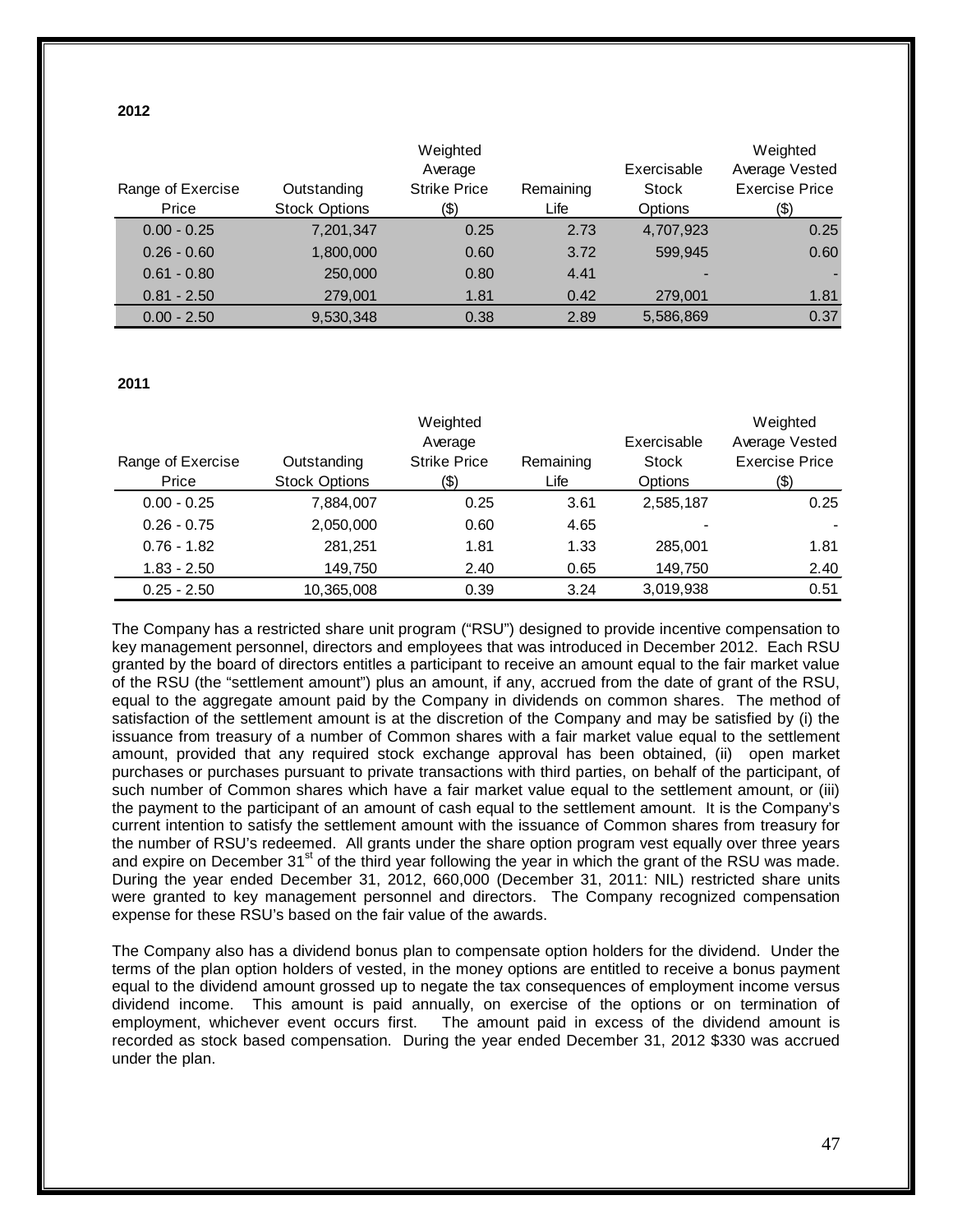#### **16. Commitments and contingencies:**

The Company is committed to rent for office, yard space, vehicle lease payments and operating lease commitments on office equipment through to 2016 as follows:

|                        | 2013  | 2014   | 2015 | 2016 | 2017 and beyond |
|------------------------|-------|--------|------|------|-----------------|
| Long-term debt         | 2,351 | 39,525 |      |      | 24              |
| Rent                   | 1.115 | 920    | 517  | 188  | 193             |
| Other operating leases | 180   | 149    | 56   |      |                 |
| Total obligations      | 3,645 | 40,594 | 573  | 188  | 217             |

The Company is sometimes named as a defendant in litigation. The nature of these claims is usually related to personal injury, labour issues or completed operations. The Company maintains insurance that management deems sufficient for such matters.

#### **17. Related parties**

Of the total outstanding shares of the Company, 85.8% are directly or indirectly owned by Brookfield Capital Partners Ltd. (the "Fund"), a private equity fund managed by Brookfield Asset Management Inc. ("Brookfield"), and the entities that constitute the Fund. The Company is related to Brookfield by virtue of control, and is therefore also related to Brookfield's affiliates. There were no transactions during 2012 with the Fund, Brookfield or its affiliates.

Certain executive officers are subject to a mutual term of notice of three months. On resignation at the Company's request, they are entitled to termination benefits of 12 to 24 months gross salary.

Key management personnel compensation comprised the following:

| December 31,                 |   | 2012  | 2011  |
|------------------------------|---|-------|-------|
| Short term employee benefits | 5 | 1.570 | 1.115 |
| Share-based payments         |   | 622   | 630   |
| Total                        |   | 2.192 | 1.745 |

#### **18. Expenses by nature:**

| December 31,                     | Note | 2012   | 2011   |
|----------------------------------|------|--------|--------|
| Personnel expenses               | 19   | 60,121 | 54.796 |
| Other operating expenses         |      | 21,959 | 21,241 |
| Other selling and administrative |      | 4,020  | 3,609  |
| <b>Facility expenses</b>         |      | 2,016  | 2,175  |
| Depreciation expense             |      | 14,260 | 13,871 |
| Finance costs                    | 20   | 2,948  | 3.514  |

#### **19. Personnel expenses:**

| December 31,                                    | 2012   | 2011   |
|-------------------------------------------------|--------|--------|
| Wages and salaries                              | 59,288 | 53.821 |
| Termination benefits                            | -      | 174    |
| Equity-settled share-based payment transactions | 833    | 801    |
|                                                 | 60.121 | 54.796 |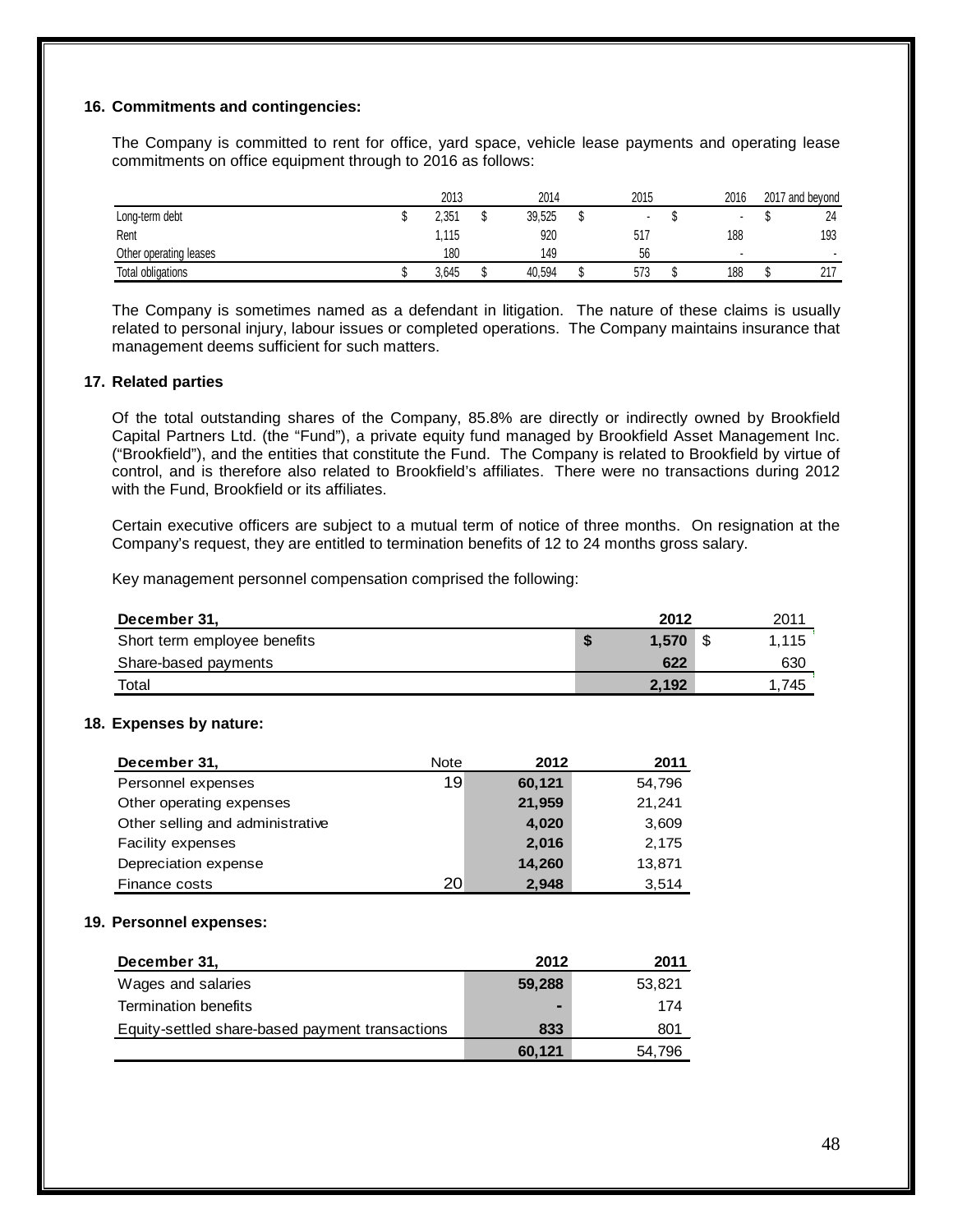#### **20. Finance costs:**

| December 31,                                                         | 2012  | 2011  |
|----------------------------------------------------------------------|-------|-------|
| Interest expense on financial liabilities measured at amortized cost | 2.731 | 3.114 |
| Accretion of debt issuance costs                                     | 217   | 400   |
|                                                                      | 2.948 | 3.514 |

#### **21. Changes in non-cash working capital:**

| December 31,                             |   | 2012  | 2011           |
|------------------------------------------|---|-------|----------------|
| Accounts receivable                      | S | 7,468 | \$<br>(9, 197) |
| Inventory                                |   | (96)  | 197            |
| Prepaid expenses and deposits            |   | 88    | (116)          |
| Loans to employees                       |   | 160   | 283            |
| Accounts payable and accrued liabilities |   | 49    | 1,473          |
|                                          | S | 7.669 | \$<br>(7,360)  |

Non-cash transactions have been excluded from the cash flows. Excluded from non-cash working capital was \$253 relating to the dividend bonus plan for the year ended December 31, 2012. In the year ended December 31, 2011, excluded from non-cash working capital and capital additions and disposals was \$75 in proceeds that was heldback on the sale of the Nitrogen assets and \$53 was excluded from accounts payable relating to equipment additions that had not been settled in cash before year end.

#### **22. Financial risk management:**

The Company has exposure to the following risks arising from financial instruments:

- Credit risk
- **Liquidity risk**
- Market risk

This note presents information about the Company's exposure to each of the above risks, the Company's objectives, policies and processes for measuring and managing risk, and the Company's management of capital.

#### **Risk management framework**

The Board of Directors has overall responsibility for the establishment and oversight of the Company's risk management framework. The Company's audit committee is also responsible for developing and monitoring the Company's risk management policies. The committee reports regularly to the Board of Directors on its activities.

The Company's risk management policies are established to identify and analyze the risks faced by the Company, to set appropriate risk limits and controls, and to monitor risks and adherence to limits. Risk management policies and systems are reviewed regularly to reflect changes in market conditions and the Company's activities. The Company, through its policies and procedures and training, aims to develop a disciplined and constructive control environment in which all employees understand their roles and obligations.

#### **Credit risk**

Credit risk is the risk of financial loss to the Company if a customer or counterparty to a financial instrument fails to meet its contractual obligations, and arises principally from the Company's accounts receivable from customers and loans from employees.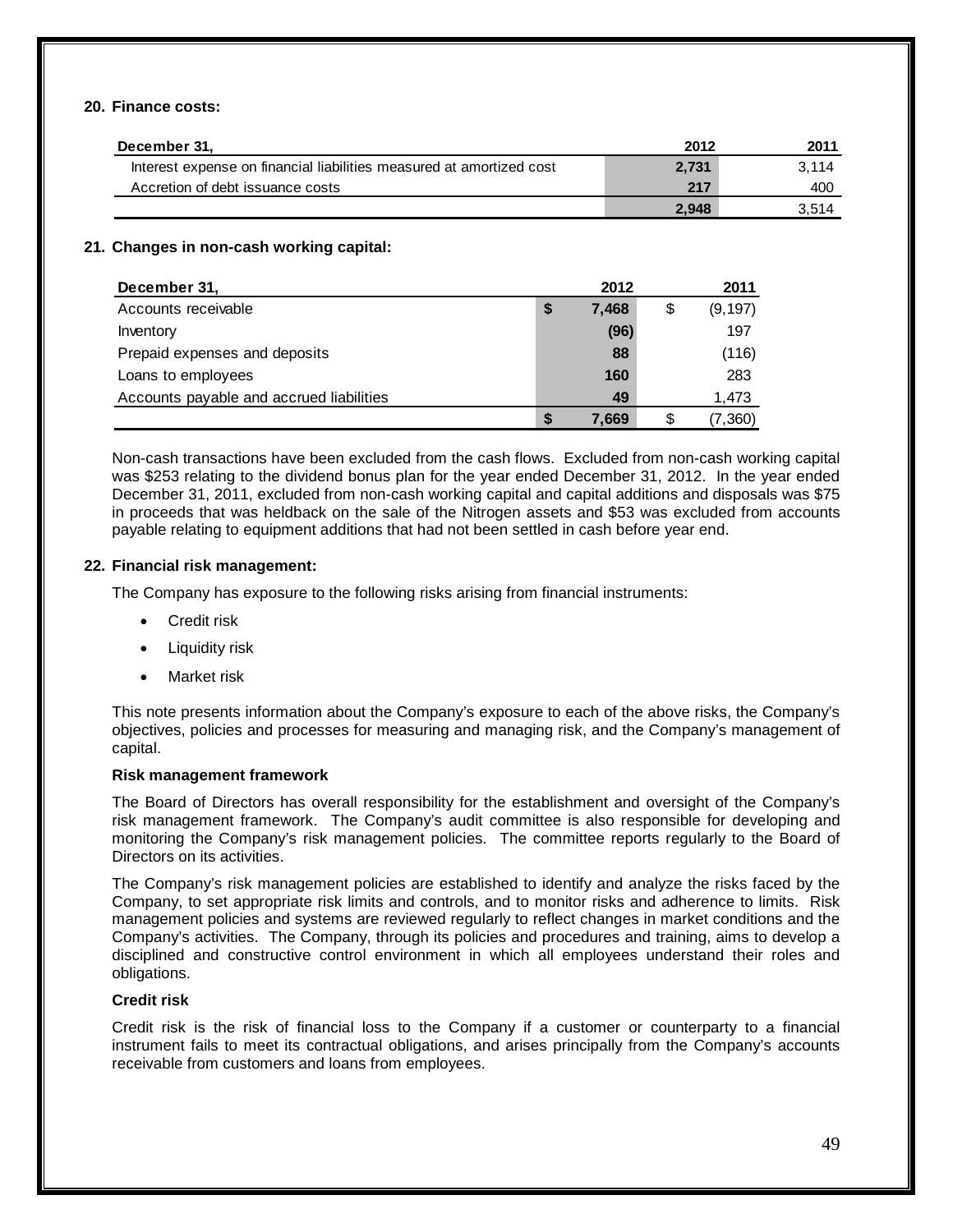#### Exposure to credit risk

The carrying amount of financial assets represents the maximum credit exposure. The maximum exposure to credit risk at the reporting date was as follows:

| December 31,        | 2012   | 2011   |
|---------------------|--------|--------|
| Accounts receivable | 21,382 | 28.850 |
| Loans to employees  | -      | 160    |
|                     | 21,382 | 29,010 |

#### Accounts receivable

The Company's exposure to credit risk is influenced mainly by the individual characteristics of each customer, however, management also considers the demographics of the Company's customer base. During 2012, approximately 26% (2011: 12% with a single customer) of the Company's revenue was attributable to sales transactions with two customers. Currently, majority of the Company's sales are concentrated within the Western Canadian Sedimentary Basin ("WCSB"). This concentration is common amongst companies in the industry.

Management established a credit policy under which each new customer is analyzed individually for creditworthiness before the Company begins to provide services to the customer and prior to offering standard payment terms and conditions. The Company's review includes external ratings, when available, as well as contacting credit references and evaluating banking information provided by the customer. Purchase limits are established for each new customer, which represents the maximum open amount. Customers that fail to meet the Company's benchmark creditworthiness may transact with Company only after providing cash deposit of at least 30% of the credit amount requested until they have sufficient payment history with the Company.

Accounts receivable balances are reviewed monthly for credit worthiness and days to pay is calculated on a customer by customer basis. Should the monthly analysis show that a customer's days to pay is beginning to lengthen the customer is contacted to discuss and when necessary, added to a list of customers the Company no longer views creditworthy. New and high risk customers are contacted after 30 days from invoice date if payment has not been received. Finally, the Company will lien a customer's location where the services were provided if deemed necessary.

The Company establishes an allowance for impairment that represents its estimate of incurred losses in respect of trade and other receivables. The allowance is a specific loss component that relates to individually significant exposures.

#### Impairment losses

The aging of trade and other receivables at the reporting date that were not impaired was as follows:

| December 31,                  | 2012   | 2011   |
|-------------------------------|--------|--------|
| Neither past due nor impaired | 13,051 | 15.461 |
| Past due 31-90 days           | 7,969  | 12.374 |
| Past due 91 and over          | 362    | 1,015  |
|                               | 21,382 | 28,850 |

The movement in the allowance for impairment in respect of trade and other receivables during the year was as follows:

| Balance as at December 31, 2010 | 258   |
|---------------------------------|-------|
| bad debt recoveries             | (88)  |
| Balance as at December 31, 2011 | 170   |
| bad debt expense                | 72    |
| bad debt recoveries             | (115) |
| Balance as at December 31, 2012 |       |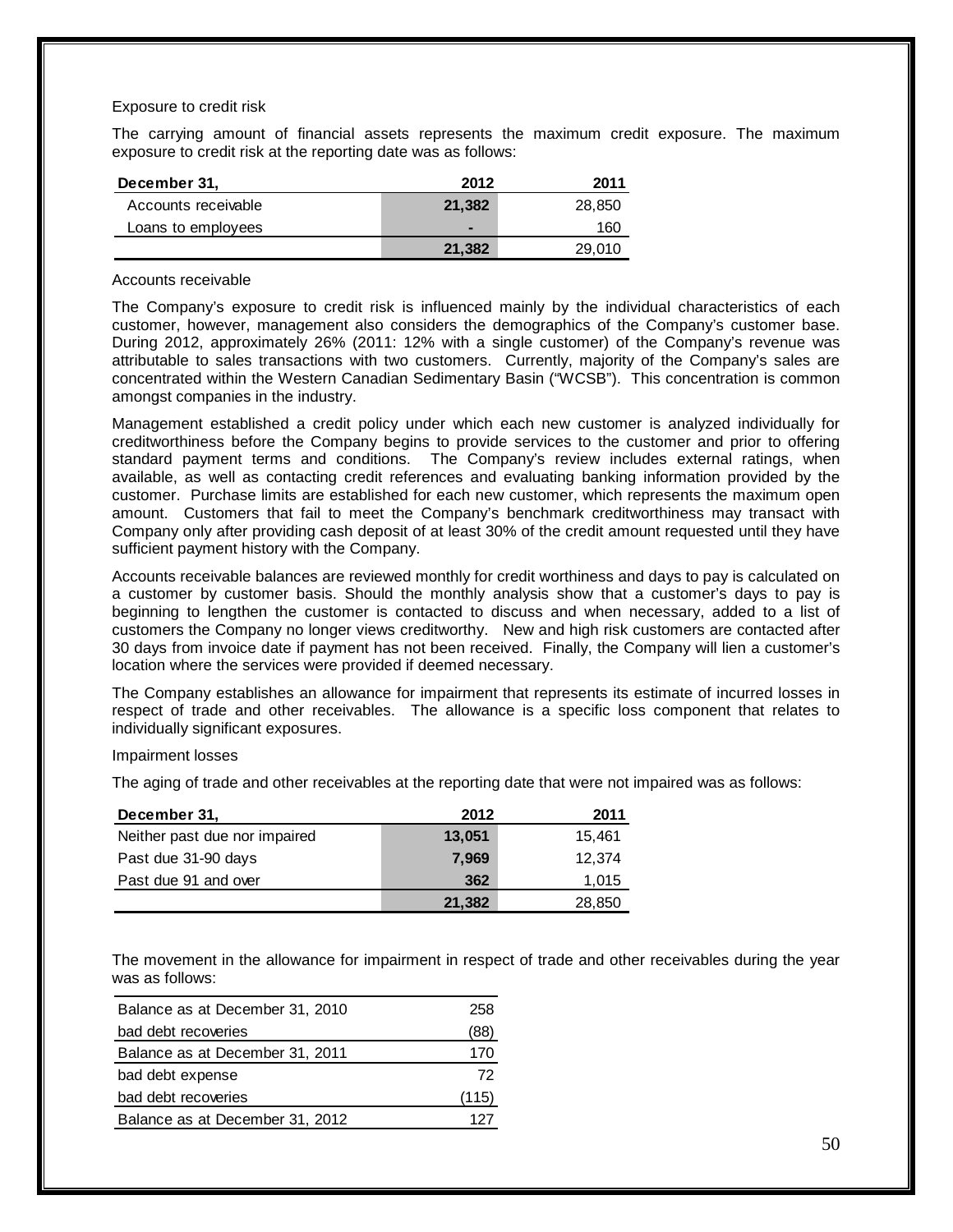The bad debt recoveries in 2012 and 2011 relate to customers that had entered creditor protection. The provision for these customers was set up when the Company received notice that the customer had entered creditor protection. The affected customers later emerged from creditor protection and began to pay outstanding amounts.

The remainder of the impairment loss at December 31, 2012 relates to several customers that have indicated they are not expecting to be able to pay their outstanding balances, mainly due to economic circumstances.

The Company believes that the unimpaired amounts that are past due by more than 30 days are still collectible, based on historic payment behavior and extensive analysis of customer credit risk, including underlying customers' credit ratings, when available.

Based on the Company's monitoring of credit risk, the Company believes that, except as indicated above, no impairment allowance is necessary in respect of trade receivables not past due.

#### Loans to employees

Loans to employees are secured with shares and personal guarantees provided by the respective employees. The shares purchased with the funds from the loans have been placed in trust until the amounts are repaid in full. During the year ended December 31, 2012 loans to employees were repaid in full.

#### **Liquidity risk**

Liquidity risk relates to the risk that the Company will encounter difficulty in meeting its financial obligations. The Company's approach to manage liquidity is to ensure, as far as possible, that it will always have sufficient liquidity to meet its liabilities when due, under both normal and stressed conditions, without incurring unacceptable losses or risking damage to the Company's reputation.

The credit facilities available at December 31, 2012, consisted of a \$17.25 million non-extendable committed non-revolving facility and a non-extendable committed revolving facility to a maximum of \$46 million with a maturity date of April 30, 2014. The committed non-revolving facility is subject to principal payments of \$750 plus interest until April 2013, followed by payments of interest only in the third year with a final payment of \$14.25 million due on April 30, 2014. The non-revolving facility bears interest at fixed rate of 7.42%. The \$46 million revolving portion of the facility consists of a swing line facility to a maximum of \$5 million with the remainder consisting of prime based loans and bankers acceptances. The revolving facility requires interest to be paid monthly with no scheduled principal payments during the committed term with the balance due on April 30, 2014. Amounts borrowed under the revolving facility will bear interest at the Company's option of the bank's prime rate plus 1.25% to 2.75% or banker's acceptance rate plus 2.25% to 3.75%. The total facility is margined based on 75% of the Company's eligible accounts receivable and 60% of the net book value of Property and Equipment to a maximum of \$70.5 million.

The Company may be exposed to liquidity risk if it is unable to collect its trade accounts receivable balances in a timely manner which could in turn impact the Company's long-term ability to meet its commitments under the facilities. In order to manage this liquidity risk, the Company actively monitors all accounts receivable to maintain accounts outstanding over 60 days to less than 25 percent of the total balance. As at December 31, 2012, the balance of trade accounts receivable in excess of 90 days was \$489 (2011: \$1,185), representing approximately 2% (2011: 4%) of the trade accounts receivable balance, of this amount \$127 (2011: \$170) has been provided for as an allowance for bad debts. A structure is maintained that focuses on growth of the Company while ensuring viability for stakeholders. Finally, in an effort to combat the seasonality of the oilfield business and reduce long-term liquidity risk exposure, the Company regularly reviews its cash availability and whenever the conditions permit, the excess cash is applied to the debt outstanding.

The carrying value of financial assets and liabilities approximates fair value. The debt facilities of the Company were renegotiated in March of 2012 and the rates have not changed significantly over the remainder of the year. As a result, carrying value for the debt approximates fair value.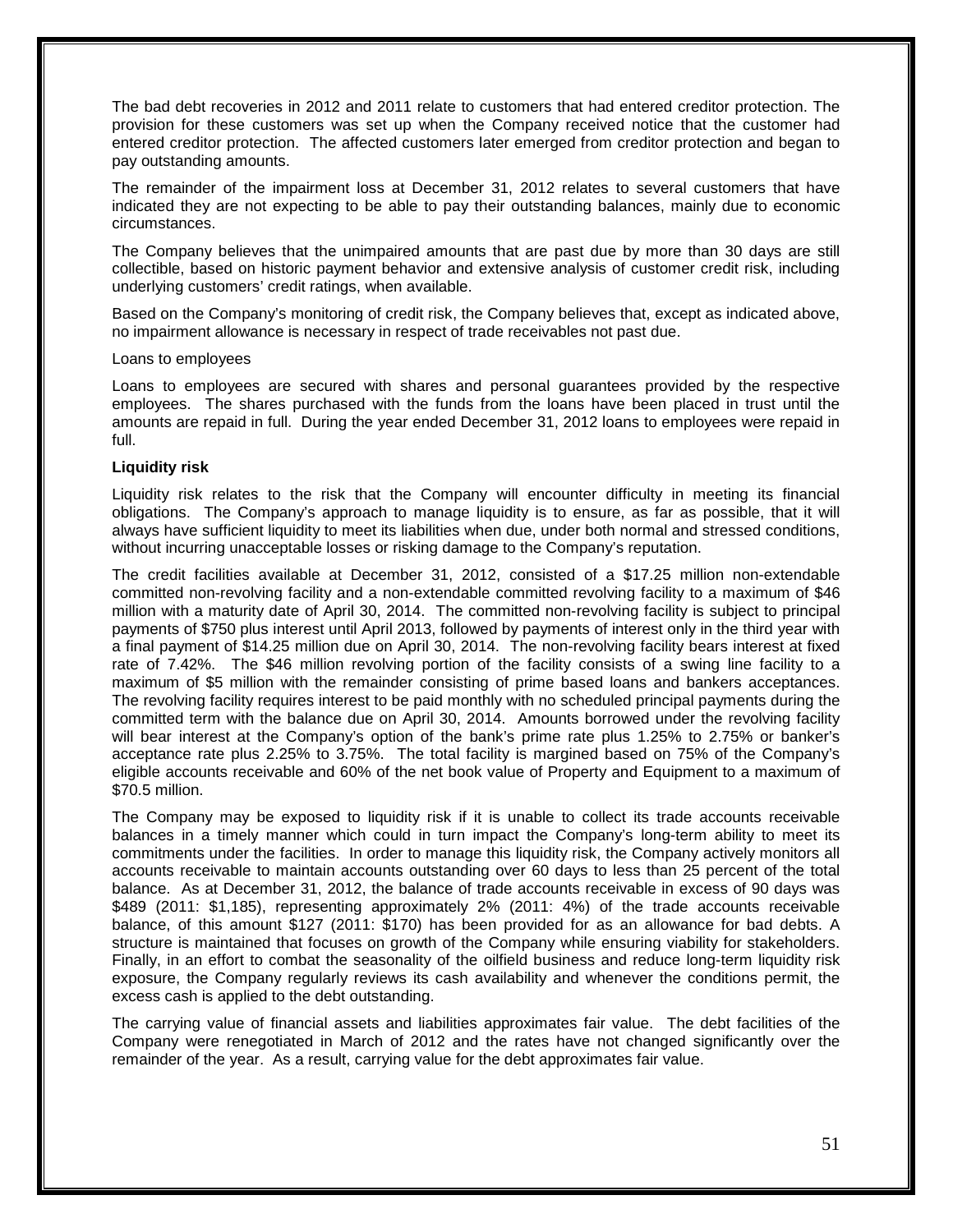#### **Market risk**

Market risk is the risk that changes in market prices, such as foreign exchange rates, interest rates and equity prices will affect the Company's income or the value of its holdings of financial instruments. The objective of market risk management is to manage and control market risk exposures within acceptable parameters, while optimizing the return.

#### Currency risk

Foreign currency risk arises from the fluctuations n foreign exchange rates and the degree of volatility of these rates relative to the Canadian dollar. The Company is not significantly exposed to foreign currency risk.

#### Interest rate risk

The Company is exposed to increases in interest rate changes as the revolving portion of the long-term debt and the swingline bear interest at prime lending rates or bankers acceptances rates. The nonrevolving portion of the facility is fixed for three years at 7.42%. As a result, the Company has eliminated its exposure to interest rate risk for the next two years on this debt. For the year ended December 31, 2012, a one percent change in the prime lending rate would have impacted net income by approximately \$135.

#### **Capital Management**

The Company's strategy is to maintain a level of capital for operations and to sustain future growth of the business. The Company strives to maintain a balance between debt and equity to ensure the continued access to capital markets to fund growth and ensure long-term viability. The Company monitors its capital balance through regular evaluation of the long term debt to equity ratio. The components of capital as well as the long-term debt to equity ratio as of December 31, 2012 and December 31, 2011 are shown in the table below:

|                                             | December 31,<br>2012 | December 31,<br>2011 |
|---------------------------------------------|----------------------|----------------------|
| Long term debt including current<br>portion | \$41,841             | \$47,941             |
| Shareholders' equity                        | 96.465               | 102,624              |
| Debt to equity                              | 0.43                 | 0.47                 |

#### **23. Subsequent event:**

On February 7, 2013, the board of directors declared a dividend of \$0.01625 per common share to be paid on April 15, 2013 to shareholders of record as of March 29, 2013.